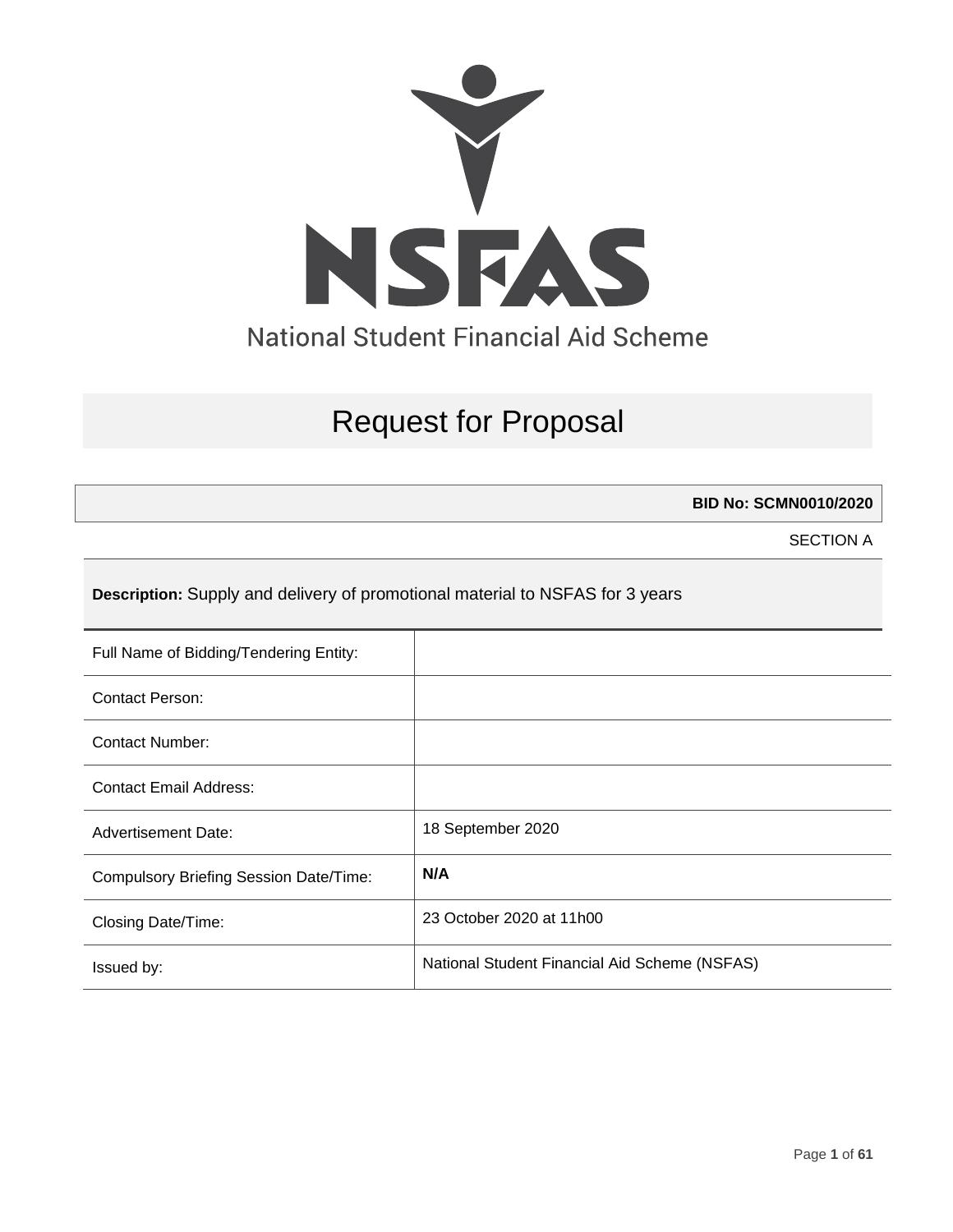

# **Bidder's Authorised Signatory:**

Initials and Surname: Signature: Signature:

..…………………………………………… ..……………………………………………

| Please indicate whether it is the original or copy, tick the applicable block |  |             |  |                          |  |  |
|-------------------------------------------------------------------------------|--|-------------|--|--------------------------|--|--|
| <b>ORIGINAL</b>                                                               |  | <b>COPY</b> |  | <b>NUMBER SUBMITTED:</b> |  |  |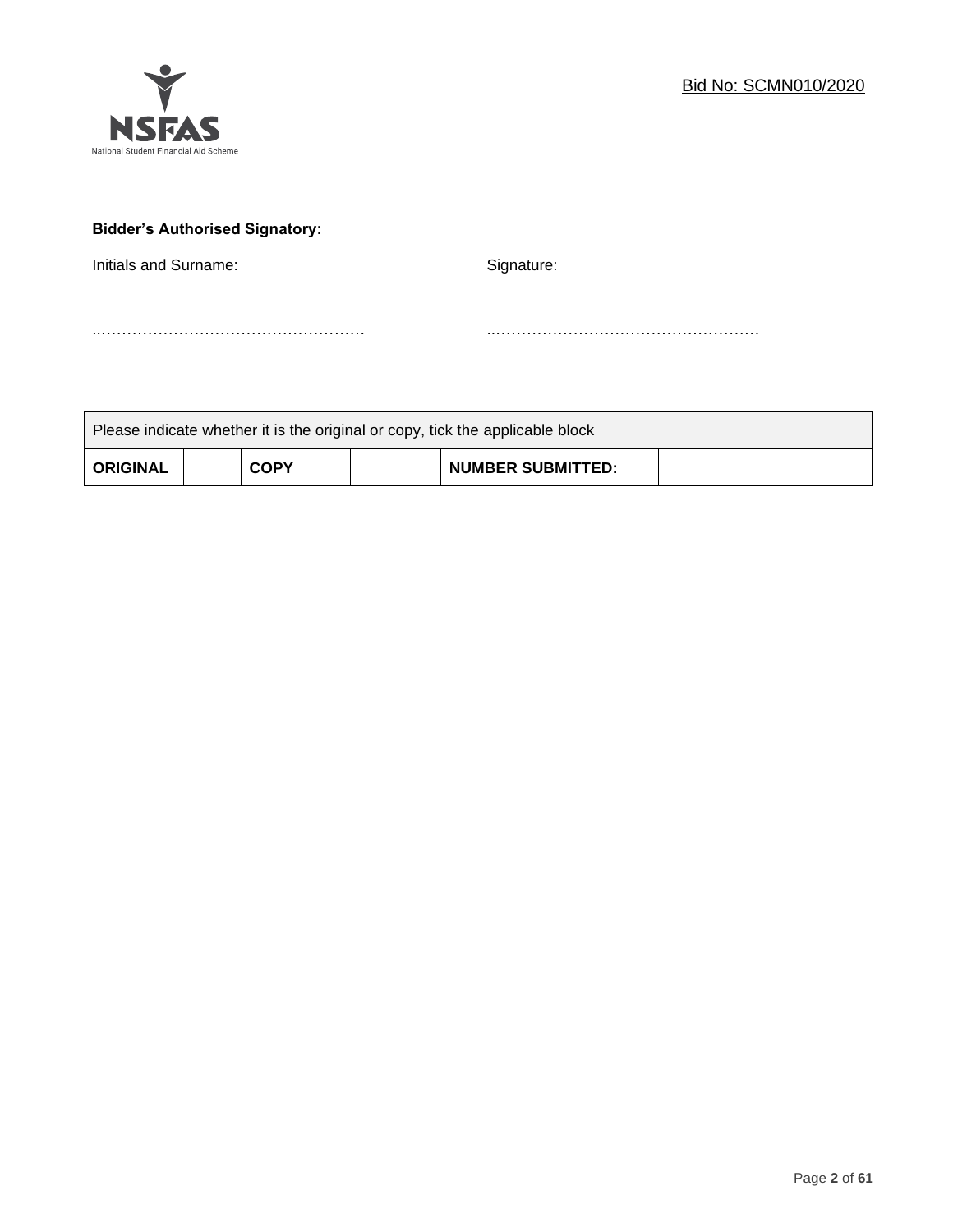

# **Glossary**

| Award                   | Conclusion of the procurement process and final notification to the successful bidder                                                                                                                                               |
|-------------------------|-------------------------------------------------------------------------------------------------------------------------------------------------------------------------------------------------------------------------------------|
| <b>B-BBEE</b>           | Broad-based Black Economic Empowerment (BBBEE) Act, 2003 (Act No. 53 of 2003) and BBBEE<br>Amended Act, 2013 (Act No. 46 of 2013) and the Codes of Good Practice issued thereunder by the<br>Department of Trade and Industry (DTI) |
| <b>Bid</b>              | Written offer in a prescribed or stipulated form in response to an invitation by NSFAS for the<br>provision of goods, works or services                                                                                             |
| Contractor              | Organization with whom NSFAS will conclude a contract and potential service level agreement<br>subsequent to the final award of the contract based on this Request for Bid                                                          |
| Core Team               | Team members who fill the non-administrative positions against which the experience will be<br>measured.                                                                                                                            |
| DTI                     | Department of Trade and Industry                                                                                                                                                                                                    |
| EME                     | <b>Exempted Micro Enterprise</b>                                                                                                                                                                                                    |
| QSE                     | <b>Qualifying Small Enterprise</b>                                                                                                                                                                                                  |
| <b>NSFAS</b>            | National Student Financial Aid Scheme                                                                                                                                                                                               |
| GCC                     | <b>General Conditions of Contract</b>                                                                                                                                                                                               |
|                         | Original Bid Original document signed in ink, or Copy of original document signed in ink                                                                                                                                            |
| Originally<br>certified | To comply with the principle of originally certified, a document must be both stamped and signed in<br>original ink by a commissioner of oaths.                                                                                     |
| <b>SCM</b>              | Supply Chain Management                                                                                                                                                                                                             |
| <b>SLA</b>              | Service Level Agreement                                                                                                                                                                                                             |
| <b>TOR</b>              | <b>Terms of Reference</b>                                                                                                                                                                                                           |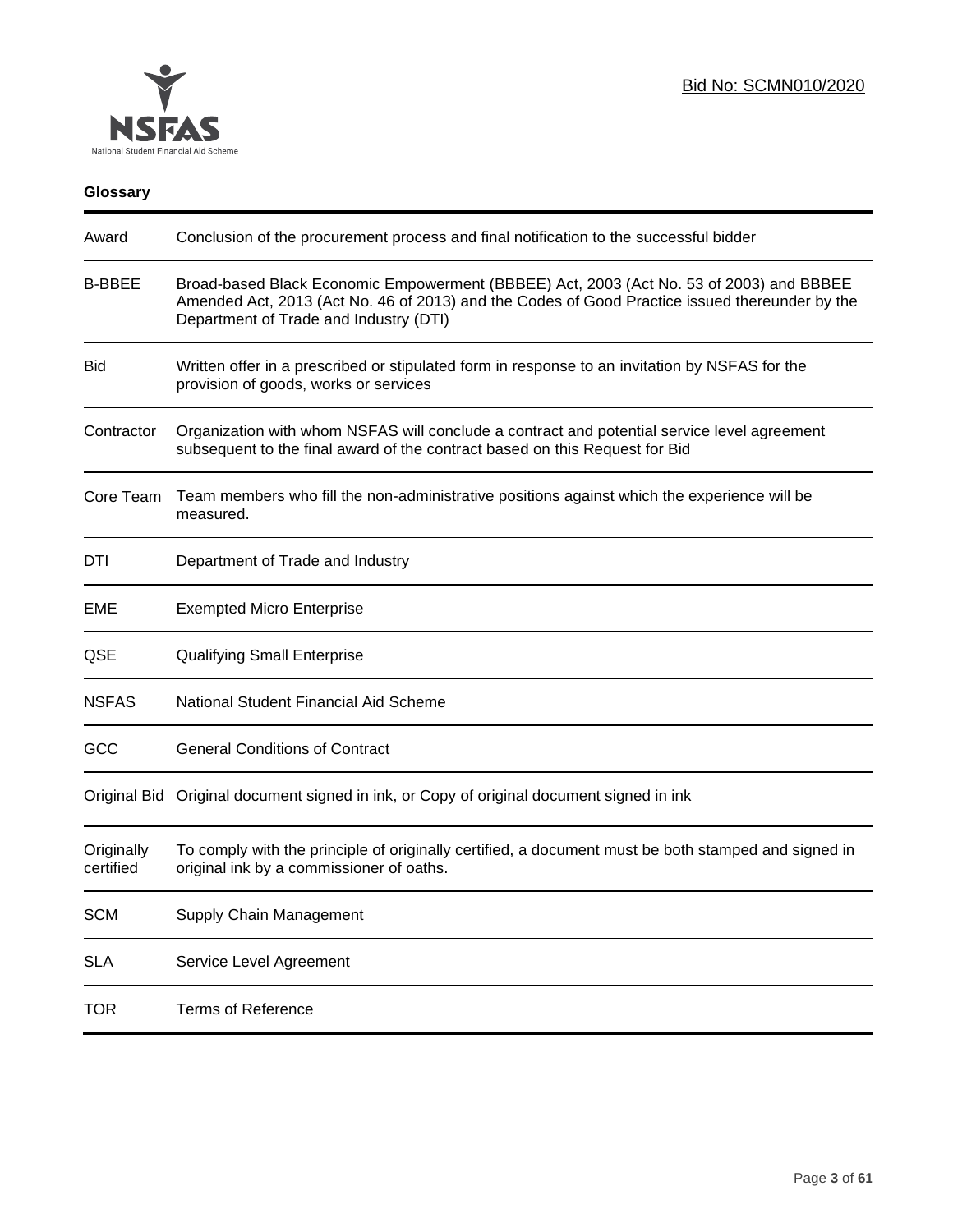

#### **Documents in this Bid Document Pack**

Bidders are to ensure that they have received all pages 1 to 61 of this document, which consist of the following sections:

## **SECTION A**

**Note: Documents in this section must be completed and returned or supplied with bids as prescribed.**

- □ Section A1: SBD1: Invitation to Bid
- □ Section A2: Executive Summary and Bid submission conditions and Instructions
- □ Section A3: Terms of Reference

#### **SECTION B**

**Note: Documents in this section must be completed and returned or supplied with bids as prescribed.**

- □ Section B1: Declaration of Interest (SBD 4)
- Section B2: Preference Points Claim form in terms of the PPPFA 2017 regulations (SBD 6.1)
- □ Section B3: Declaration of bidder's past SCM practices (SBD 8)
- □ Section B4: Certificate of Independent Bid Determination (SBD 9)
- **I** Section B5: General Conditions of Contract
- □ Section B6: Local content requirements (SBD 6.2) and Annexure C, D and E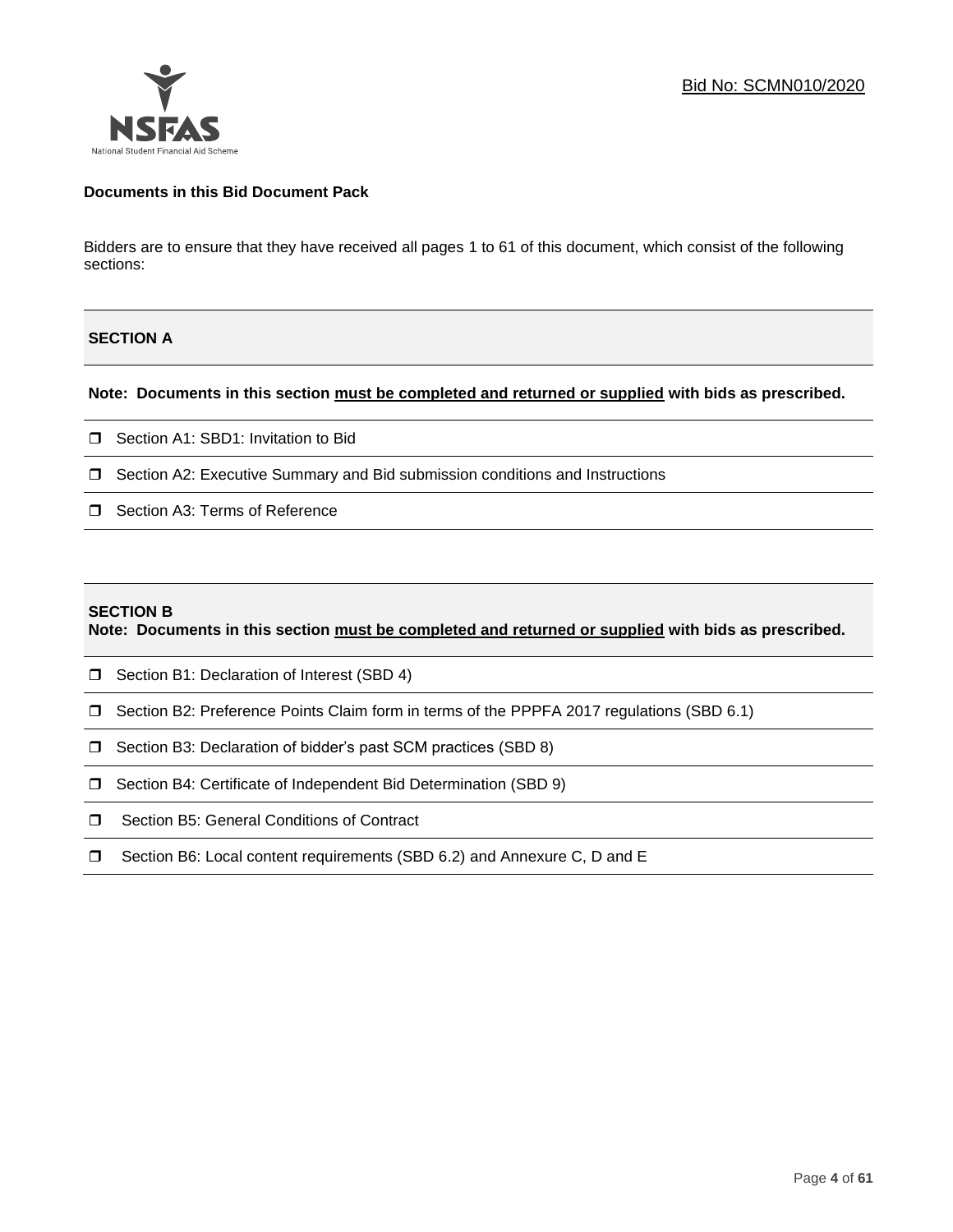

#### **SECTION A 1 INVITATION TO BID (PART A)**

|                                                        | You are Hereby Invited to Bid for Requirement of the National Student Financial Aid Scheme (NSFAS)                                                                 |                                                                                                                      |                      |  |                                               |         |                     |     |       |
|--------------------------------------------------------|--------------------------------------------------------------------------------------------------------------------------------------------------------------------|----------------------------------------------------------------------------------------------------------------------|----------------------|--|-----------------------------------------------|---------|---------------------|-----|-------|
| <b>Bid Number:</b>                                     | SCMN010/2020                                                                                                                                                       | Closing date:                                                                                                        |                      |  | 23 October 2020                               |         | <b>Closing Time</b> |     | 11H00 |
| Description                                            | Supply and delivery of promotional material to NSFAS for 3 years                                                                                                   |                                                                                                                      |                      |  |                                               |         |                     |     |       |
|                                                        | The successful bidder will be required to fill and sign a written contract form (SBD) 7.                                                                           |                                                                                                                      |                      |  |                                               |         |                     |     |       |
| Situated at street                                     | Bid Respond Documents may be Deposited in the Bid Box                                                                                                              |                                                                                                                      |                      |  |                                               |         |                     |     |       |
|                                                        | <b>NSFAS Building, 1st Floor House Vincent</b>                                                                                                                     |                                                                                                                      |                      |  |                                               |         |                     |     |       |
| <b>10 Brodie Road</b>                                  |                                                                                                                                                                    |                                                                                                                      |                      |  |                                               |         |                     |     |       |
| Wynberg                                                |                                                                                                                                                                    |                                                                                                                      |                      |  |                                               |         |                     |     |       |
| 7700<br><b>Supplier Information</b>                    |                                                                                                                                                                    |                                                                                                                      |                      |  |                                               |         |                     |     |       |
| Name of Bidder                                         |                                                                                                                                                                    |                                                                                                                      |                      |  |                                               |         |                     |     |       |
| <b>Postal Address</b>                                  |                                                                                                                                                                    |                                                                                                                      |                      |  |                                               |         |                     |     |       |
| <b>Street Address</b>                                  |                                                                                                                                                                    |                                                                                                                      |                      |  |                                               |         |                     |     |       |
| <b>Telephone Number</b>                                |                                                                                                                                                                    | Code                                                                                                                 |                      |  |                                               | Number  |                     |     |       |
| Cell phone number                                      |                                                                                                                                                                    |                                                                                                                      |                      |  |                                               |         |                     |     |       |
| <b>Facsimile Number</b>                                |                                                                                                                                                                    | Code                                                                                                                 |                      |  |                                               | Number  |                     |     |       |
| E-mail Address                                         |                                                                                                                                                                    |                                                                                                                      |                      |  |                                               |         |                     |     |       |
| Vat Registration number                                |                                                                                                                                                                    |                                                                                                                      |                      |  |                                               |         |                     |     |       |
|                                                        |                                                                                                                                                                    |                                                                                                                      |                      |  |                                               |         |                     |     |       |
|                                                        |                                                                                                                                                                    | TCS PIN:                                                                                                             |                      |  | <b>OR</b>                                     | CSD No: |                     |     |       |
|                                                        |                                                                                                                                                                    | Yes                                                                                                                  |                      |  |                                               |         |                     | Yes |       |
| [Tick applicate box]                                   | <b>B-BBEE</b> status level verification                                                                                                                            | No                                                                                                                   |                      |  | <b>B-BBEE Status Level</b><br>Sworn Affidavit |         | No                  |     |       |
| issued by?                                             | If Yes, who was the certificated                                                                                                                                   |                                                                                                                      |                      |  |                                               |         |                     |     |       |
|                                                        | An Accounting Officer as Contemplated in the Close Corporation Act<br>An Accounting Official as<br>(CCA)                                                           |                                                                                                                      |                      |  |                                               |         |                     |     |       |
| Complemented in the Close<br>Corporation ACT (CCA) and |                                                                                                                                                                    | A Verification Agency Accredited by the South African Accreditation<br>$\mathcal{L}_{\mathcal{A}}$<br>System (SANAS) |                      |  |                                               |         |                     |     |       |
| Box                                                    | Name the, Applicable in the Tick                                                                                                                                   |                                                                                                                      | A Registered Auditor |  |                                               |         |                     |     |       |
|                                                        |                                                                                                                                                                    |                                                                                                                      | Name:                |  |                                               |         |                     |     |       |
|                                                        | [A B-BBEE STATUS LEVEL VERIFICATION CERTIFICATE/SWORN AFFIDAVIT (FOR EMES& QSEs) MUST BE<br><b>SUBMITTED IN ORDER TO QUALIFY FOR PREFERENCE POINTS FOR B-BBEET</b> |                                                                                                                      |                      |  |                                               |         |                     |     |       |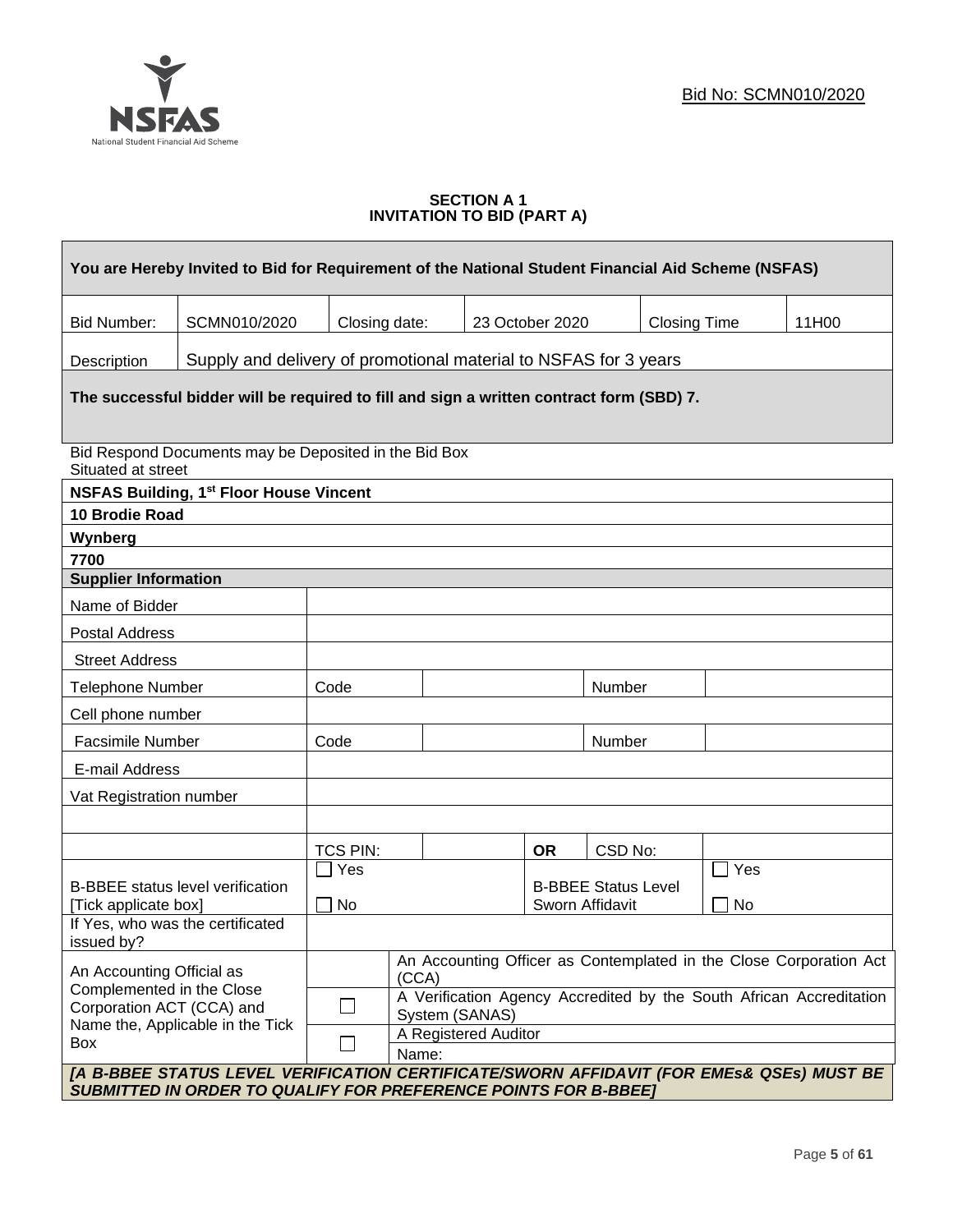

| Are you the accredited<br>representative in South Africa<br>for the goods and<br>services/works offered?                          | $\Box$ Yes<br>N <sub>0</sub><br><b>IF YES ENCLOSE</b><br><b>PROOFI</b> | Are you a foreign based<br>supplier for the goods and<br>services/works offered | $\Box$ Yes<br>l INo<br><b>IF YES ANSWER</b><br>PART B:3 BELOW] |
|-----------------------------------------------------------------------------------------------------------------------------------|------------------------------------------------------------------------|---------------------------------------------------------------------------------|----------------------------------------------------------------|
| <b>Signature of Bidders</b>                                                                                                       |                                                                        | <b>DATE</b>                                                                     |                                                                |
| Capacity under which this bid is<br>signed (Attach proof of authority<br>to sign this bid; e.g. resolution of<br>directors, etc.) |                                                                        |                                                                                 |                                                                |
| TOTAL NUMBER OF ITEMS<br><b>OFFERED</b>                                                                                           |                                                                        | <b>TOTAL BID PRICE (ALL</b><br>INCLUSIVE)                                       |                                                                |
| <b>PROCEDURE</b><br><b>BIDDING</b><br><b>DIRECTED TO:</b>                                                                         | <b>ENQUIRIES</b><br><b>MAY</b><br><b>BE</b>                            | TECHNICAL INFORMATION MAY BE DIRECTED TO:                                       |                                                                |
| <b>PUBLIC</b><br>DEPARTMENT/<br><b>ENTITY</b>                                                                                     | <b>NSFAS</b>                                                           | <b>CONTACT PERSON</b>                                                           | <b>SCM UNIT</b>                                                |
| <b>CONTACT PERSON</b>                                                                                                             | <b>SCM UNIT</b>                                                        | <b>TELEPHONE NUMBER</b>                                                         | 021 763 3200                                                   |
| <b>TELEPHONE NUMBER</b>                                                                                                           | 021 763 3200                                                           | <b>FACSIMILE NUMBER</b>                                                         | N/A                                                            |
| <b>FACSIMILE NUMBER</b>                                                                                                           | N/A                                                                    | <b>E-MAIL ADDRESS</b>                                                           | scm@nsfas.org.za                                               |
| <b>E-MAIL ADDRESS</b>                                                                                                             | scm@nsfas.org.za                                                       |                                                                                 |                                                                |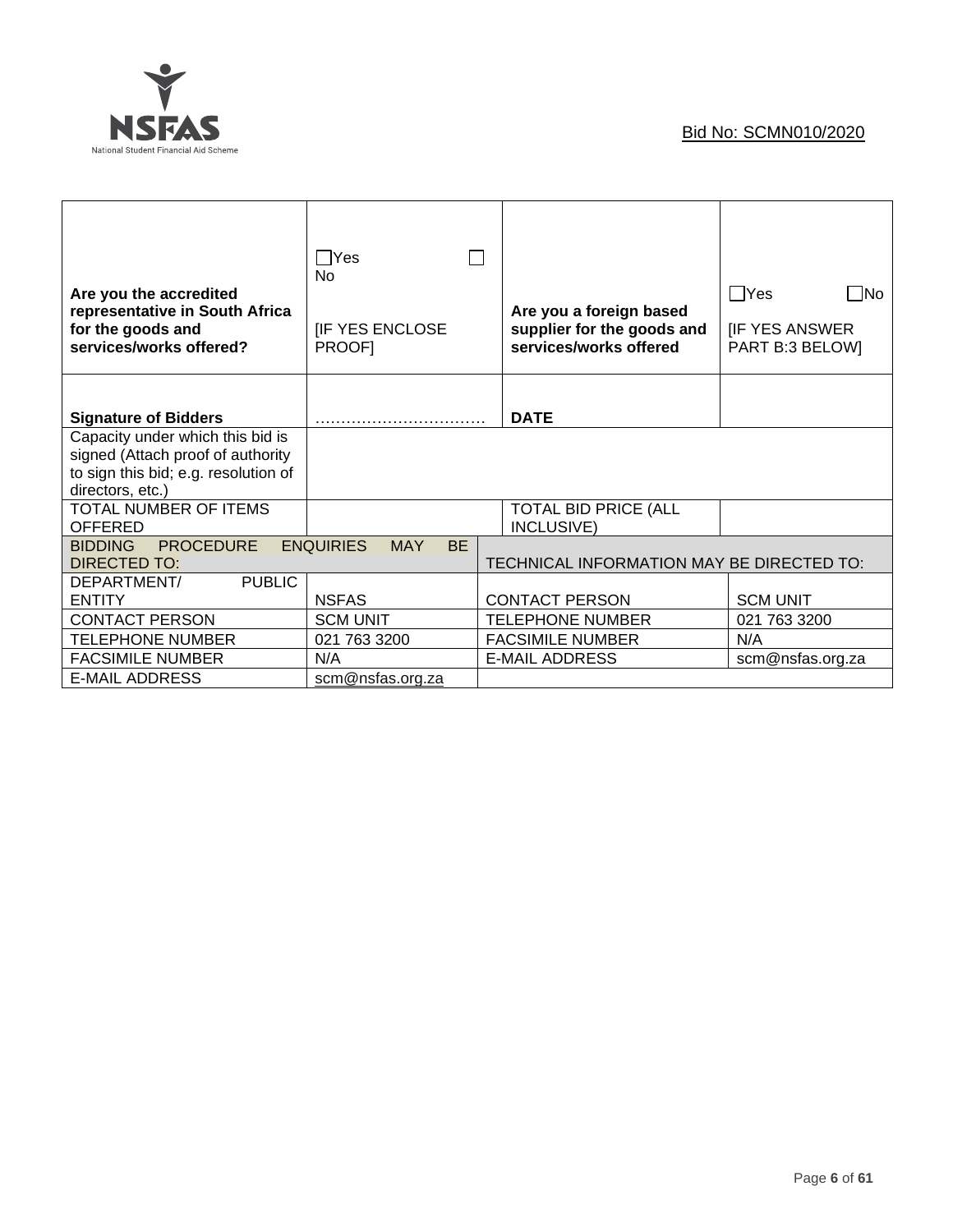

#### **PART B TERMS AND CONDITIONS FOR BIDDING**

## **1. BID SUBMISSION:**

- 1.1. BIDS MUST BE DELIVERED BY THE STIPULATED TIME TO THE CORRECT ADDRESS. LATE BIDS WILL NOT BE ACCEPTED FOR CONSIDERATION.
- **1.2. ALL BIDS MUST BE SUBMITTED ON THE OFFICIAL FORMS PROVIDED– (NOT TO BE RE-TYPED) OR ONLINE**
- **1.3. BIDDERS MUST REGISTER ON THE CENTRAL SUPPLIER DATABASE (CSD) TO UPLOAD MANDATORY INFORMATION NAMELY: (BUSINESS REGISTRATION/ DIRECTORSHIP/ MEMBERSHIP/IDENTITY NUMBERS; TAX COMPLIANCE STATUS; AND BANKING INFORMATION FOR VERIFICATION PURPOSES). B-BBEE CERTIFICATE OR SWORN AFFIDAVIT FOR B-BBEE MUST BE SUBMITTED TO BIDDING INSTITUTION.**
- **1.4. WHERE A BIDDER IS NOT REGISTERED ON THE CSD, MANDATORY INFORMATION NAMELY: (BUSINESS REGISTRATION/ DIRECTORSHIP/ MEMBERSHIP/IDENTITY NUMBERS; TAX COMPLIANCE STATUS MAY NOT BE SUBMITTED WITH THE BID DOCUMENTATION. B-BBEE CERTIFICATE OR SWORN AFFIDAVIT FOR B-BBEE MUST BE SUBMITTED TO BIDDING INSTITUTION.**
- 1.5. THIS BID IS SUBJECT TO THE PREFERENTIAL PROCUREMENT POLICY FRAMEWORK ACT 2000 AND THE PREFERENTIAL PROCUREMENT REGULATIONS, 2017, THE GENERAL CONDITIONS OF CONTRACT (GCC) AND, IF APPLICABLE, ANY OTHER LEGISLATION OR SPECIAL CONDITIONS OF CONTRACT.

## **2. TAX COMPLIANCE REQUIREMENTS**

- 2.1 BIDDERS MUST ENSURE COMPLIANCE WITH THEIR TAX OBLIGATIONS.
- 2.2 BIDDERS ARE REQUIRED TO SUBMIT THEIR UNIQUE PERSONAL IDENTIFICATION NUMBER (PIN) ISSUED BY SARS TO ENABLE THE ORGAN OF STATE TO VIEW THE TAXPAYER'S PROFILE AND TAX STATUS.
- 2.3 APPLICATION FOR TAX COMPLIANCE STATUS (TCS) OR PIN MAY ALSO BE MADE VIA E-FILING. IN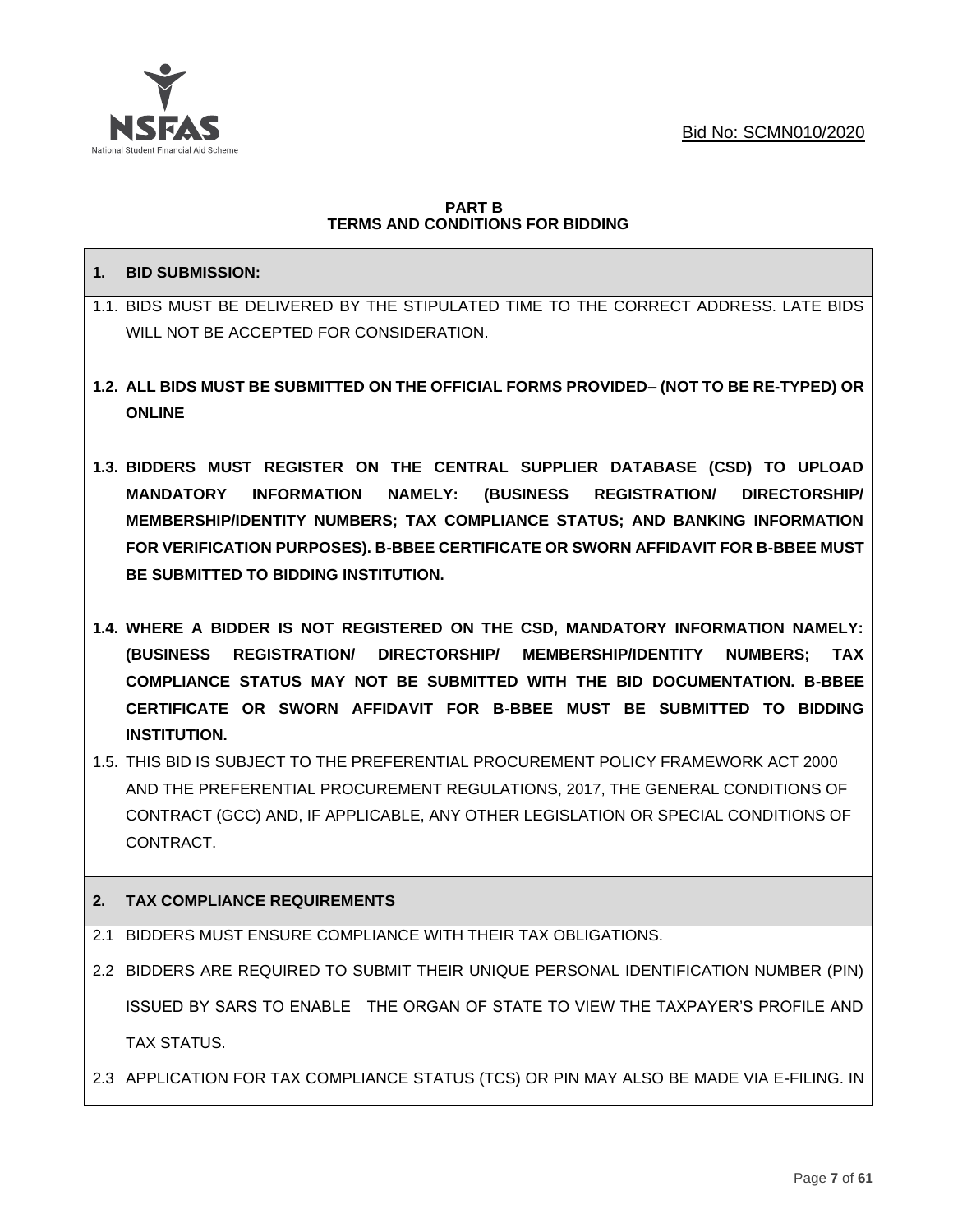

ORDER TO USE THIS PROVISION, TAXPAYERS WILL NEED TO REGISTER WITH SARS AS E-FILERS THROUGH THE WEBSITE [WWW.SARS.GOV.ZA.](http://www.sars.gov.za/)

- 2.4 BIDDERS MAY ALSO SUBMIT A PRINTED TCS TOGETHER WITH THE BID.
- 2.5 IN BIDS WHERE CONSORTIA / JOINT VENTURES / SUB-CONTRACTORS ARE INVOLVED; EACH PARTY MUST SUBMIT A SEPARATE PROOF OF TCS / PIN / CSD NUMBER.
- 2.6 WHERE NO TCS IS AVAILABLE BUT THE BIDDER IS REGISTERED ON THE CENTRAL SUPPLIER DATABASE (CSD), A CSD NUMBER MUST BE PROVIDED.

| 3. | QUESTIONNARE TO BIDDING FOREIGN SUPPLIER                                                 |               |
|----|------------------------------------------------------------------------------------------|---------------|
|    | 3.1. IS THE BIDDER A RESIDENT OF THE REPUBLIC OF SOUTH AFRICA (RSA)?                     | YES     NO    |
|    | 3.2. DOES THE BIDDER HAVE A BRANCH IN THE RSA?                                           | YES     NO    |
|    | 3.3. DOES THE BIDDER HAVE A PERMANENT ESTABLISHMENT IN THE RSA?                          | YES I INO     |
|    | 3.4. DOES THE BIDDER HAVE ANY SOURCE OF INCOME IN THE RSA?                               | YES $\Box$ NO |
|    | IF THE ANSWER IS "NO" TO ALL OF THE ABOVE, THEN, IT IS NOT A REQUIREMENT TO OBTAIN A TAX |               |
|    | <b>COMPLIANCE STATUS / TAX COMPLIANCE SYSTEM PIN CODE FROM THE SOUTH AFRICAN REVENUE</b> |               |
|    | SERVICE (SARS) AND IF NOT REGISTER AS PER 2.3 ABOVE.                                     |               |
|    |                                                                                          |               |

*NB: FAILURE TO PROVIDE ANY OF THE ABOVE PARTICULARS MAY RENDER THE BID INVALID.*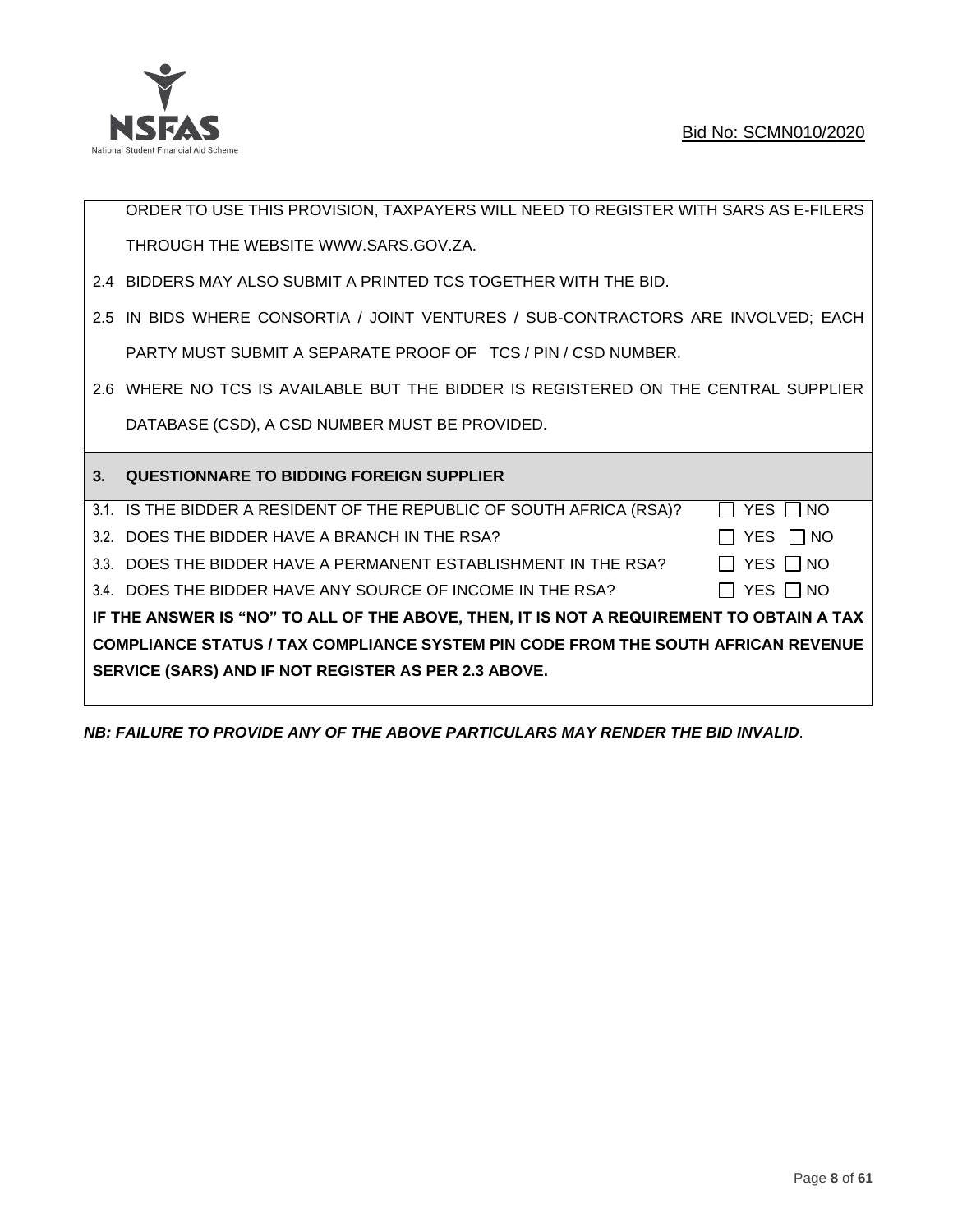

#### **Executive Summary**

The National Student Financial Aid Scheme (NSFAS) is a statutory body providing financial aid to eligible students who wish to study at public universities and Technical Vocational Education and Training (TVET) colleges. NSFAS is mandated to manage and distribute funds in accordance with the provisions of the NSFAS Act (Act 56 of 1999).

## **Fraud and Corruption**

All providers are to take note of the implications of contravening the Prevention and Combating of Corrupt Activities Act, Act No 12 of 2004 and any other Act applicable.

## **Clarifications / Additional information / Rights / Appeals**

## **Clarification**

Any clarification required by a bidder regarding the meaning or interpretation of the TOR, or any other aspect concerning the bid, are to be requested in writing by email from scm@nsfas.org.za. The bid number should be mentioned in all correspondence. Telephonic requests for clarification will not be accepted.

## **Additional Information**

During the evaluation of the bids, information may be requested in writing from bidders, for clarity, however no additional information will be accepted. Replies to such requests must be submitted, within 5 (five) working days from the date of request, or as otherwise indicated. Failure to comply, may lead to your bid being disregarded.

#### **Rights**

NSFAS reserves the right to appoint more than one (1) service provider. NSFAS further reserves the right to engage with the short-listed bidders for price negotiation and a site inspection where necessary. NSFAS in addition reserves the right to invite the shortlisted for a presentation as part of the bid process. NFAS reserves the right to not select the lowest price. In addition, NSFAS reserves the right to consider the performance of bidders in past contracts/services delivered to NSFAS in the determination of the award outcome. NSFAS reserves the right to award the contract in whole or in parts.

## **Consent**

By responding to this tender, both the entity and its directors provide consent to NSFAS to perform background checks which would include amongst others, the relevant Transunion checks.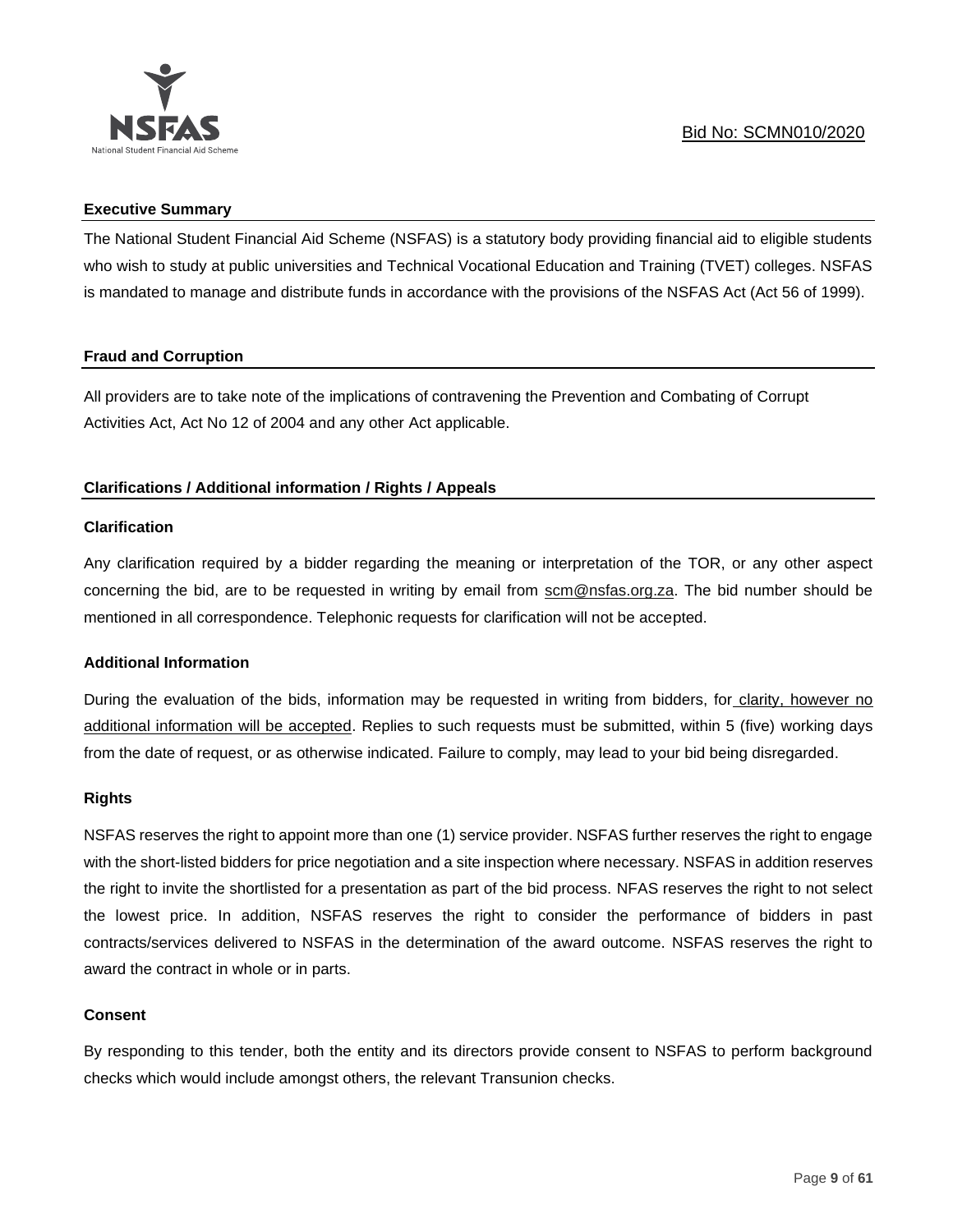

#### **Submitting Bids**

**One (1) original and one (1) hard copy**, i.e. two documents must be handed in/delivered to:

The deposit box situated at: 1st Floor, House Vincent Brodie Road Wynberg 7801 Tenders must be delivered and deposited into the tender box between 08:30 and 17:00, Mondays to Fridays and, prior to the closing date, and between 08:30 and 11:00 on the closing date.

No faxed or e-mailed bid proposals will be accepted. No USB sticks or CD-ROMs will be accepted. All tenders must be submitted on the official forms.

**Bidders are encouraged to submit one (1) original and one (1) copy of their bid proposal. The information in the original file and copy file must be identical.** The original and copies will be distributed to the bid evaluation committee and must contain the same information; and must all be nearly marked and professionally presented. All bid documents should be referenced.

Respondents should ensure that tender documents are delivered to NSFAS before the closing date and time to the correct physical address. If the tender document is late, it will not be accepted and will be disregarded.

Any tender submitted shall remain valid, irrevocable and open for written acceptance by NSFAS for a period of 120 (one hundred and twenty) days. A tender submitted shall further be deemed to remain valid after the expiry of the above mentioned 120-day period until formal acceptance by NSFAS, unless NSFAS is notified in writing by the tenderer of anything to the contrary (including any further conditions the tender may introduce). Any further conditions that the tenderer may introduce will be considered at the sole discretion of NSFAS.

Bidders must indicate on the cover of each document whether it is the original or a copy. Copies must be numbered, e.g. Copy 1. Bids should be submitted in a sealed envelope, marked with:

- Bid number (**SCMN010/2020**)
- Closing date and time **(23 October 2020 at 11:00)**
- The name and address of the bidder

Documents submitted on time by bidders shall not be returned.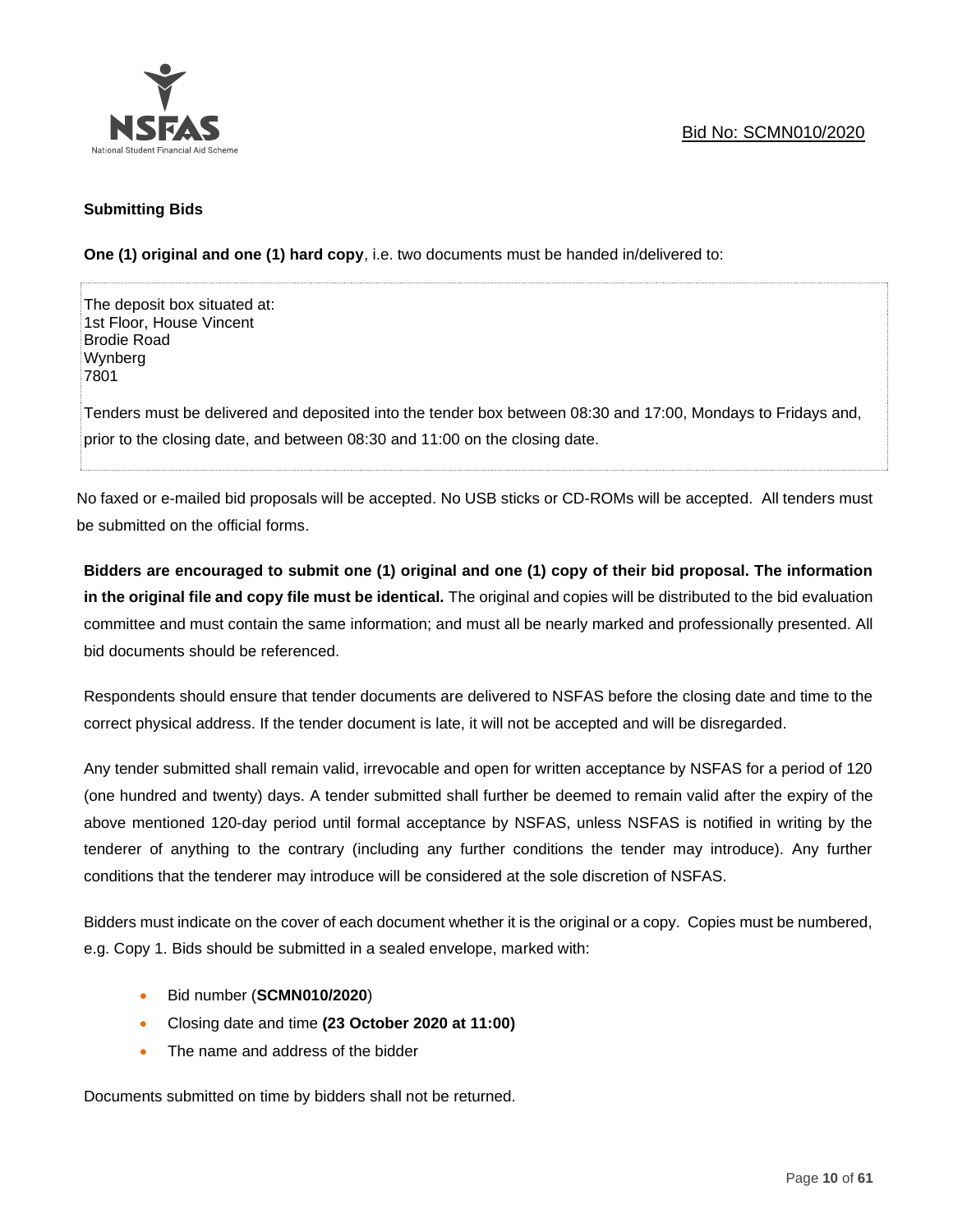

#### **LATE BIDS**

Bids received late will not be considered for evaluation purposes. A bid will be considered late if it arrived even one second after 11:00 am or any time thereafter. The tender (bid) box shall be locked at exactly 11:00 am and bids arriving late will not be considered under any circumstances. Bidders are therefore strongly advised to ensure that bids be dispatched allowing enough time for any unforeseen events that may delay the delivery of the bid.

Bids sent to the NSFAS via courier shall be deemed to be received at the date and time of arrival at the NSFAS premises (tender/bid box or reception). Bids received at the physical address after the closing date and time of the bid, shall therefore be deemed to be received late. **Bidders should allow time to access the premises due to security arrangements that need to be observed.**

#### **Response Structure:**

The contents of the **BID/TENDER** document must be as follows, and numbering below, with each schedule punched, placed in a file and separated from the next schedule with a file divider.

Please complete the checklist below to verify your submission of the relevant documents:

| <b>Schedules</b>  | Description                                                                                                     |     | Submitted<br>(tick box below): |  |  |
|-------------------|-----------------------------------------------------------------------------------------------------------------|-----|--------------------------------|--|--|
|                   |                                                                                                                 | Yes | No.                            |  |  |
| Schedule 1        | Entity registration documentation                                                                               |     |                                |  |  |
| <b>Schedule 2</b> | Original Valid Tax Clearance Certificate/tax pin                                                                |     |                                |  |  |
| <b>Schedule 3</b> | BBB-EE Certificate / or BBBEE Sworn Affidavit (where applicable) signed<br>and stamped by Commissioner of Oaths |     |                                |  |  |
| Schedule 4        | National Treasury Central Supplier Database proof of registration                                               |     |                                |  |  |
| Schedule 5        | Letter from Bank confirming banking details (not older than 3 months from<br>date of closing date of tender)    |     |                                |  |  |
| Schedule 6        | Completed and signed Tender Documents: including the following;                                                 |     |                                |  |  |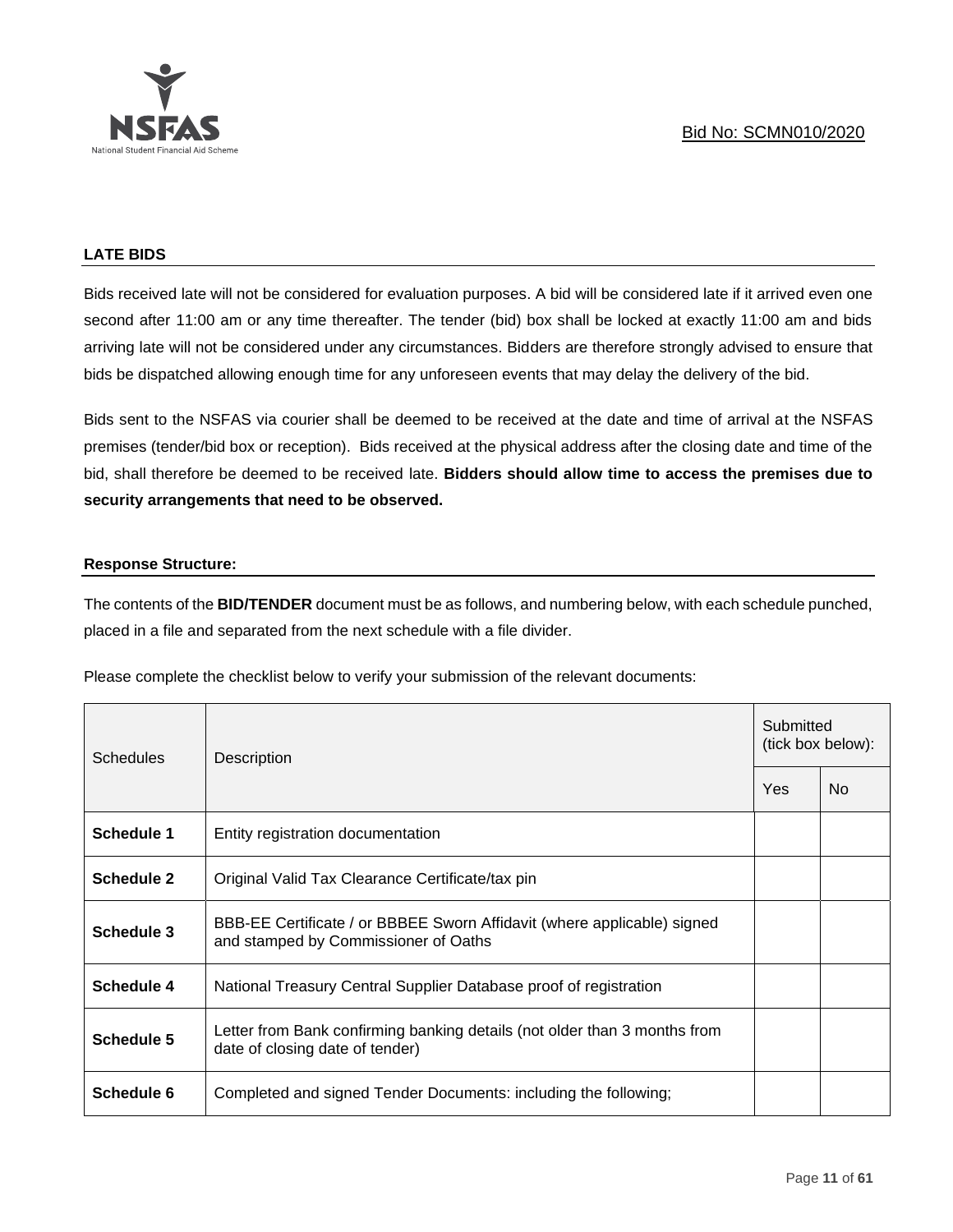

| <b>Schedules</b> | Description                                                                                                                                                                           |  | Submitted<br>(tick box below): |  |
|------------------|---------------------------------------------------------------------------------------------------------------------------------------------------------------------------------------|--|--------------------------------|--|
|                  |                                                                                                                                                                                       |  | N <sub>o</sub>                 |  |
|                  | SBD <sub>1</sub><br>SBD <sub>4</sub><br><b>SBD 6.1</b><br>SDB 6.2 and Annexure C, D and E<br>SBD <sub>8</sub><br>SBD 9<br>General Conditions of Contracts (with every page initiated) |  |                                |  |
| Schedule 7       | Detailed Bid proposal in response to bid specification requirements                                                                                                                   |  |                                |  |
| Schedule 8       | Consent by the entity and its directors to perform the necessary background<br>checks which includes amongst others, the TransUnion checks.                                           |  |                                |  |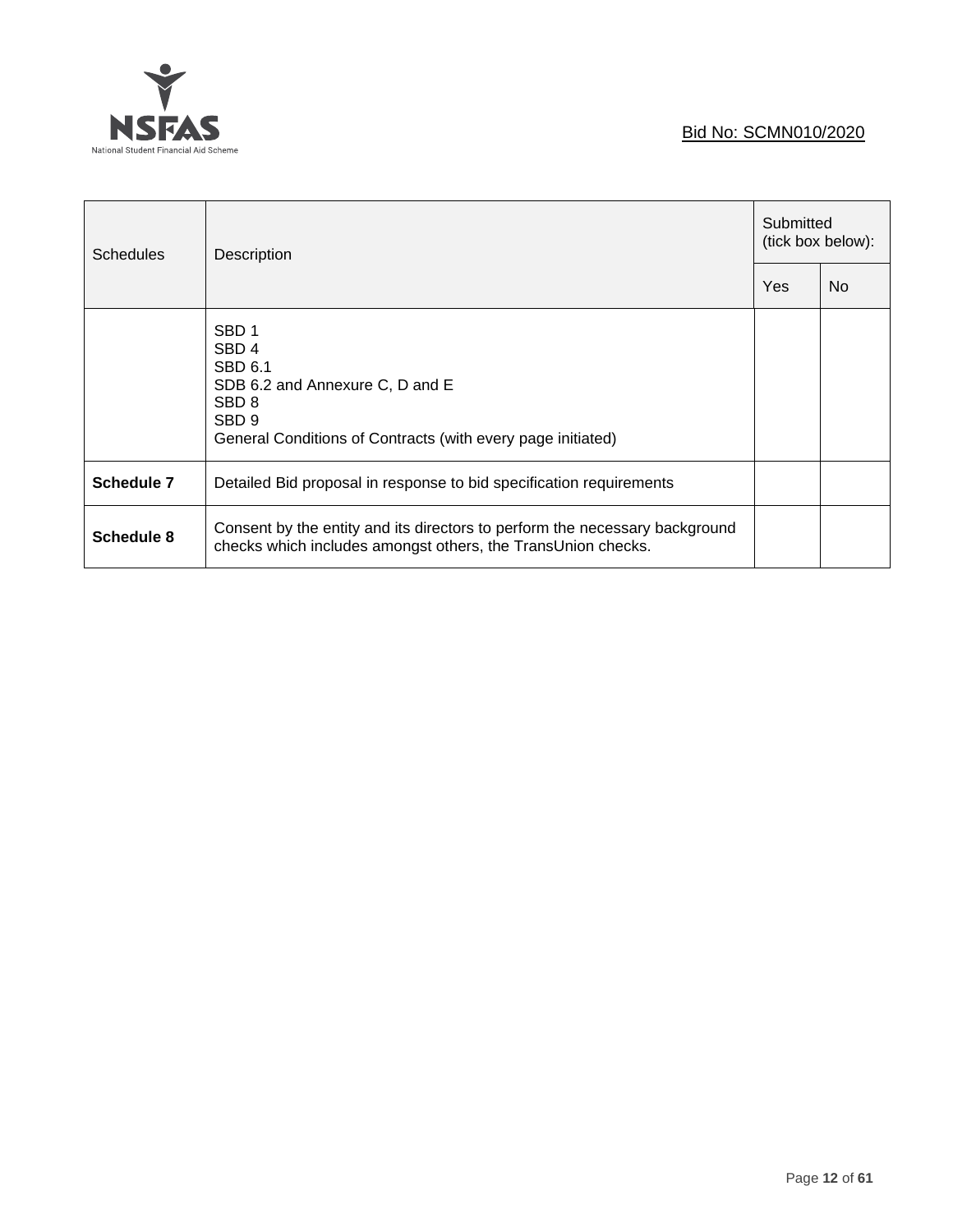

## **Contract Negotiations**

The successful bidder (s) will be required to enter into a written contract/SLA with NSFAS. Should the awarded bidder fail to sign the SLA within a reasonable timeframe deemed by NSFAS, NSFAS reserves the right to cancel the award/contract and award the tender to the 2<sup>nd</sup> placed bidder.

The **GENERAL CONDITIONS OF CONTRACT (GCC)** will form the basis of the contract; however, NSFAS reserves its rights to impose additional terms and conditions at its sole discretion. General Conditions of Contract are obtainable from [www.nsfas.org.za.](http://www.nsfas.org.za/) The General Conditions of Contract must be accepted.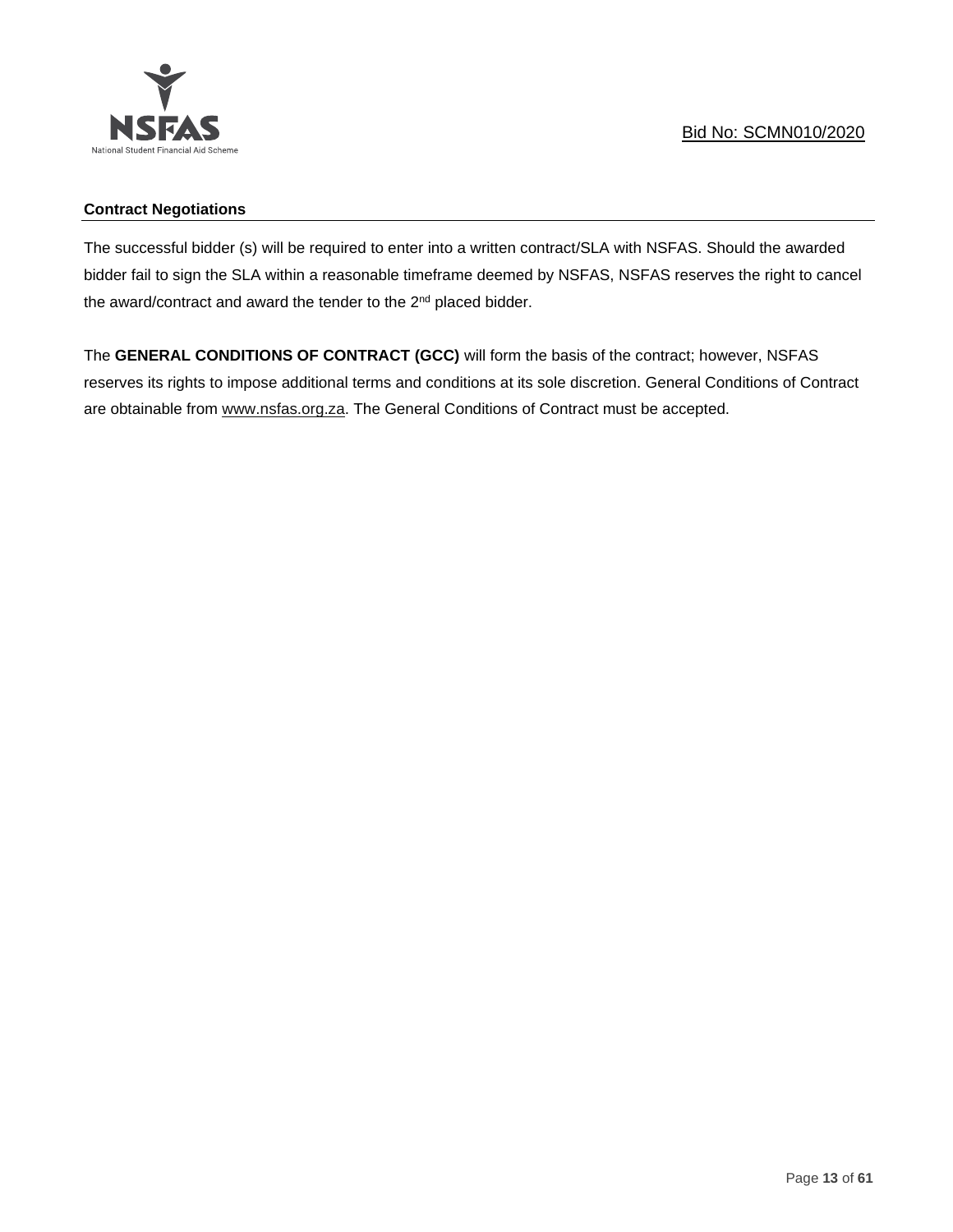

#### **1. Purpose**

To seek the appointment of a panel of service providers to source, design, print, produce and deliver various promotional material, which will all be used to support various campaigns initiated by NSFAS, to create awareness on the different products and services offered. The service provider(s) will be appointed for a period of 36 months. The appointed service providers must have the ability to supply and deliver material to all nine (9) provinces when required to.

## **2. Background**

The Marketing and Communications Service unit within NSFAS is required to promote the mandate and services of the organisation to learners, students, various corporate and public stakeholders as well as the general public. This is achieved by increasing the brand awareness of the organisation and familiarising stakeholders by disseminating tangible products that they can use daily or as memorabilia which will feature the Corporate Branding of NSFAS. Such promotional materials can also be distributed internally among NSFAS staff as it relates to internal campaigns. All products designed and supplied to NSFAS is owned by NSFAS and becomes the intellectual property of NSFAS. Designs cannot be reproduced for other entities.

The goods produced by the successful service provider(s) will be used to:

- Communicate the purpose of the NSFAS' Student Centred Model
- Create and increase awareness of the Student-Centred Model and products offered by NSFAS
- To increase awareness on multiple campaigns initiated by NSFAS
- To increase brand awareness and familiarity
- To create a call to action
- Products will be used for corporate stakeholder engagements
- Products will be distributed at outreach events, student engagements, corporate events, internal organisational events.

## **3. Mandatory requirements**

All bids must comply with the mandatory requirements and failure to comply with any of these requirements will immediately disqualify the bid. The bidder must clearly mark in the table below where in the proposal the supporting evidence is included.

| No. | <b>Mandatory requirements</b>                                                                                                               | Complied (Y/N) | Page reference<br>per bidder<br>proposal |
|-----|---------------------------------------------------------------------------------------------------------------------------------------------|----------------|------------------------------------------|
|     | Proof of Adobe Suite Licence must be provided. This must be<br>stipulated on a company letterhead                                           |                |                                          |
| 2.  | Designers:<br>The designer/s who will be assigned to work on the corporate<br>gift and print document (i.e. booklet, report, brochure) must |                |                                          |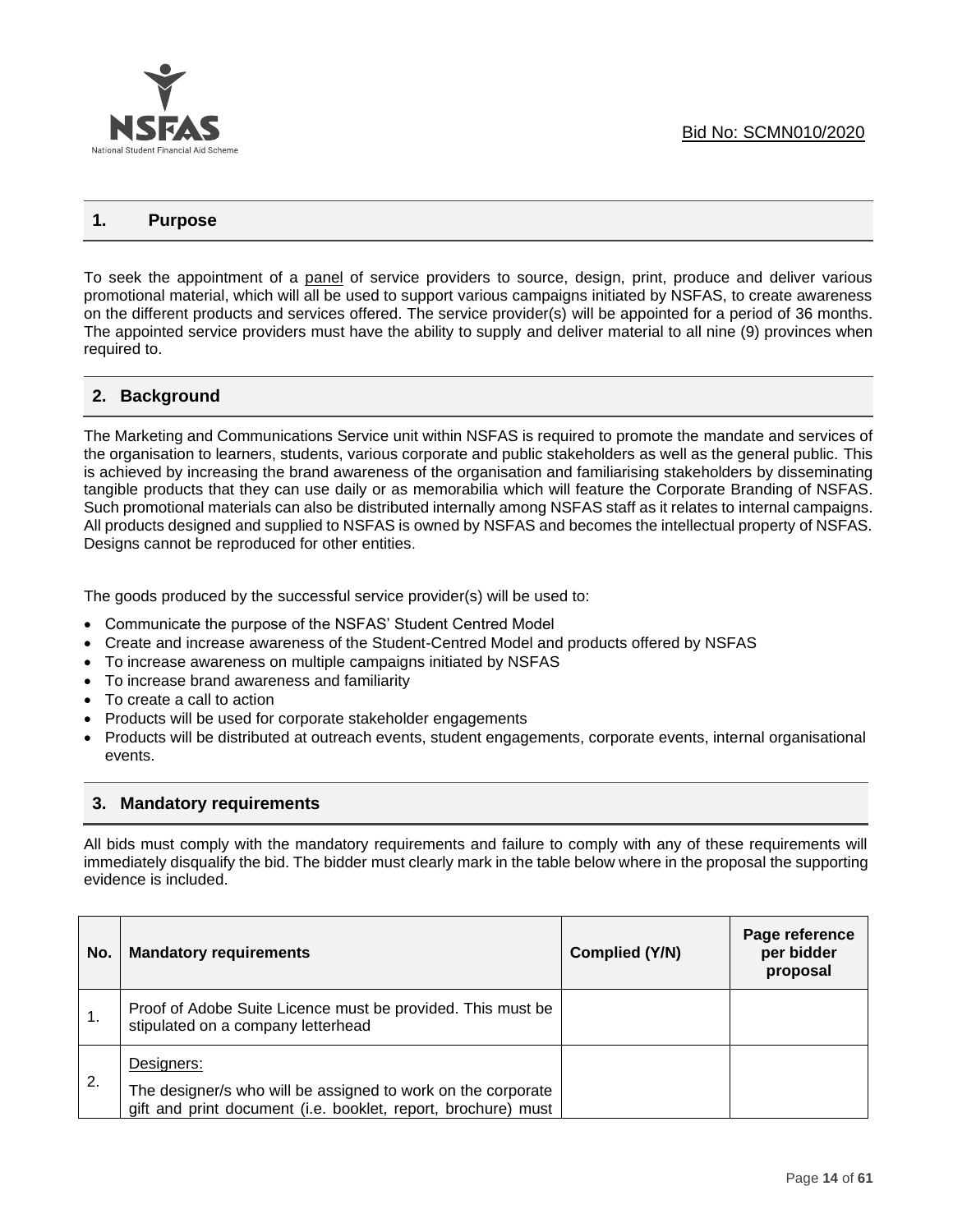



| No. | <b>Mandatory requirements</b>                                                                                                                                                                                                                                          | Complied (Y/N) | Page reference<br>per bidder<br>proposal |
|-----|------------------------------------------------------------------------------------------------------------------------------------------------------------------------------------------------------------------------------------------------------------------------|----------------|------------------------------------------|
|     | have a National Diploma or an equivalent qualification in<br>graphic design with a minimum of 2 years' experience in<br>graphic design                                                                                                                                 |                |                                          |
|     | Provide the CV and proof of qualification of Designer/s                                                                                                                                                                                                                |                |                                          |
| 3.  | The copywriter who will be assigned to work on the print<br>document (i.e: booklet, report, brochure) must have a national<br>diploma in journalism or an equivalent qualification with a<br>minimum of 3 years' experience.<br>Provide CV with proof of qualification |                |                                          |
| 4.  | The company must provide proof that the supply of textiles (as<br>per the tender requirements) must be 100% locally<br>manufactured or produced in terms of regulation 8 of the 2017<br>PPPFA regulations.                                                             |                |                                          |
|     | The company must complete SBD 6.2 and Annexure C.                                                                                                                                                                                                                      |                |                                          |
|     | Failure to complete the documents and submit it with the bid<br>proposal will disqualify the bid.                                                                                                                                                                      |                |                                          |

# **4. Functional specifications**

The scope of work entails: sourcing products, designing, proofreading, layout, printing, production and delivery of NSFAS branded promotional material. The successful service providers will, in consultation with NSFAS, be required to submit samples as well as production samples before displaying the layout of NSFAS design on the promotional item for approval prior to full production. This will be guided by the NSFAS corporate identity manual and various themes.

- **4.1. Sourcing:** The successful service providers will be required to source, design, produce and print a number of promotional material items as listed but not limited to the below:
	- Stationery such as paper for posters, business cards, calendar, diaries, and note pads etc.;
	- **·** Lanyards;
	- Umbrellas;
	- Gadgets such as USB's and Power-banks;
	- Banners and all tradeshow and exhibition promotional material;
	- **•** Drinkware;
	- Apparel;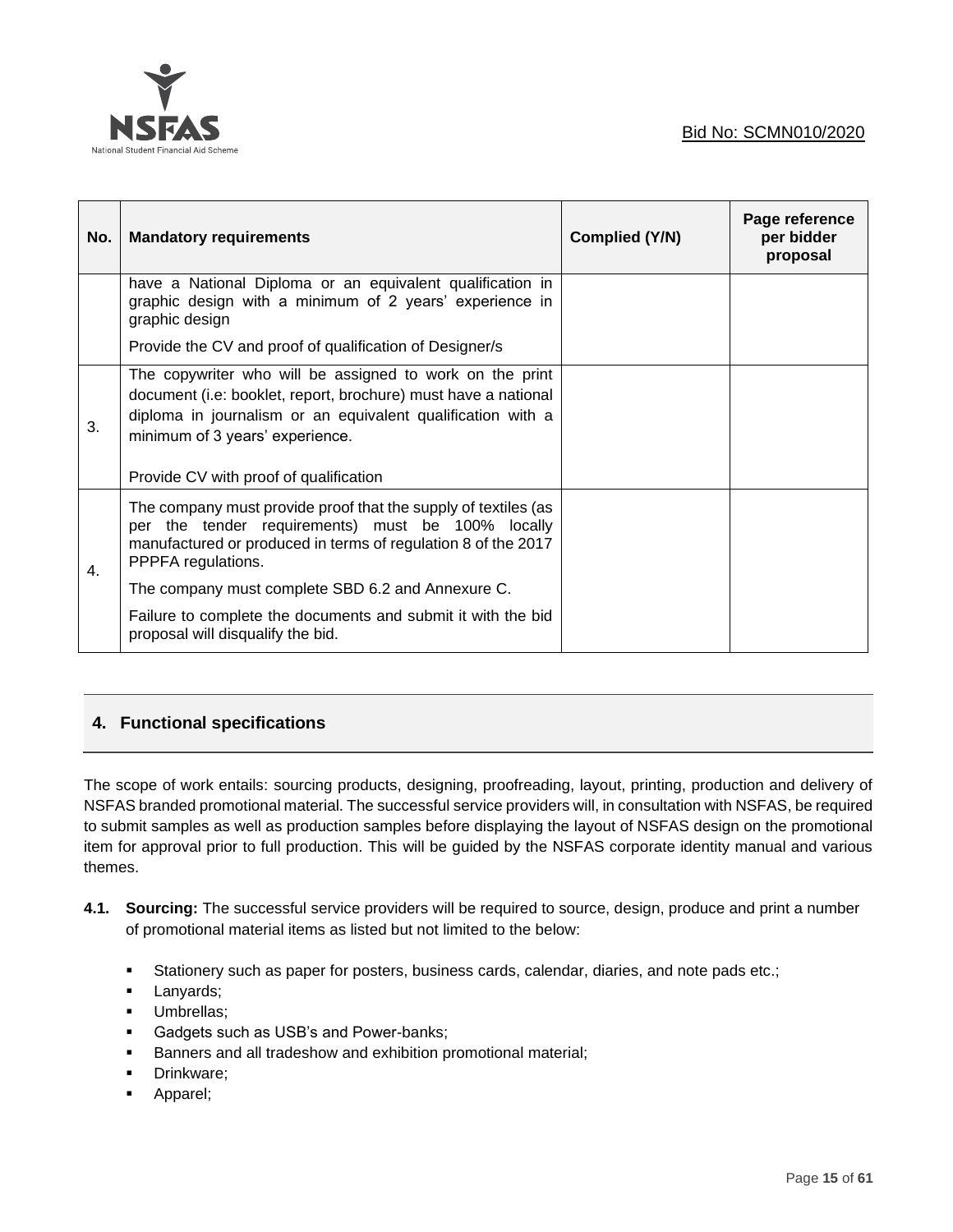

- Bags;
- Memorabilia:
- Awards/ Frames
- VIP Gifts
- Development and sourcing of bespoke goods
- 4.2. **Design and Layout:** The theme, design ideas and NSFAS Corporate Identity will be provided to the successful service provider and should be designed with the intention to attract the target market, so as to ensure that the message is clear, legible and will be received as intended. The layout of the promotional material must be approved by the NSFAS Marketing and Communications Services.
- **4.3. Production and production planning:** The production of publications, where the service provider will be required to design the look and feel, layout, content, proofread and print the publication, shall include amongst others: application forms and related cards, reports, brochures, posters, business cards, calendar, diaries, and note pads. The service provider will be given a list of campaigns, objectives and / or products that are needed by NSFAS at a set time and will therefore be required to provide a production plan to ensure that the goods are delivered to NSFAS at an agreed time.
- 4.4. **Print:** The printing of promotional material should, in consultation with NSFAS, be innovative and eye catching to ensure that the content is legible and attractive. The NSFAS corporate identity manual should be used as a guide. The service provider should have printing facilities and have the ability to perform printing of Offset lithography, Flexography, Digital printing: inkjet & xerography, Gravure, Screen printing, Embroidery, Embossing and Debossing.
- 4.5. **Pre-production samples:** The successful service provider(s) will be required to submit pre-production samples for approval by NSFAS before completing full production. These pre-production samples must be delivered to NSFAS in any of the following formats as agreed during production:
	- Digital
	- Delivery to the office
	- JPEG, Vector, word
	- Printers proofs
	- USB
- 4.6. **Finishing**: The service provider will be required to brand, emboss, deboss, fold, package, bind, laminate, punch, cut and join various products using various techniques depending on the specification.
- **4.7. Performance:** The successful service providers should have the capacity to produce and deliver products within 7 working days when products are urgently needed, upon NSFAS' approval of proofs. This must be proven by means of client references on client letterheads for a minimum of 3 clients.
- **4.8. Account Management:** The successful service providers should provide an account manager who will serve as the NSFAS liaison as it relates to the production of all goods.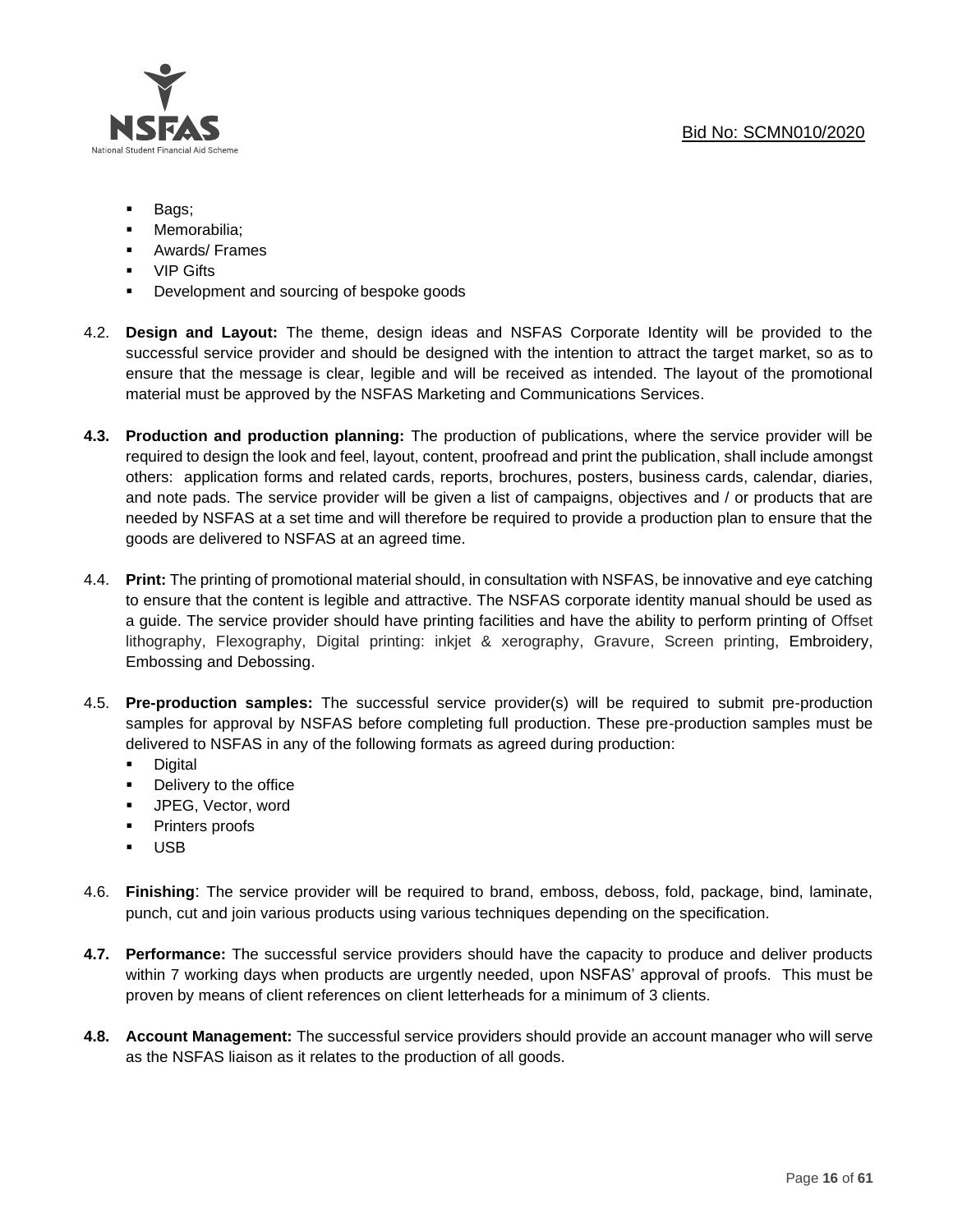

**4.9. Delivery and distribution:** The service providers must have the ability to produce and deliver final products within 7 working days of receiving the approval of the product. There will be circumstances that the production and delivery time is shorter, where NSFAS will require the speedy assistance from the service providers. The delivery will be to the NSFAS Head office in Wynberg, Cape Town or at different addresses within South Africa as may be arranged with NSFAS.

## **5. Pricing Schedule- sample**

Please consider the inevitable Consumer Price Index (CPI) increases year on year on the pricing upon the duration of the contract period being in excess of a 12-month period. The pricing must be inclusive of all costs including disbursements (travel, accommodation, and delivery etc) where applicable. The average price for the items listed below will be used for a comparable Price and BBB-EE evaluation in terms of the PPPFA 2017 regulations.

| Item No. | Product and description                                                                                                                                                                                                                    | Image | Quantity | Unit price<br>(VAT<br>included)<br>for supply<br>and<br>delivery |
|----------|--------------------------------------------------------------------------------------------------------------------------------------------------------------------------------------------------------------------------------------------|-------|----------|------------------------------------------------------------------|
| 1.       | Design and print a 12-page A4 booklet<br>• 220 gsm gloss cover<br>• 180 gsm mat inside pages<br>• Stapled<br>• Content layout and document design<br>• Proof reading<br>• Printing and delivery<br>• Add 4 stock images<br>• Quantity: 100 |       | 1        |                                                                  |
| 2.       | Design and produce 10 Tootwenny Twist<br>Pens<br>• Add the NSFAS name and logo<br>• Colour print: White<br>• Colour pen: Orange, grey, white, maroon,<br>black<br>• Material: Plastic<br>• Sourcing, production and delivery               |       | 1        |                                                                  |
| 3.       | <b>LOCAL</b><br>Executive<br>Pull-up<br>Banners:<br><b>CONTENT-100%</b><br>• Size: $2.0 \text{ m}$ (height) x $1.0 \text{ m}$ (width)<br>• Printing: Full Colour<br>• Quantity 5<br>• Sourcing, production and delivery                    |       | 1        |                                                                  |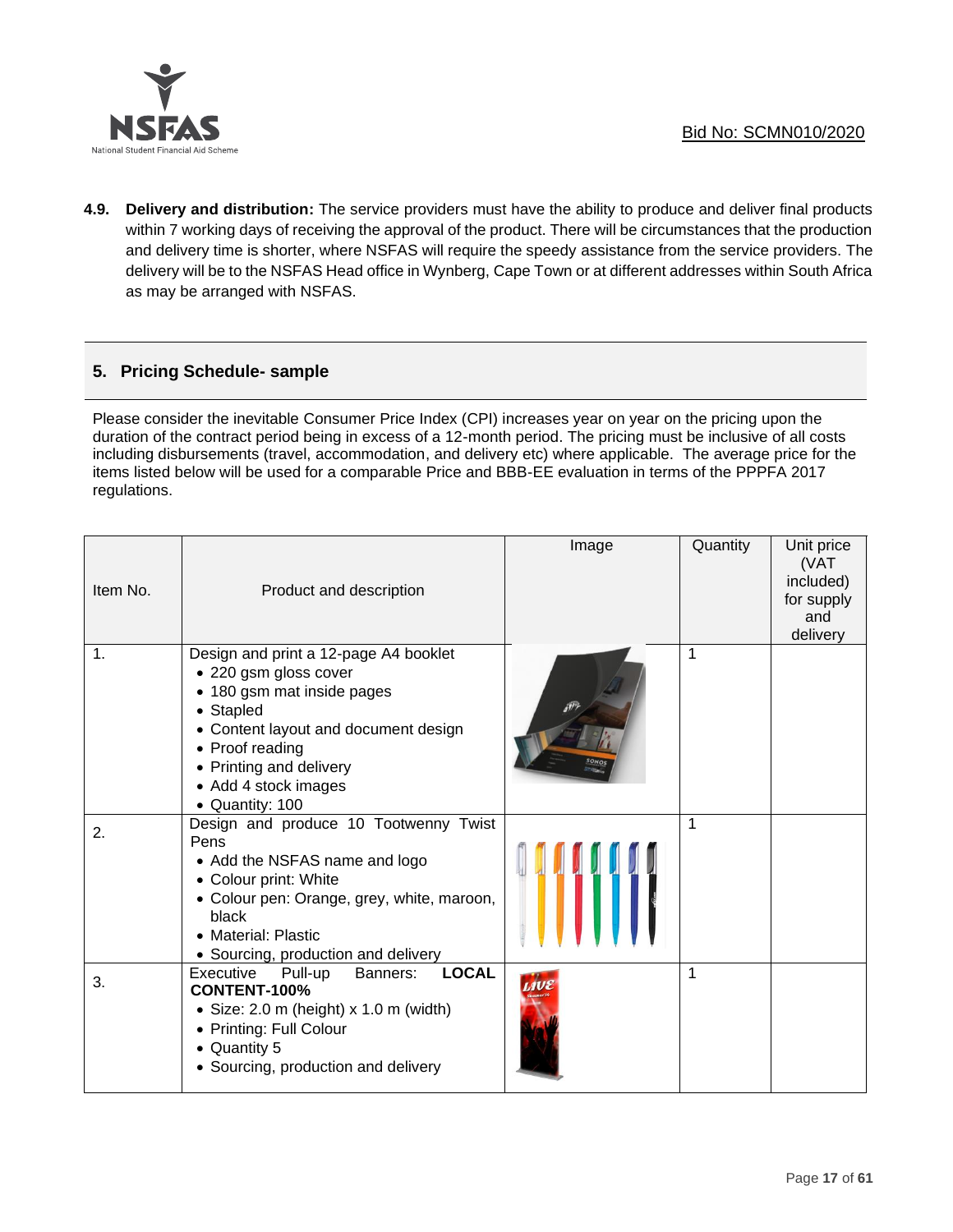

| 4. | Golf T-Shirts- LOCAL CONTENT-100%<br>• Material: 100% cotton piqué knit<br>· Black golf t-shirt. NSFAS logo on left<br>breast and NSFAS logo on back<br>• Branding embroidered colour: white<br>• Quantity: 4 (1 x Small, 1 x Medium, 1x<br>Large, 1x Extra Large)<br>• Sourcing, production and delivery |  |  |
|----|-----------------------------------------------------------------------------------------------------------------------------------------------------------------------------------------------------------------------------------------------------------------------------------------------------------|--|--|
| 5  | House Keyring<br>• Product dimensions: 38.5mm x 35.5mm<br>• Branding: Laser engraved on both sides<br>• Front design: <b>NSFAS</b><br>· Back design: Welcome to Your Home<br>Away from Home (Arial Font)<br>• Quantity: 10<br>• Sourcing, production and delivery                                         |  |  |

## **6. Contract Period**

The contract period will be for 36 months (3 years). Note that as the nature of this tender is a panel appointment, NSFAS will issue an RFQ (request for quotation) to the appointed service provider (s) for responses thereon for actual goods and services as and when required.

## **7. Evaluation Criteria**

Technical evaluation criteria element:

| <b>Element</b>              | Weight |
|-----------------------------|--------|
| <b>Proof of Samples</b>     | 40%    |
| Company Experience          | 30%    |
| <b>Skills and Resources</b> | 30%    |
| <b>TOTAL</b>                | 100%   |

#### Criteria and Weighting:

*Bidders need to score a minimum of 70% for functionality. Bidders who score less than 70% minimum for functionality will not be considered further for price and BBBEE. Bids will be evaluated in accordance with the following technical criteria:*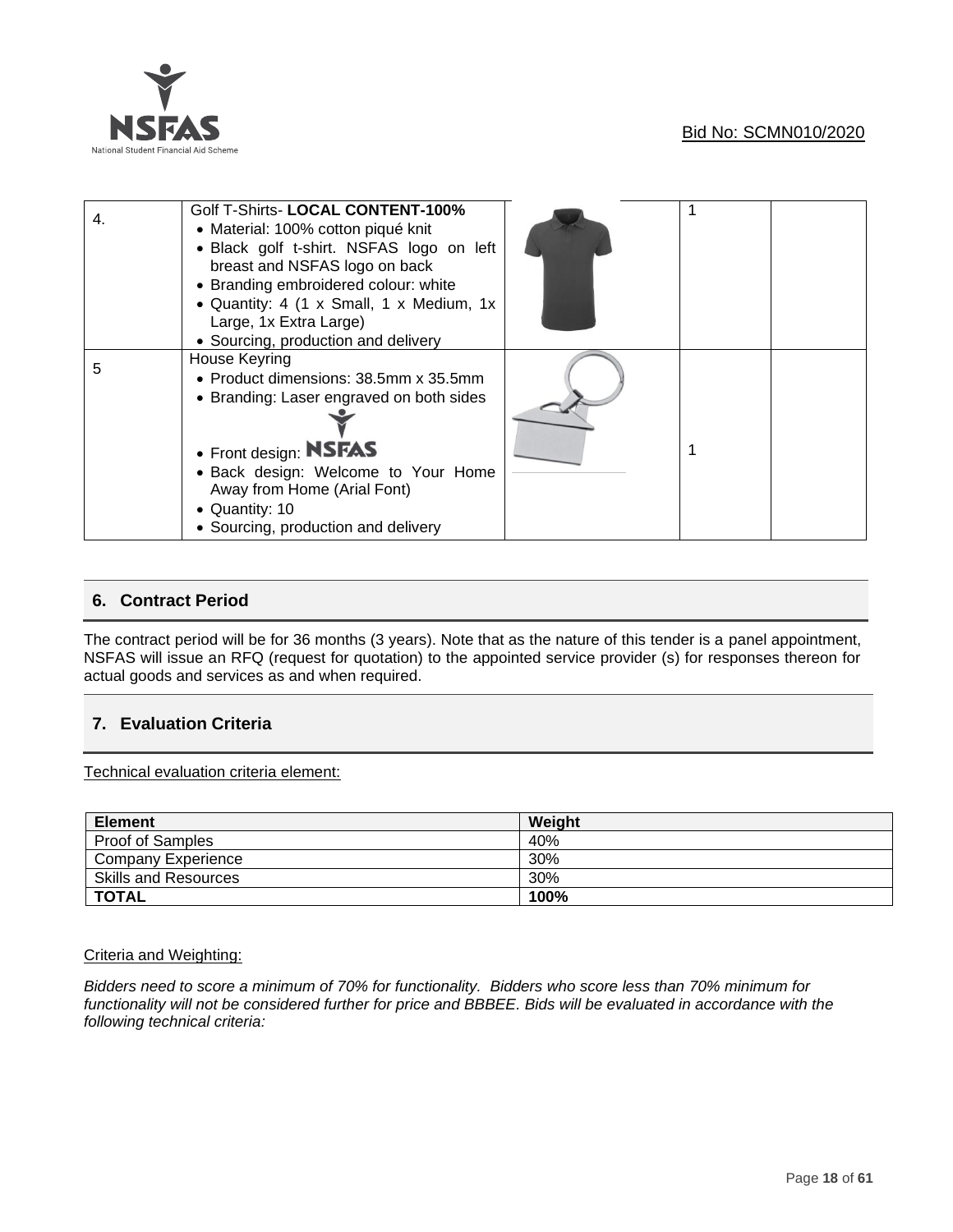

| <b>Proof of Work</b>                                                                                  | <b>Points Scorings</b>                                                                                           | <b>Bidder</b><br><b>Scoring</b> | <b>Points</b> |
|-------------------------------------------------------------------------------------------------------|------------------------------------------------------------------------------------------------------------------|---------------------------------|---------------|
|                                                                                                       | Only one sample of either a publication, corporate<br>gift or exhibition branding received $= 10$                |                                 |               |
| Provide examples / samples of<br>previous publications,<br>corporate gifts and exhibition<br>branding | Only two samples of either a publication and or a<br>corporate gift and or exhibition branding received. =<br>30 |                                 | 40            |
|                                                                                                       | Received samples of a publication, corporate gift<br>and exhibition branding $=$ 40                              |                                 |               |
| <b>Company Experience</b>                                                                             | <b>Points Scorings</b>                                                                                           | <b>Bidder</b><br><b>Scoring</b> | <b>Points</b> |
| Company must have a<br>minimum of five (5) years'                                                     | Less than 5 years = $0$                                                                                          |                                 |               |
| experience in the production of<br>promotional material. Proof                                        | 5 years' experience = 20                                                                                         |                                 |               |
| must be supplied by means of<br>a company profile.                                                    | More than 5 years' experience = $30$                                                                             |                                 | 30            |
| <b>Reference letters</b>                                                                              | <b>Points Scorings</b>                                                                                           | <b>Bidder</b><br><b>Scoring</b> | <b>Points</b> |
| Proof from a minimum of three<br>(3) contactable referees on                                          | Less than 3 references $= 0$                                                                                     |                                 |               |
| client's letterheads which                                                                            | $3$ references = $25$                                                                                            |                                 | 30            |
| indicate similar projects<br>completed.                                                               | More than 3 references $=$ 30                                                                                    |                                 |               |
| <b>Total</b>                                                                                          |                                                                                                                  |                                 | 100           |

## **8. Preference Point System**

All proposals that will achieve the minimum qualifying score (acceptable tenders) will be evaluated further in terms of the preference point system as follows: A maximum of 80 points is allocated for price (and 20 points for BBB-EE) on the following basis:

## **80/20**

$$
Ps = 80 \left( 1 - \frac{Pt - P \min}{P \min} \right)
$$

Where

Ps = Points scored for comparative price of proposal under consideration

Pt = Comparative price of bid under consideration

Pmin = Comparative price of lowest acceptable proposal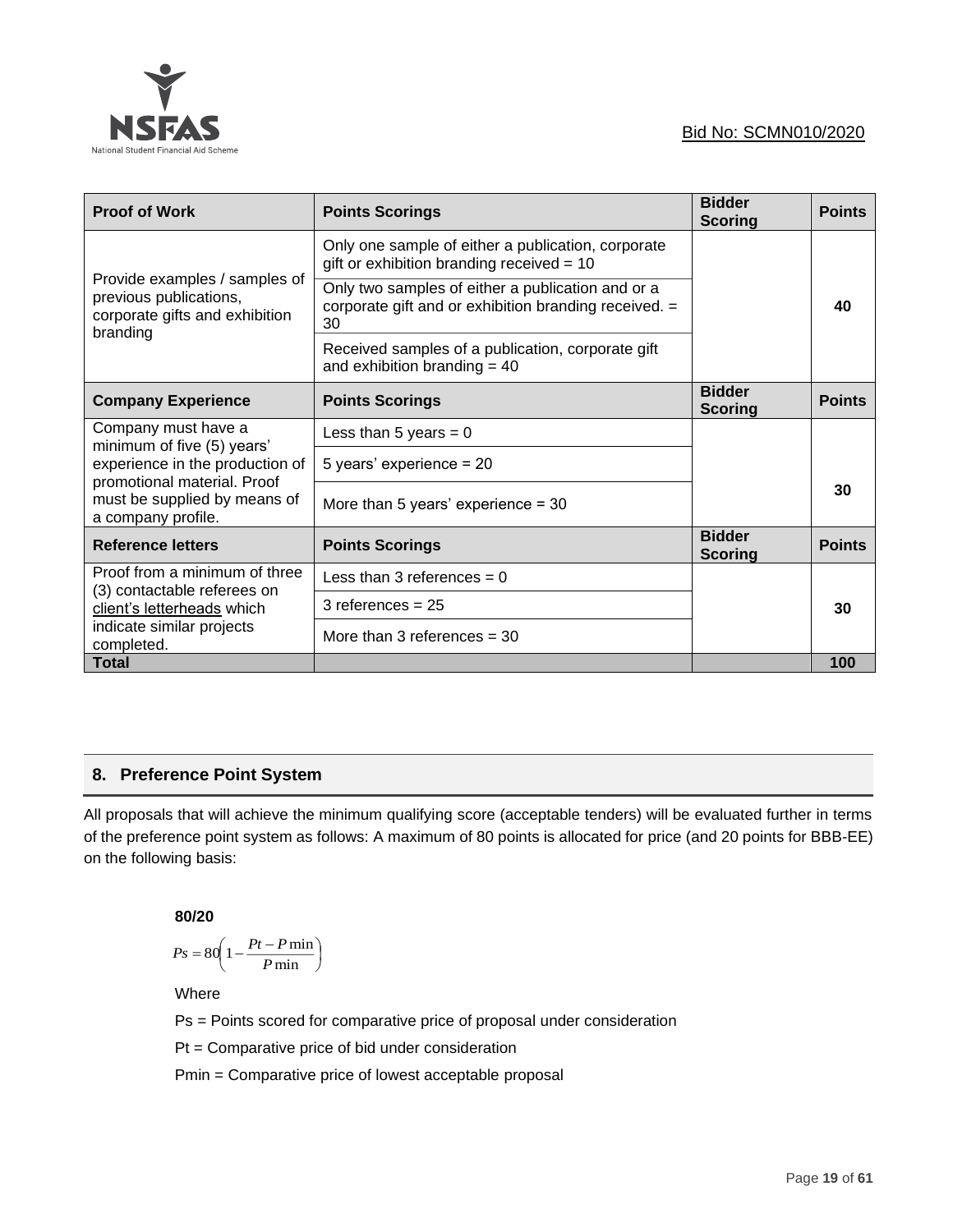

## **1. Declaration of Interest**

This declaration will be used by institutions to ensure that when goods and services are being procured, all reasonable steps are taken to combat the abuse of the supply chain management system.

The bid of any bidder may be disregarded if that bidder, or any of its directors have:

- A. abused the NSFAS's supply chain management system;
- B. committed fraud or any other improper conduct in relation to such system; or
- C. failed to perform on any previous contract.

## **In order to give effect to the above, the following questionnaire must be completed and submitted with the bid**.

| The following particulars must be furnished: |                                                                                          |  |
|----------------------------------------------|------------------------------------------------------------------------------------------|--|
| 2.1                                          | Full Name of bidder or his or her representative:                                        |  |
|                                              |                                                                                          |  |
| 2.2                                          | <b>Identity Number:</b>                                                                  |  |
|                                              |                                                                                          |  |
| 2.3                                          | Position occupied in the Company (director, trustee, shareholder <sup>2</sup> , member): |  |

| -2.4 | Registration number of the company, enterprise, close corporation, partnership agreement or trust: |
|------|----------------------------------------------------------------------------------------------------|
|      |                                                                                                    |
| 2.5  | Tax Reference Number:                                                                              |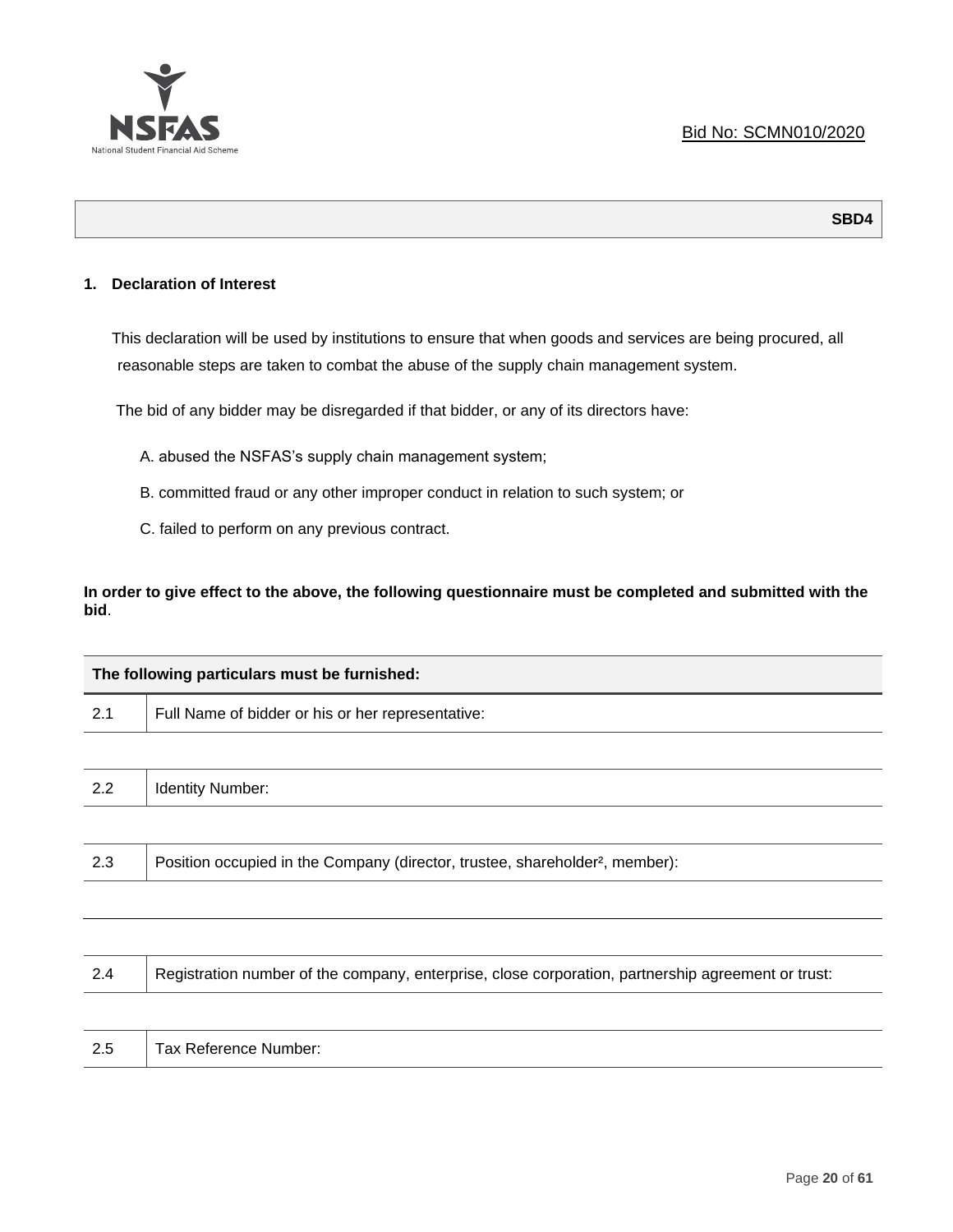

| 2.6    | VAT Registration Number:                                                                                                                                                                                            |     |  |  |
|--------|---------------------------------------------------------------------------------------------------------------------------------------------------------------------------------------------------------------------|-----|--|--|
|        |                                                                                                                                                                                                                     |     |  |  |
| 2.6.1  | The names of all directors / trustees / shareholders / members, their individual identity numbers, tax<br>reference numbers and, if applicable, employee / PESAL numbers must be indicated in paragraph 3<br>below. |     |  |  |
| 2.7    | Are you or any person connected with the bidder presently employed by the state?                                                                                                                                    |     |  |  |
|        | <b>Yes</b>                                                                                                                                                                                                          | No. |  |  |
| 2.7.2. | If yes, furnish the following particulars:                                                                                                                                                                          |     |  |  |
|        | Name of person / director / trustee / shareholder/ member:                                                                                                                                                          |     |  |  |

| Name of state institution at which you or the person connected to the bidder is employed: |
|-------------------------------------------------------------------------------------------|
|                                                                                           |

Position occupied in the state institution:

#### "State" means

- (a) Any national or provincial department, national or provincial public entity or constitutional institution within the meaning of the Public Finance Management Act, 1999 (Act No 1 of 1999);
- (b) Any municipality or municipal entity;
- (c) Provincial legislature;
- (d) National Assembly or the National Council of Provinces;
- (e) Parliament.

"Shareholder" means a person who owns shares in the company and is actively involved in the management of the enterprise or business and exercises control over the enterprise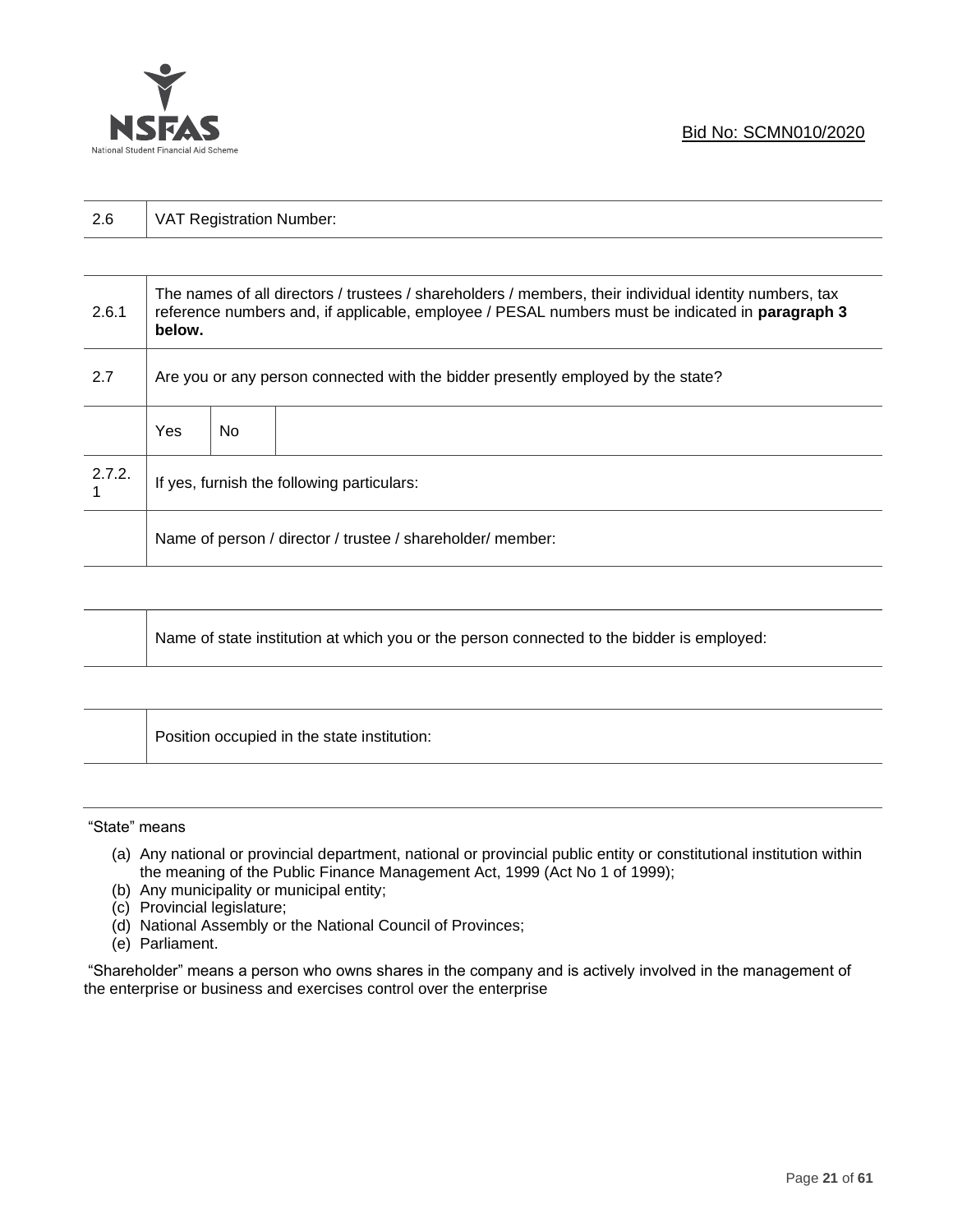

|             | Any other particulars:                                                                                                                                                                                                                           |    |                                                                     |  |  |
|-------------|--------------------------------------------------------------------------------------------------------------------------------------------------------------------------------------------------------------------------------------------------|----|---------------------------------------------------------------------|--|--|
| 2.7.2       | If you are presently employed by the state, did you obtain the appropriate authority to undertake<br>remunerative work outside employment in the public sector?                                                                                  |    |                                                                     |  |  |
|             | Yes                                                                                                                                                                                                                                              | No |                                                                     |  |  |
|             |                                                                                                                                                                                                                                                  |    | If yes, did you attach proof of such authority to the bid document? |  |  |
| 2.7.2.<br>1 | Note: Failure to submit proof of such authority, where applicable, may result in the disqualification of the<br>bid.                                                                                                                             |    |                                                                     |  |  |
|             | Yes                                                                                                                                                                                                                                              | No |                                                                     |  |  |
| 2.7.2.<br>2 |                                                                                                                                                                                                                                                  |    | If no, furnish reasons for non-submission of such proof:            |  |  |
| 2.8         | Did you or your spouse, or any of the company's directors / trustees / shareholders / members or their<br>spouses conduct business with the state in the previous twelve months?                                                                 |    |                                                                     |  |  |
|             | Yes                                                                                                                                                                                                                                              | No |                                                                     |  |  |
| 2.8.1       | If so, furnish particulars:                                                                                                                                                                                                                      |    |                                                                     |  |  |
| 2.9         | Do you, or any person connected with the bidder, have any relationship (family, friend, other) with a<br>person employed by the state and who may be involved with the evaluation and or adjudication of this<br>bid?                            |    |                                                                     |  |  |
|             | Yes                                                                                                                                                                                                                                              | No |                                                                     |  |  |
| 2.9.1       | If so, furnish particulars:                                                                                                                                                                                                                      |    |                                                                     |  |  |
| 2.10        | Are you, or any person connected with the bidder, aware of any relationship (family, friend, other)<br>between any other bidder and any person employed by the state who may be involved with the<br>evaluation and or adjudication of this bid? |    |                                                                     |  |  |
|             | Yes                                                                                                                                                                                                                                              | No |                                                                     |  |  |
| 2.10.1      | If so, furnish particulars:                                                                                                                                                                                                                      |    |                                                                     |  |  |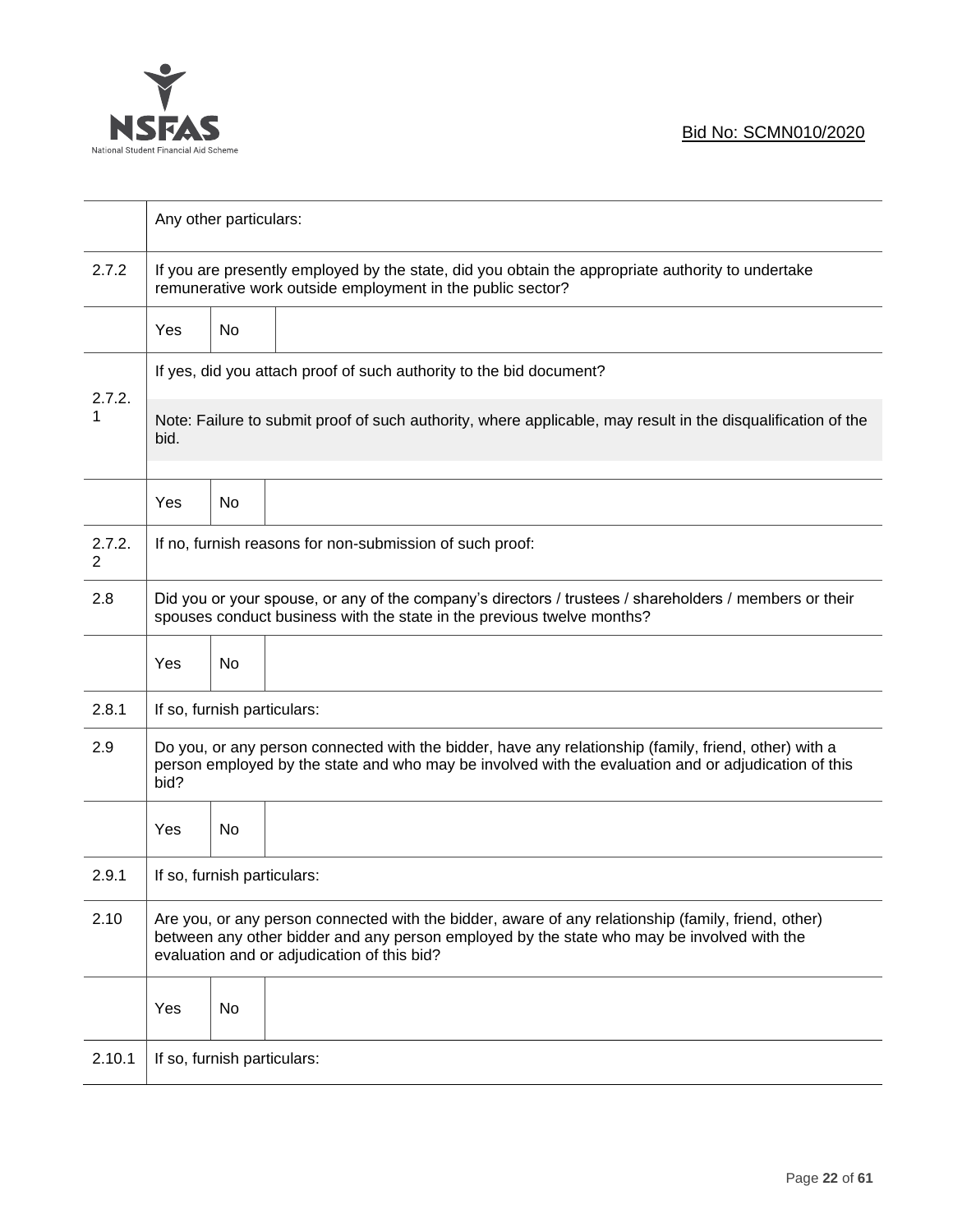

| 2.11   | Do you or any of the directors / trustees / shareholders / members of the company have any interest in<br>any other related companies whether or not they are bidding for this contract? |     |  |
|--------|------------------------------------------------------------------------------------------------------------------------------------------------------------------------------------------|-----|--|
|        | Yes                                                                                                                                                                                      | No. |  |
| 2.11.1 | If so, furnish particulars:                                                                                                                                                              |     |  |

## **Full details of directors / trustees / members / shareholders**.

| <b>Full Name</b> | <b>Identity Number</b> | Personal Income Tax<br>Reference Number | State Employee Number /<br>PERSEL Number |
|------------------|------------------------|-----------------------------------------|------------------------------------------|
|                  |                        |                                         |                                          |
|                  |                        |                                         |                                          |
|                  |                        |                                         |                                          |
|                  |                        |                                         |                                          |
|                  |                        |                                         |                                          |
|                  |                        |                                         |                                          |
|                  |                        |                                         |                                          |
|                  |                        |                                         |                                          |
|                  |                        |                                         |                                          |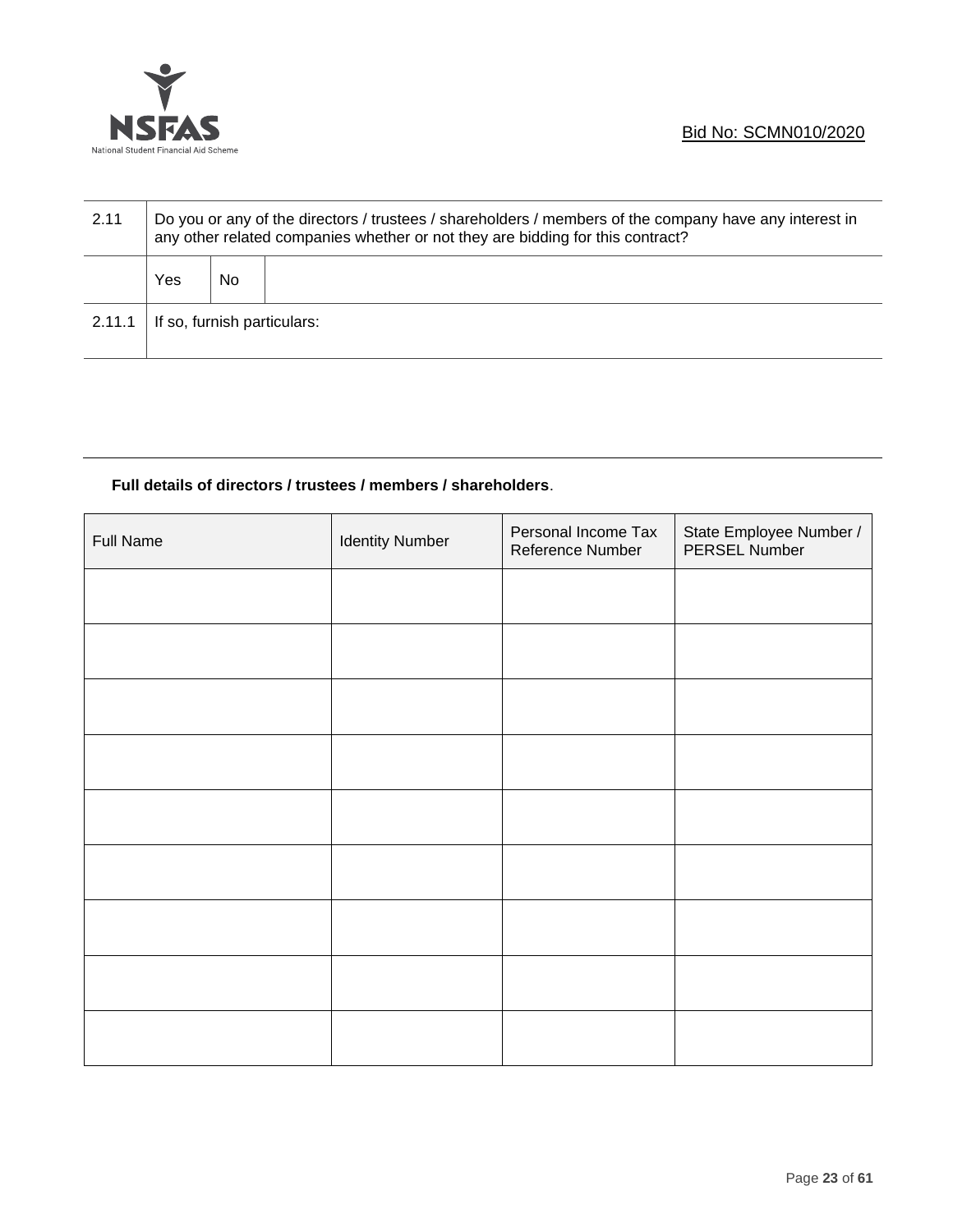

## **Declaration**

I, the undersigned (NAME)………………………………………………………………………

Certify that the information furnished in paragraphs 2 and 3 above is correct.

I accept that the state may reject the bid or act against me should this declaration prove to be false.

| <b>Signature</b> | <b>Date</b>    |
|------------------|----------------|
|                  |                |
|                  |                |
|                  |                |
| <b>Position</b>  | Name of bidder |
|                  |                |
|                  |                |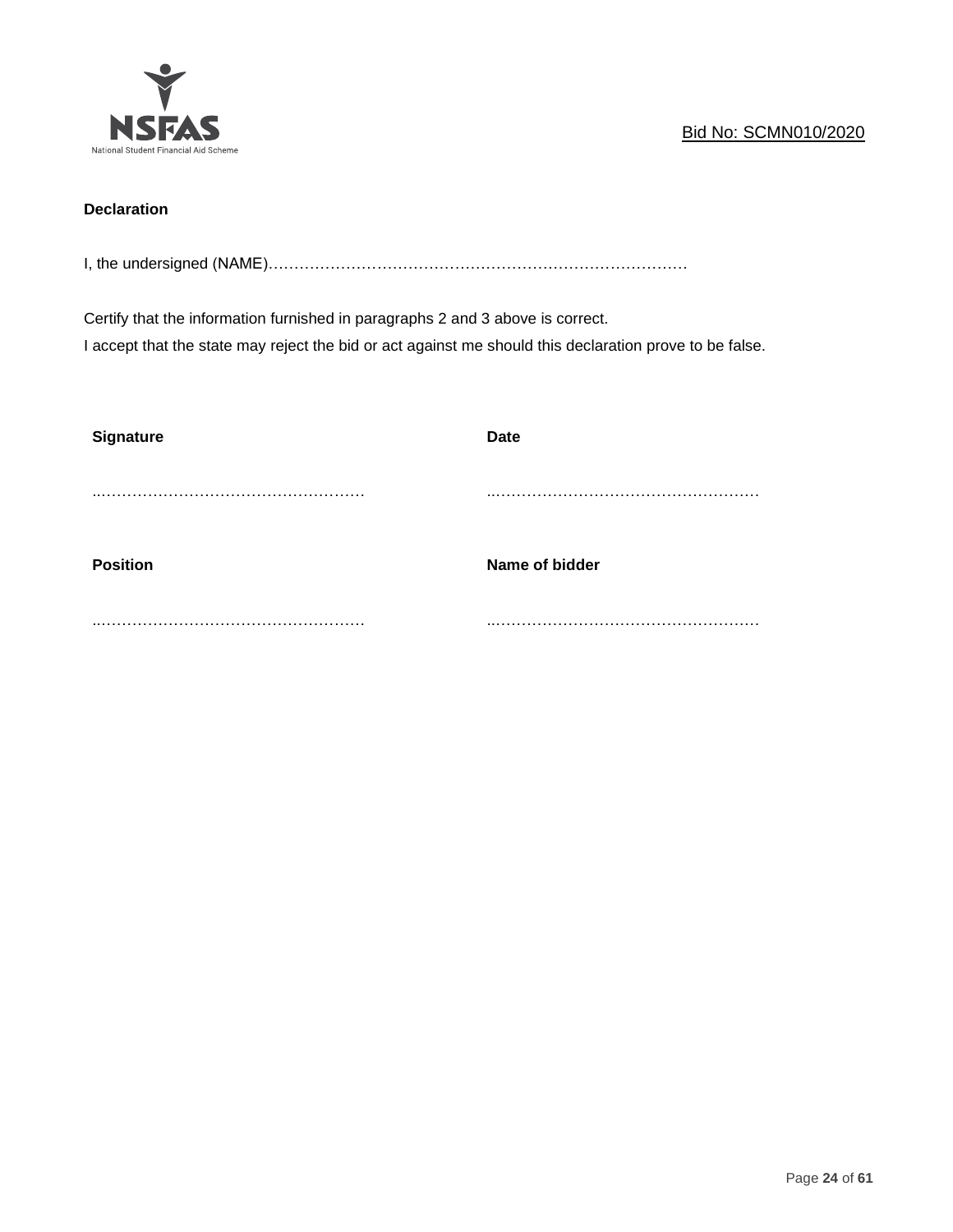

#### **Declaration of bidder's past Supply Chain Management practices**

**SBD 8**

This declaration will be used by institutions to ensure that when goods and services are being procured, all reasonable steps are taken to combat the abuse of the supply chain management system.

The bid of any bidder may be disregarded if that bidder, or any of its directors have -

- (a) abused the institution's supply chain management system;
- (b) committed fraud or any other improper conduct in relation to such system; or
- (c) failed to perform on any previous contract.

In order to give effect to the above, **the following questionnaire must be completed and submitted with the bid.**

**The following particulars must be furnished:**

|      | Is the bidder or any of its directors listed on the National Treasury's Database of Restricted Suppliers as<br>companies or persons prohibited from doing business with the public sector? |                             |                                                                                                                                                                                                                                                                                                                                                                                      |  |  |
|------|--------------------------------------------------------------------------------------------------------------------------------------------------------------------------------------------|-----------------------------|--------------------------------------------------------------------------------------------------------------------------------------------------------------------------------------------------------------------------------------------------------------------------------------------------------------------------------------------------------------------------------------|--|--|
| 1.1. |                                                                                                                                                                                            | rule was applied).          | (Companies or persons who are listed on this Database were informed in writing of this restriction by the<br>Accounting Officer/Authority of the institution that imposed the restriction after the audi alteram partem                                                                                                                                                              |  |  |
|      | The                                                                                                                                                                                        |                             | Database of Restricted Suppliers now resides on the National<br>Treasury's website<br>(http://www.treasury.gov.za) and can be accessed by clicking on its link at the bottom of the home page.                                                                                                                                                                                       |  |  |
|      | Yes                                                                                                                                                                                        | <b>No</b>                   |                                                                                                                                                                                                                                                                                                                                                                                      |  |  |
| 1.2. |                                                                                                                                                                                            | If so, furnish particulars: |                                                                                                                                                                                                                                                                                                                                                                                      |  |  |
| 1.3. | the                                                                                                                                                                                        | Prevention                  | Is the bidder or any of its directors listed on the Register for Tender Defaulters in terms of section 29 of<br>Activities<br>(No<br>Combating<br>of<br>Corrupt<br>12<br>2004)?<br>and<br>Act<br>of<br>The Register for Tender Defaulters can be accessed on the National Treasury's website<br>(http://www.treasury.gov.za) by clicking on its link at the bottom of the home page. |  |  |
|      | Yes                                                                                                                                                                                        | No.                         |                                                                                                                                                                                                                                                                                                                                                                                      |  |  |
| 1.4. |                                                                                                                                                                                            | If so, furnish particulars: |                                                                                                                                                                                                                                                                                                                                                                                      |  |  |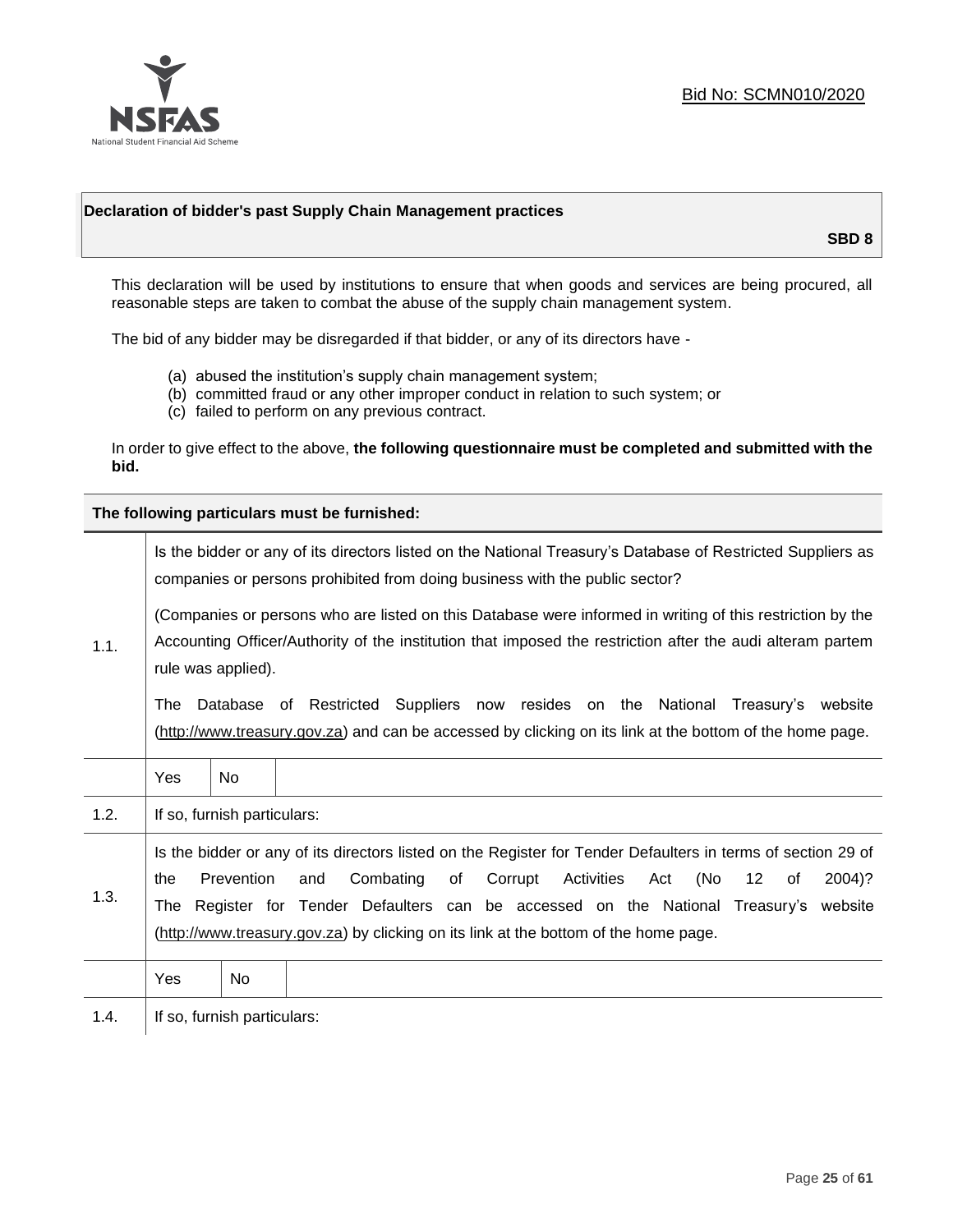

Τ

| 1.5. | Was the bidder or any of its directors convicted by a court of law (including a court outside of the<br>Republic of South Africa) for fraud or corruption during the past five years? |    |  |  |
|------|---------------------------------------------------------------------------------------------------------------------------------------------------------------------------------------|----|--|--|
|      | Yes                                                                                                                                                                                   | No |  |  |
| 1.6. | If so, furnish particulars:                                                                                                                                                           |    |  |  |
| 1.7. | Was any contract between the bidder and any organ of state terminated during the past five years on<br>account of failure to perform on or comply with the contract?                  |    |  |  |
|      | Yes                                                                                                                                                                                   | No |  |  |
| 1.8. | If so, furnish particulars:                                                                                                                                                           |    |  |  |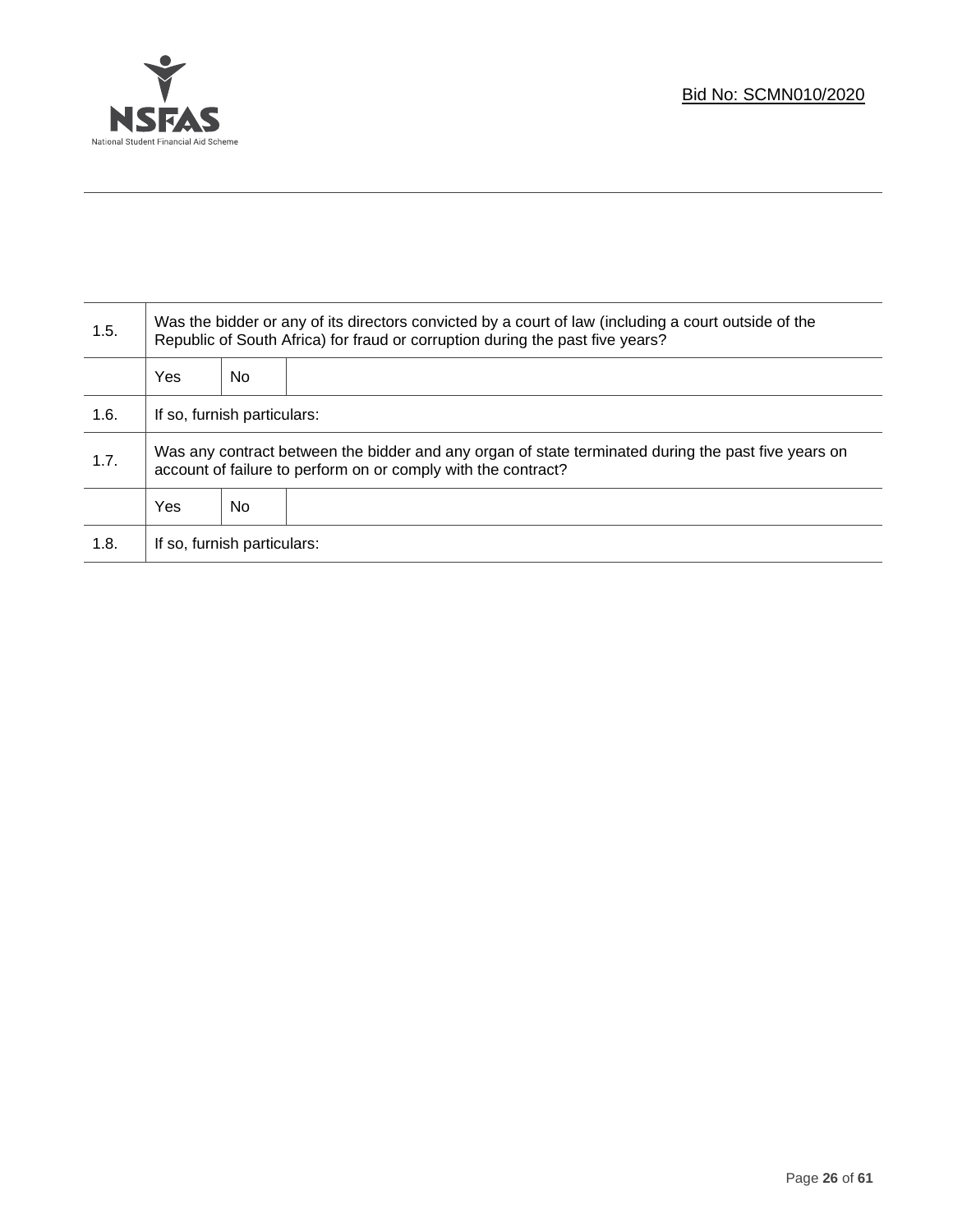

#### **Declaration**

I, the undersigned (NAME)………………………………………………………………………

Certify that the information furnished on the declaration from is true and correct.

I accept that, in addition to cancellation of a contract, action may be taken against me should this declaration provide to be false.

| Signature       | <b>Date</b>    |
|-----------------|----------------|
|                 |                |
|                 |                |
| <b>Position</b> | Name of bidder |
|                 |                |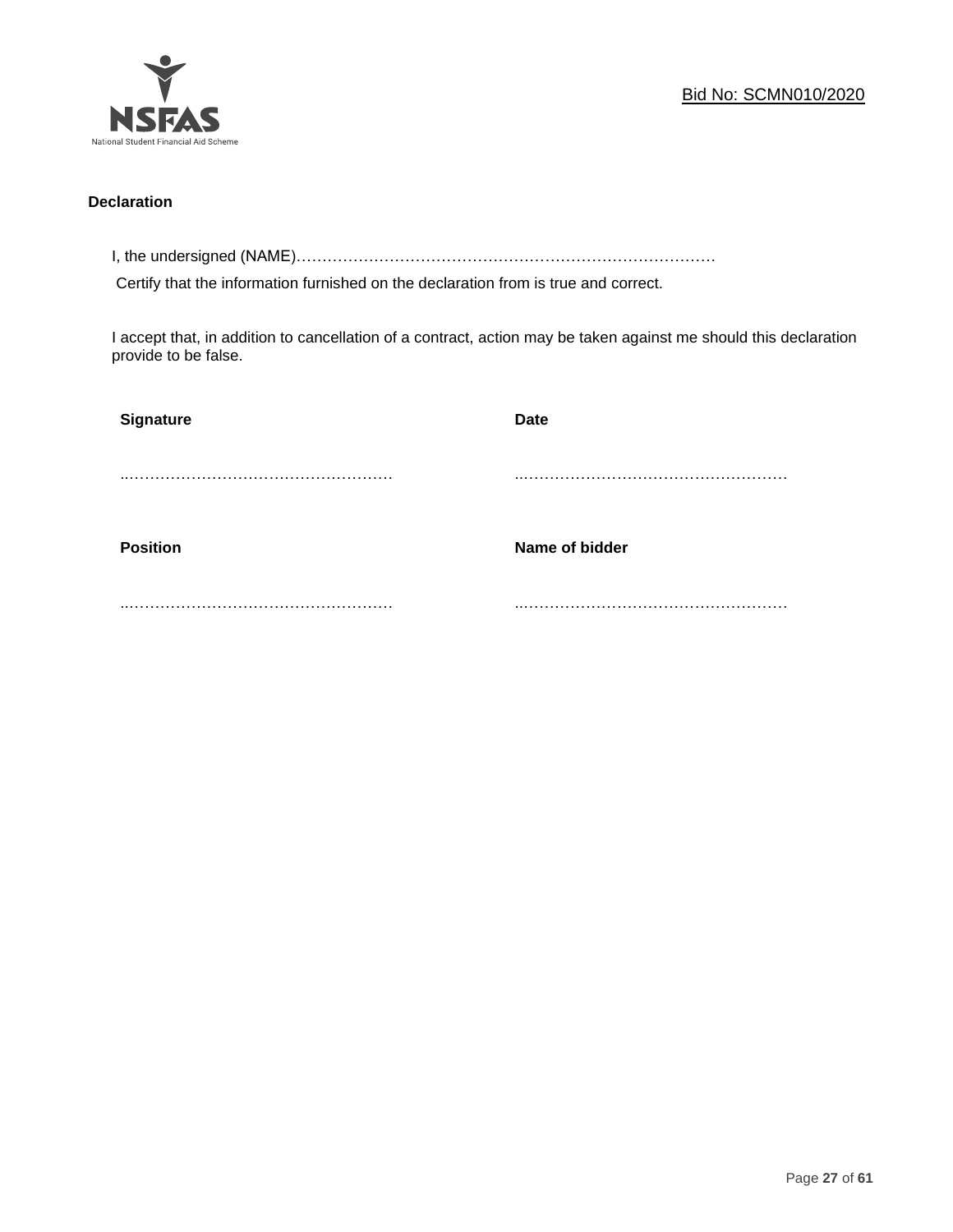

## **SBD 9**

## **CERTIFICATE OF INDEPENDENT BID DETERMINATION**

I, the undersigned, in submitting the accompanying bid in response to the invitation for the bid made by: NSFAS

(Name of Institution)

Do hereby make the following statements that I certify to be true and complete in every respect:

| I certify, on behalf of: |  |
|--------------------------|--|
| (Name of Bidder)         |  |

- 1. I have read, and I understand the contents of this Certificate;
- 6.1.I understand that the accompanying bid will be disqualified if this Certificate is found not to be true and complete in every respect;
- 6.2.I am authorized by the bidder to sign this Certificate, and to submit the accompanying bid, on behalf of the bidder;
- 6.3.Each person whose signature appears on the accompanying bid has been authorized by the bidder to determine the terms of, and to sign the bid, on behalf of the bidder;
- 6.4.For the purposes of this Certificate and the accompanying bid, I understand that the word "competitor" shall include any individual or organization, other than the bidder, whether or not affiliated with the bidder, who:
	- 6.4.1.1.1. has been requested to submit a bid in response to this bid invitation;
	- 6.4.1.1.2. could potentially submit a bid in response to this bid invitation, based on their qualifications,
	- 6.4.1.1.3. Abilities or experience;
- 6.10. Provides the same goods and services as the bidder and/or is in the same line of business as the bidder.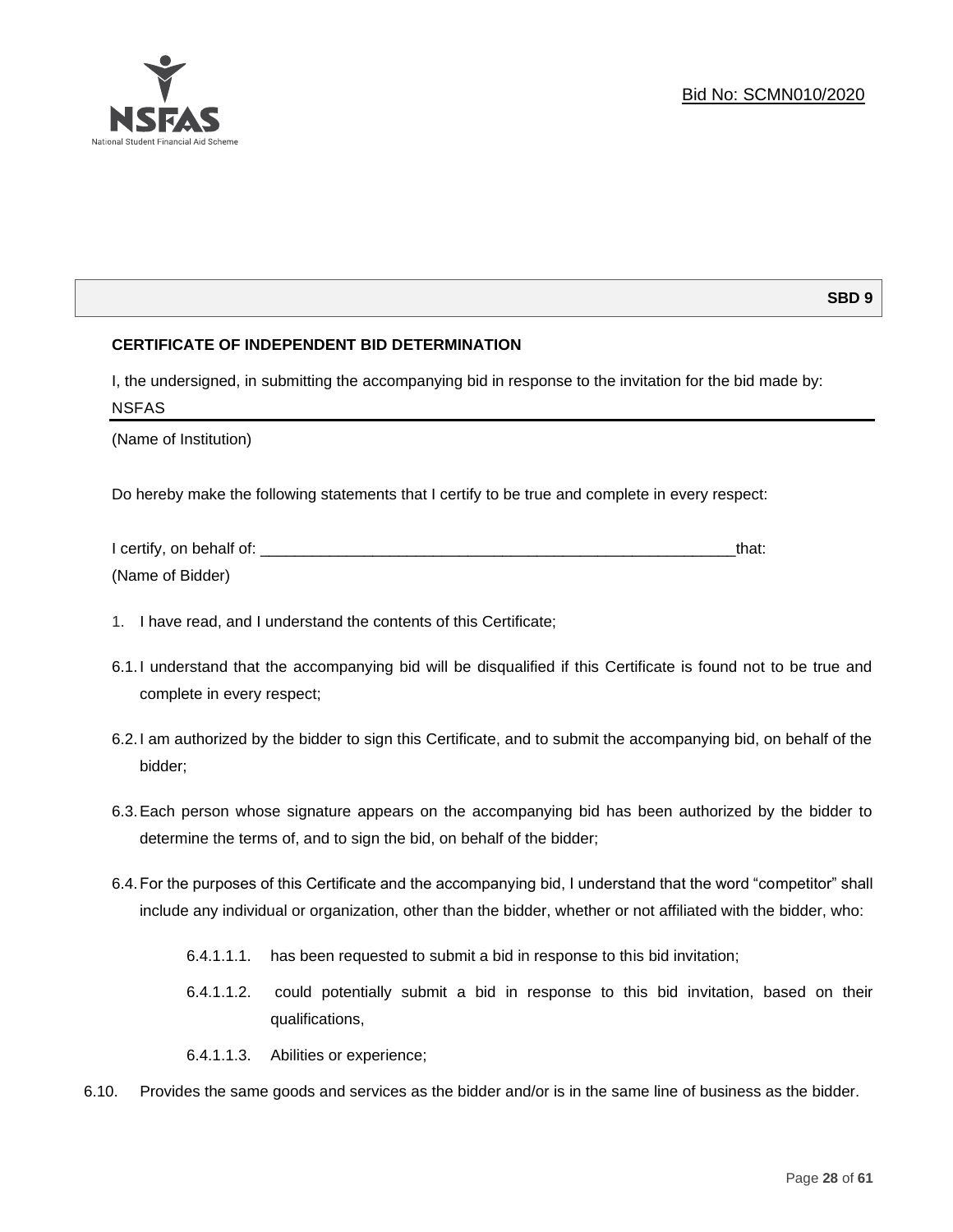

6.11. The bidder has arrived at the accompanying bid independently from, and without consultation, communication, agreement or arrangement with any competitor. However, communication between partners in a joint venture or consortium<sup>3</sup> will not be construed as collusive bidding.

<sup>3</sup> Joint venture or Consortium means an association of persons for the purpose of combining their expertise, property, capital, efforts, skill and knowledge in an activity for the execution of a contract.

- 6.12. In particular, without limiting the generality of paragraphs 6 above, there has been no consultation, communication, agreement or arrangement with any competitor regarding:
	- (a) prices
	- (b) geographical area where product or service will be rendered (market allocation)
	- (c) methods, factors or formulas used to calculate prices;
	- (d) the intention or decision to submit or not to submit, a bid;
	- (e) the submission of a bid which does not meet the specifications and conditions of the bid; or
	- (f) bidding with the intention not to win the bid.
- 6.13. In addition, there have been no consultations, communications, agreements or arrangements with any competitor regarding the quality, quantity, specifications and conditions or delivery particulars of the products or services to which this bid invitation relates.
- 6.14. The terms of the accompanying bid have not been, and will not be, disclosed by the bidder, directly or indirectly, to any competitor, prior to the date and time of the official bid opening or of the awarding of the contract.
- 6.15. I am aware that, in addition and without prejudice to any other remedy provided to combat any restrictive practices related to bids and contracts, bids that are suspicious will be reported to the Competition Commission for investigation and possible imposition of administrative penalties in terms of section 59 of the Competition Act No 89 of 1998 and or may be reported to the National Prosecuting Authority (NPA) for criminal investigation and or may be restricted from conducting business with the public sector for a period not exceeding ten (10) years in terms of the Prevention and Combating of Corrupt Activities Act No 12 of 2004 or any other applicable legislation.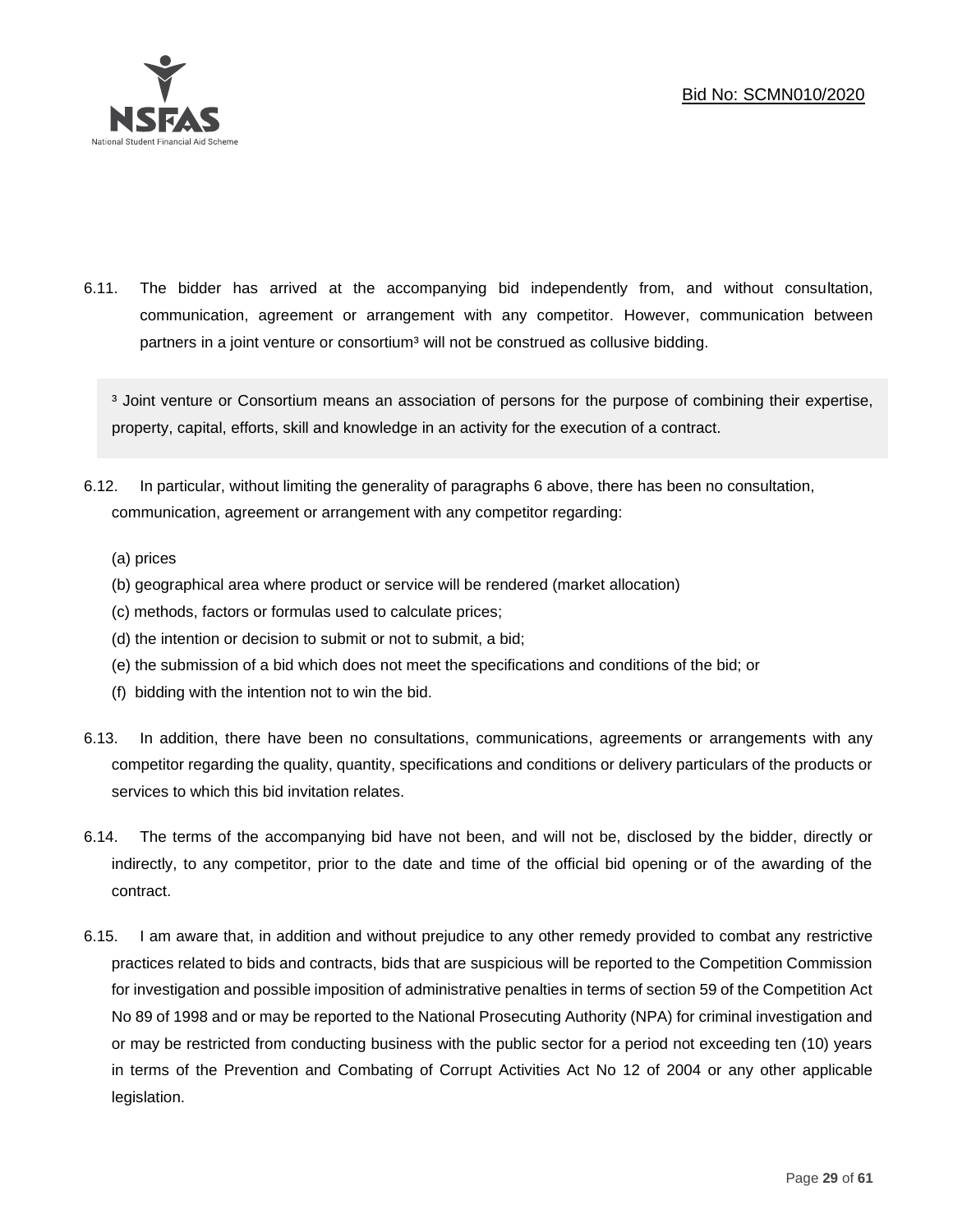

| Signature | Date           |
|-----------|----------------|
|           |                |
|           |                |
|           |                |
| Position  | Name of bidder |
|           |                |
|           |                |
|           |                |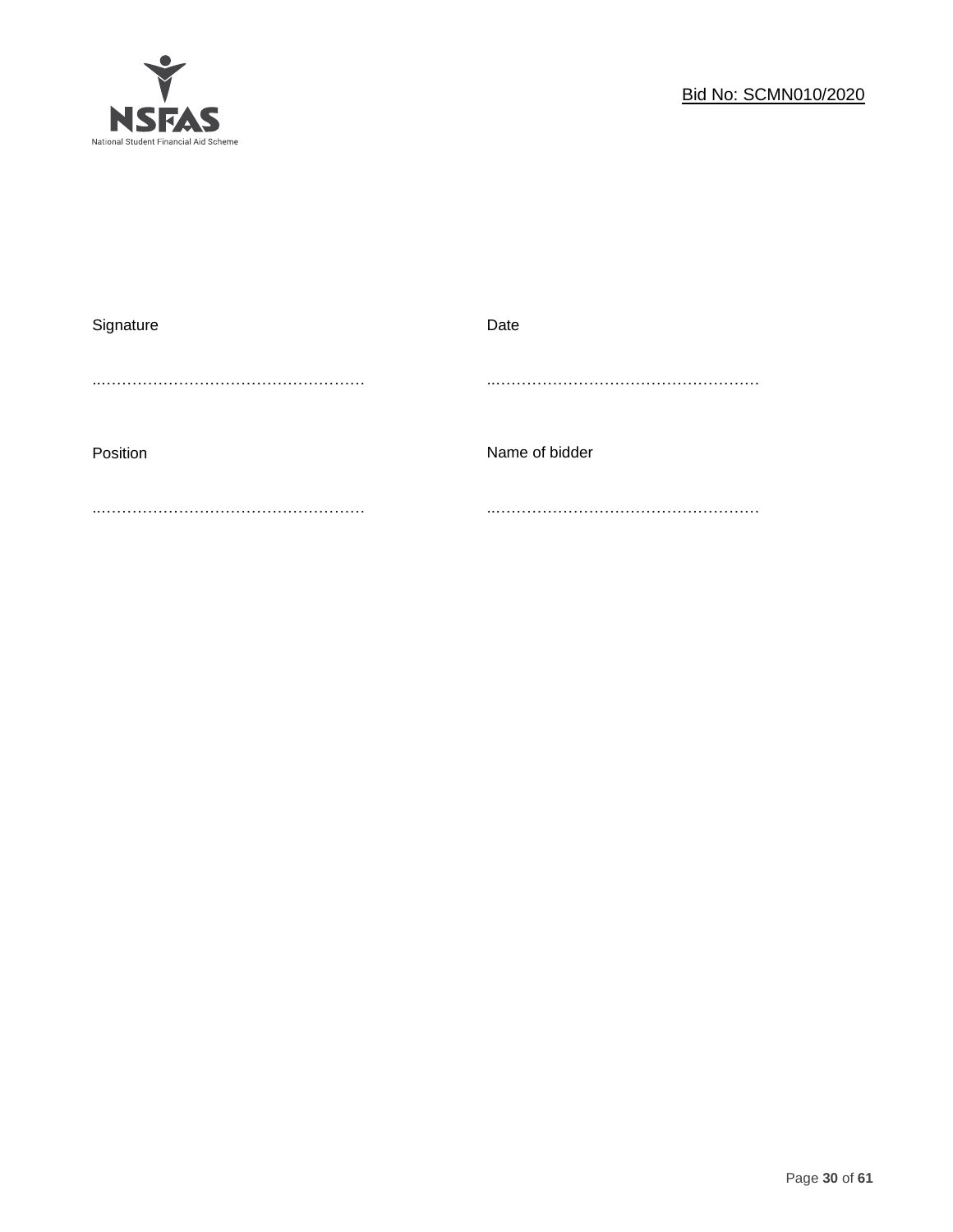

**SBD 6.1**

## **1. PREFERENCE POINTS CLAIM FORM IN TERMS OF THE PREFERENTIAL PROCUREMENT REGULATIONS 2017**

This preference form must form part of all bids invited. It contains general information and serves as a claim form for preference points for Broad-Based Black Economic Empowerment (B-BBEE) Status Level of Contribution

#### **NB: BEFORE COMPLETING THIS FORM, BIDDERS MUST STUDY THE GENERAL CONDITIONS, DEFINITIONS AND DIRECTIVES APPLICABLE IN RESPECT OF B-BBEE, AS PRESCRIBED IN THE PREFERENTIAL PROCUREMENT REGULATIONS, 2017.**

#### **1. GENERAL CONDITIONS**

- 1.1 The following preference point systems are applicable to all bid:
	- the 80/20 system for requirements with a Rand value of up to R50 000 000 (all applicable taxes included); and
- 1.2
- a) The value of this bid is estimated not to exceed R50 000 000 (all applicable taxes included) and therefore the 80/20 Preference point system shall be applicable.

Points for this bid shall be awarded for:

- (a) Price; and
- (b) B-BBEE Status Level of Contributor.
- 1.3 The maximum points for this bid are allocated as follows:

|                                                   | <b>POINTS</b> |
|---------------------------------------------------|---------------|
| <b>PRICE</b>                                      |               |
| <b>B-BBEE STATUS LEVEL OF CONTRIBUTOR</b>         | 20            |
| Total points for Price and B-BBEE must not exceed | 100           |

Page **31** of **61**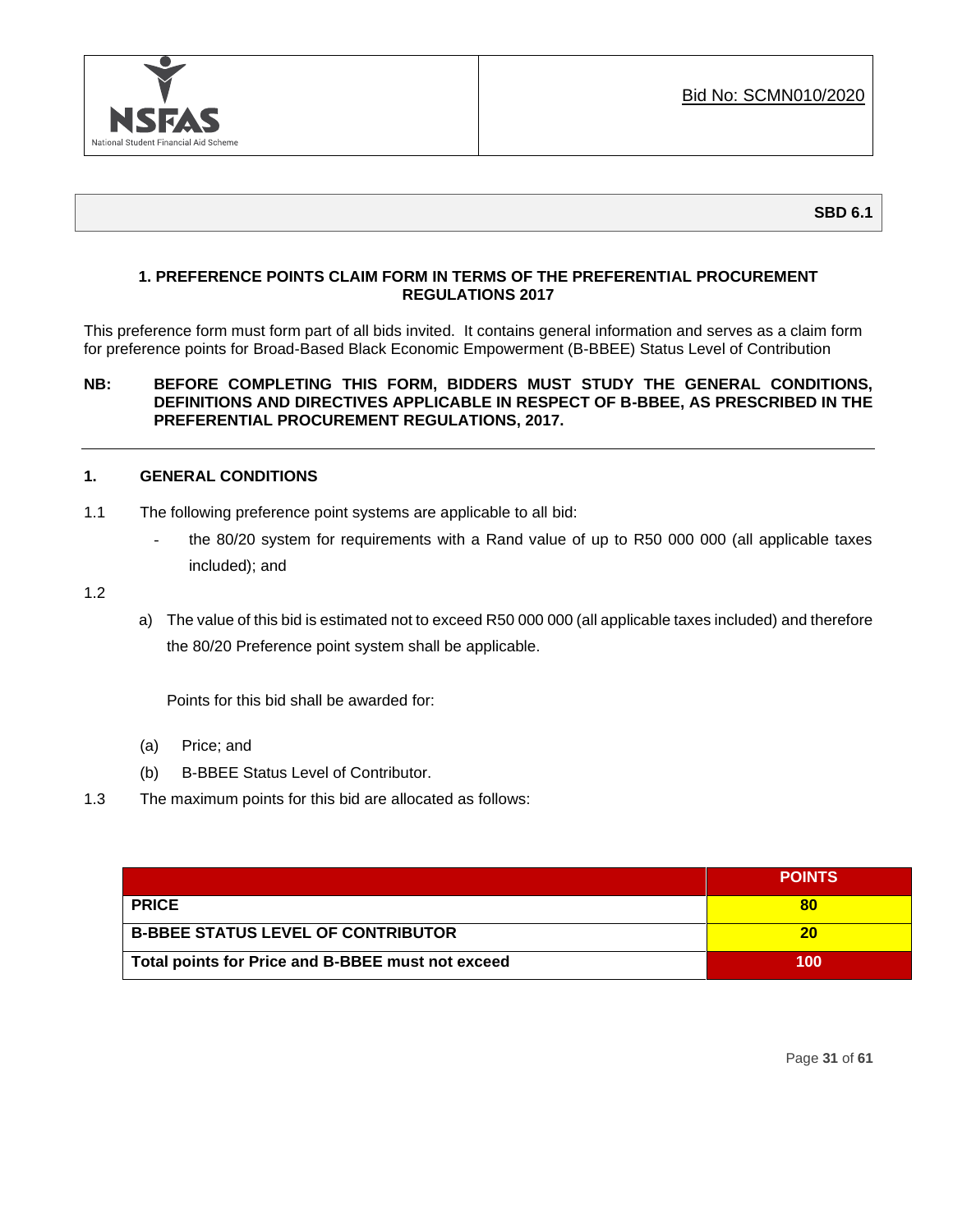

- 1.4 Failure on the part of a bidder to submit proof of B-BBEE Status level of contributor together with the bid, will be interpreted to mean that preference points for B-BBEE status level of contribution are not claimed.
- 1.5 The purchaser reserves the right to require of a bidder, either before a bid is adjudicated or at any time subsequently, to substantiate any claim in regard to preferences, in any manner required by the purchaser.

## **2. DEFINITIONS**

- (a) **"B-BBEE"** means broad-based black economic empowerment as defined in section 1 of the Broad-Based Black Economic Empowerment Act;
- (b) "**B-BBEE status level of contributor"** means the B-BBEE status of an entity in terms of a code of good practice on black economic empowerment, issued in terms of section 9(1) of the Broad-Based Black Economic Empowerment Act;
- (c) **"bid"** means a written offer in a prescribed or stipulated form in response to an invitation by an organ of state for the provision of goods or services, through price quotations, advertised competitive bidding processes or proposals;
- (d) **"Broad-Based Black Economic Empowerment Act"** means the Broad-Based Black Economic Empowerment Act, 2003 (Act No. 53 of 2003);
- **(e) "EME"** means an Exempted Micro Enterprise in terms of a code of good practice on black economic empowerment issued in terms of section 9 (1) of the Broad-Based Black Economic Empowerment Act;
- (f) **"functionality"** means the ability of a tenderer to provide goods or services in accordance with specifications as set out in the tender documents.
- (g) **"prices"** includes all applicable taxes less all unconditional discounts;
- (h) **"proof of B-BBEE status level of contributor"** means:
	- **1)** B-BBEE Status level certificate issued by an authorized body or person;
	- **2)** A sworn affidavit as prescribed by the B-BBEE Codes of Good Practice;
	- **3)** Any other requirement prescribed in terms of the B-BBEE Act;
- (i) **"QSE"** means a qualifying small business enterprise in terms of a code of good practice on black economic empowerment issued in terms of section 9 (1) of the Broad-Based Black Economic Empowerment Act;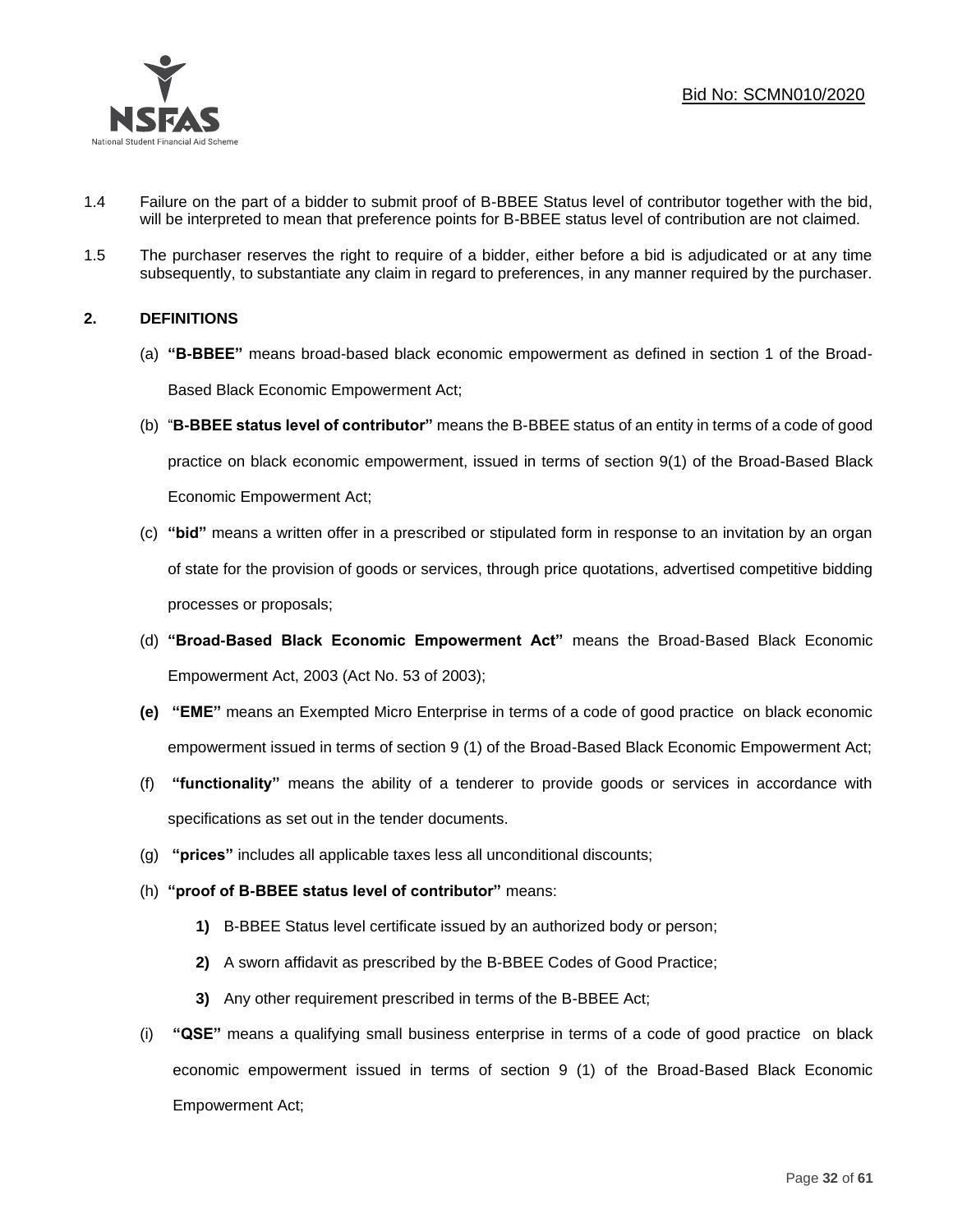

*(j)* **"rand value"** means the total estimated value of a contract in Rand, calculated at the time of bid invitation, and includes all applicable taxes;

## **3. POINTS AWARDED FOR PRICE**

## 3.1 **THE 80/20 PREFERENCE POINT SYSTEMS**

A maximum of 80 points is allocated for price on the following basis:

**80/20**

$$
Ps = 80 \left( 1 - \frac{Pt - P \min}{P \min} \right)
$$

Where

Ps = Points scored for price of bid under consideration

 $Pt =$  Price of bid under consideration

Pmin = Price of lowest acceptable bid

## **4. POINTS AWARDED FOR B-BBEE STATUS LEVEL OF CONTRIBUTOR**

4.1 In terms of Regulation 6 (2) and 7 (2) of the Preferential Procurement Regulations, preference points must be awarded to a bidder for attaining the B-BBEE status level of contribution in accordance with the table below:

| <b>B-BBEE Status Level of</b><br><b>Contributor</b> | <b>Number of points</b><br>(90/10 system) | <b>Number of points</b><br>(80/20 system) |
|-----------------------------------------------------|-------------------------------------------|-------------------------------------------|
|                                                     | 10                                        | 20                                        |
|                                                     | 9                                         | 18                                        |
| 3                                                   | 6                                         | 14                                        |
|                                                     | 5                                         | 12                                        |
| 5                                                   | 4                                         | 8                                         |
| 6                                                   |                                           | 6                                         |
|                                                     |                                           |                                           |
| 8                                                   |                                           |                                           |
| Non-compliant contributor                           |                                           |                                           |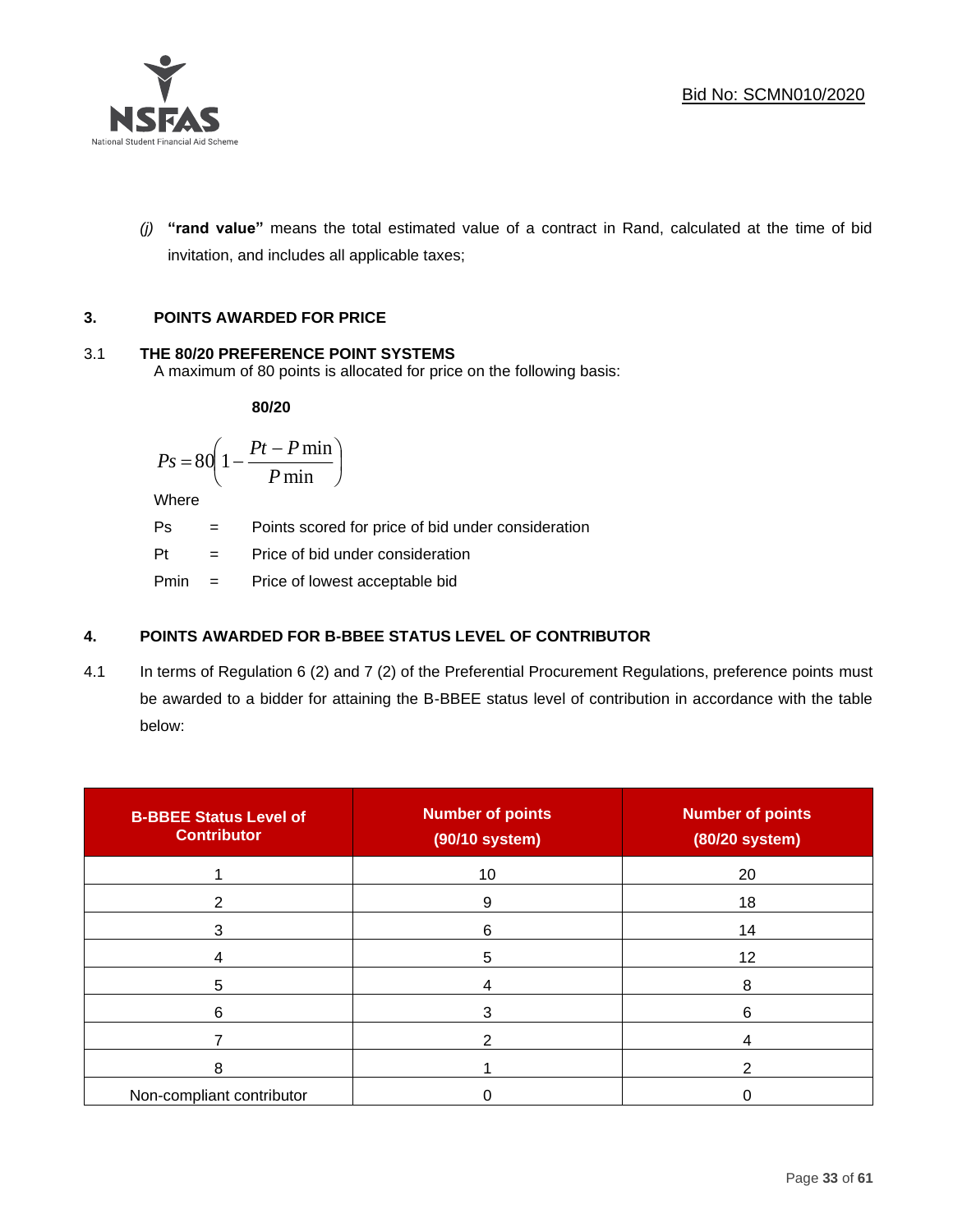



#### **5. BID DECLARATION**

5.1 Bidders who claim points in respect of B-BBEE Status Level of Contribution must complete the following:

#### **6. B-BBEE STATUS LEVEL OF CONTRIBUTOR CLAIMED IN TERMS OF PARAGRAPHS 1.4 AND 4.1**

6.1 B-BBEE Status Level of Contributor: = ……… (maximum of 10 points) (Points claimed in respect of paragraph 7.1 must be in accordance with the table reflected in paragraph 4.1 and must be substantiated by relevant proof of B-BBEE status level of contributor.

#### **7. SUB-CONTRACTING**

7.1 Will any portion of the contract be sub-contracted?

#### (*Tick applicable box*)



#### 7.1.1 If yes, indicate:

- i) What percentage of the contract will be subcontracted............…………….…………%
- ii) The name of the sub-contractor…………………………………………………………...
- iii) The B-BBEE status level of the sub-contractor......................................……………...
- iv) Whether the sub-contractor is an EME or QSE

#### *(Tick applicable box*)



v) Specify, by ticking the appropriate box, if subcontracting with an enterprise in terms of Preferential Procurement Regulations,2017:

| Designated Group: An EME or QSE which is at last 51% owned by: | <b>EME</b> | <b>QSE</b> |  |
|----------------------------------------------------------------|------------|------------|--|
|                                                                |            |            |  |
| Black people                                                   |            |            |  |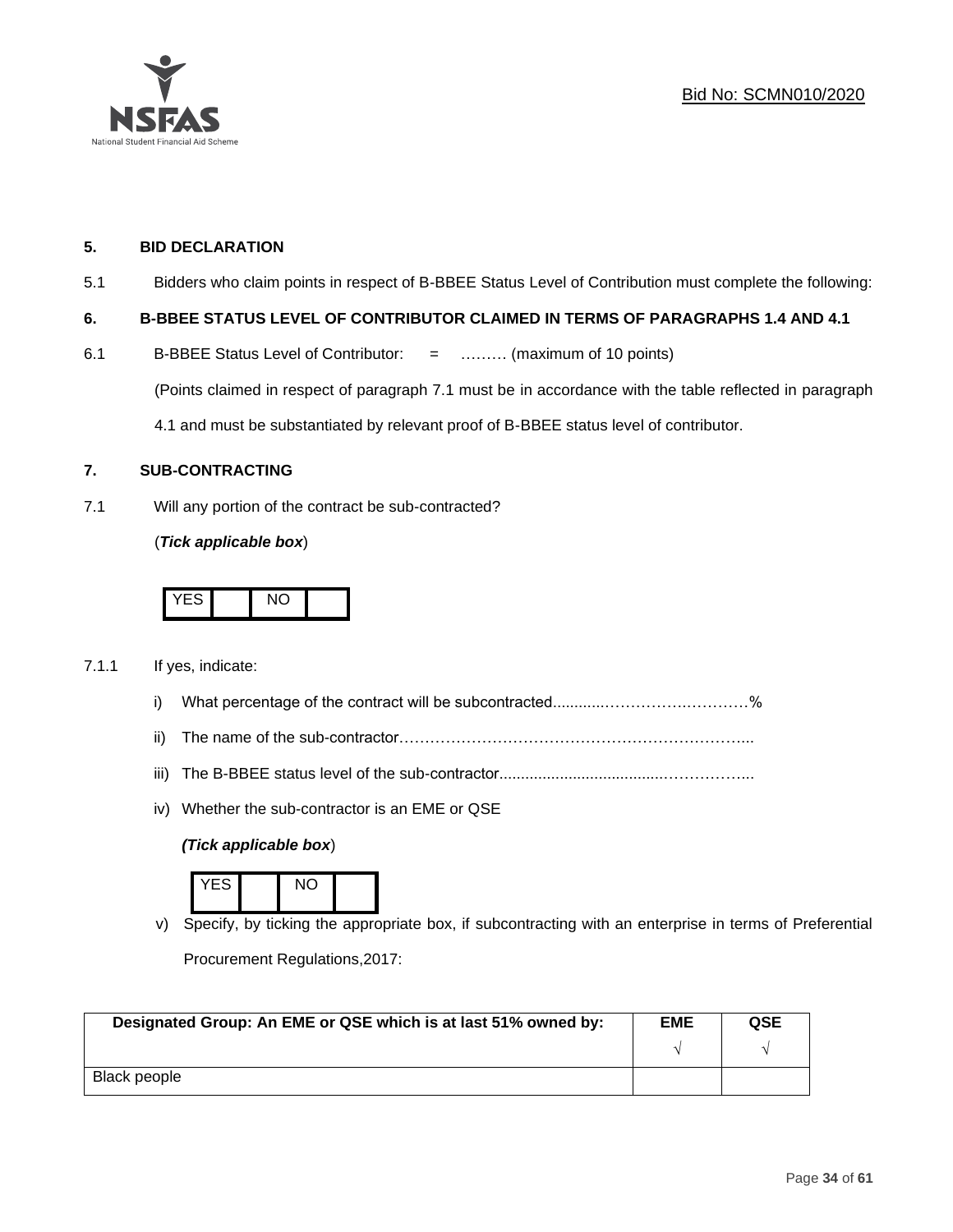

| Black people who are youth                                        |  |  |
|-------------------------------------------------------------------|--|--|
| Black people who are women                                        |  |  |
| Black people with disabilities                                    |  |  |
| Black people living in rural or underdeveloped areas or townships |  |  |
| Cooperative owned by black people                                 |  |  |
| Black people who are military veterans                            |  |  |
| <b>OR</b>                                                         |  |  |
| Any EME                                                           |  |  |
| Any QSE                                                           |  |  |

## 8. **DECLARATION WITH REGARD TO COMPANY/FIRM**

- 8.1 Name of company/firm………………………………………………………………………….
- 8.2 VAT registration number…………………………………….…………………………………
- 8.3 Company registration number…………….……………………….…………………………….
- 8.4 TYPE OF COMPANY/ FIRM
	- □ Partnership/Joint Venture / Consortium
	- □ One-person business/sole propriety
	- **Close corporation**
	- D Company
	- (Pty) Limited

[TICK APPLICABLE BOX]

## 8.5 DESCRIBE PRINCIPAL BUSINESS ACTIVITIES

………………………………………………………………………………………………………………………… ………………………………………………………………………………………………………………………… ………………………………………………………………………………………………………………………… …………………………………………..

#### 8.6 COMPANY CLASSIFICATION

- Manufacturer
- Supplier
- D Professional service provider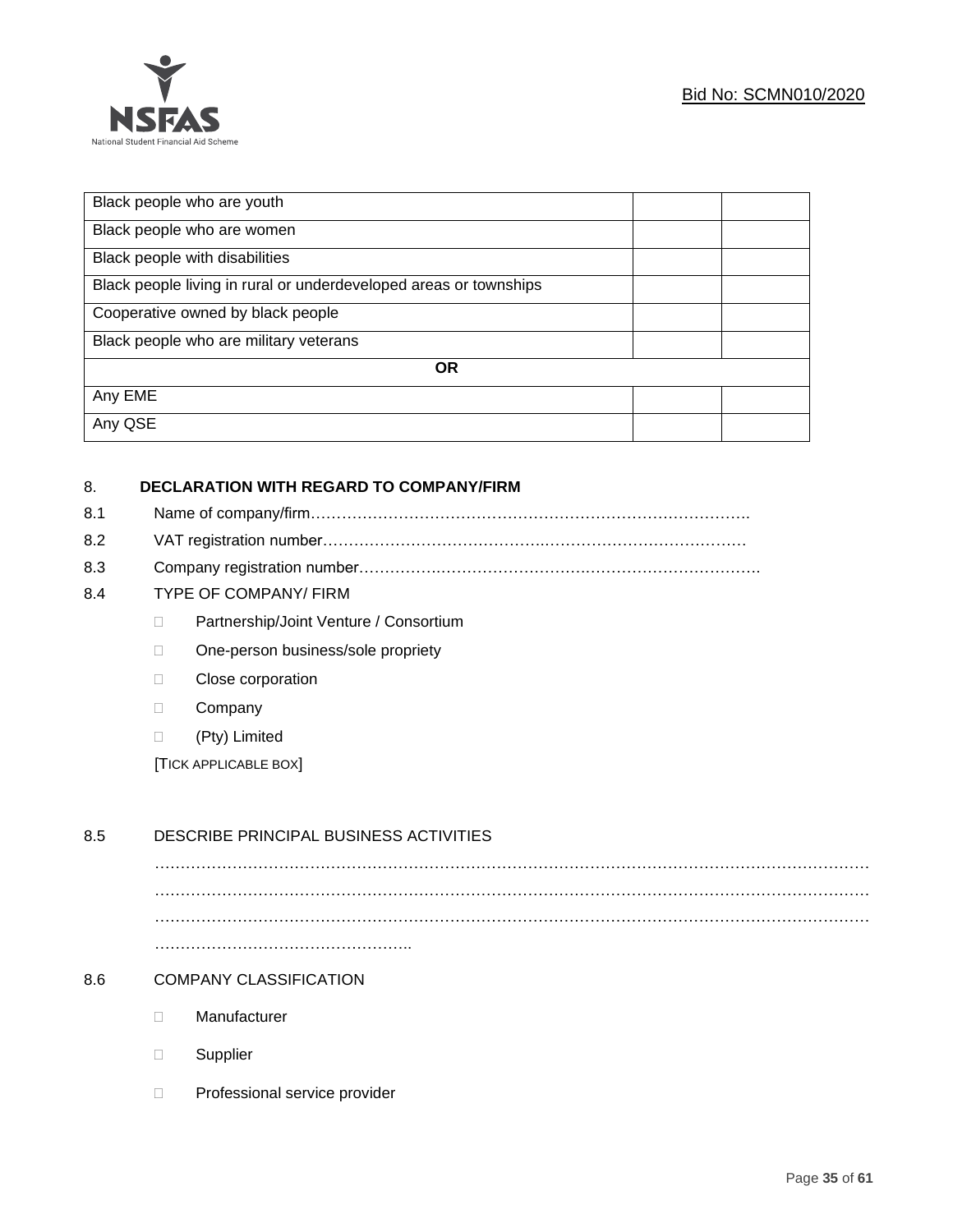

 $\Box$  Other service providers, e.g. transporter, etc.

#### [*TICK APPLICABLE BOX*]

- 8.7 Total number of years the company/firm has been in business:…………………………
- 8.8 I/we, the undersigned, who is / are duly authorised to do so on behalf of the company/firm, certify that the points claimed, based on the B-BBE status level of contributor indicated in paragraphs 1.4 and 6.1 of the foregoing certificates, qualifies the company/ firm for the preference(s) shown and I / we acknowledge that:
	- i) The information furnished is true and correct;
	- ii) The preference points claimed are in accordance with the General Conditions as indicated in paragraph 1 of this form;
	- iii) In the event of a contract being awarded as a result of points claimed as shown in paragraphs 1.4 and 6.1, the contractor may be required to furnish documentary proof to the satisfaction of the purchaser that the claims are correct;
	- iv) If the B-BBEE status level of contributor has been claimed or obtained on a fraudulent basis or any of the conditions of contract have not been fulfilled, the purchaser may, in addition to any other remedy it may have –
		- (a) disqualify the person from the bidding process;
		- (b) recover costs, losses or damages it has incurred or suffered as a result of that person's conduct;
		- (c) cancel the contract and claim any damages which it has suffered as a result of having to make less favourable arrangements due to such cancellation;
		- (d) recommend that the bidder or contractor, its shareholders and directors, or only the shareholders and directors who acted on a fraudulent basis, be restricted by the National Treasury from obtaining business from any organ of state for a period not exceeding 10 years, after the *audi alteram partem* (hear the other side) rule has been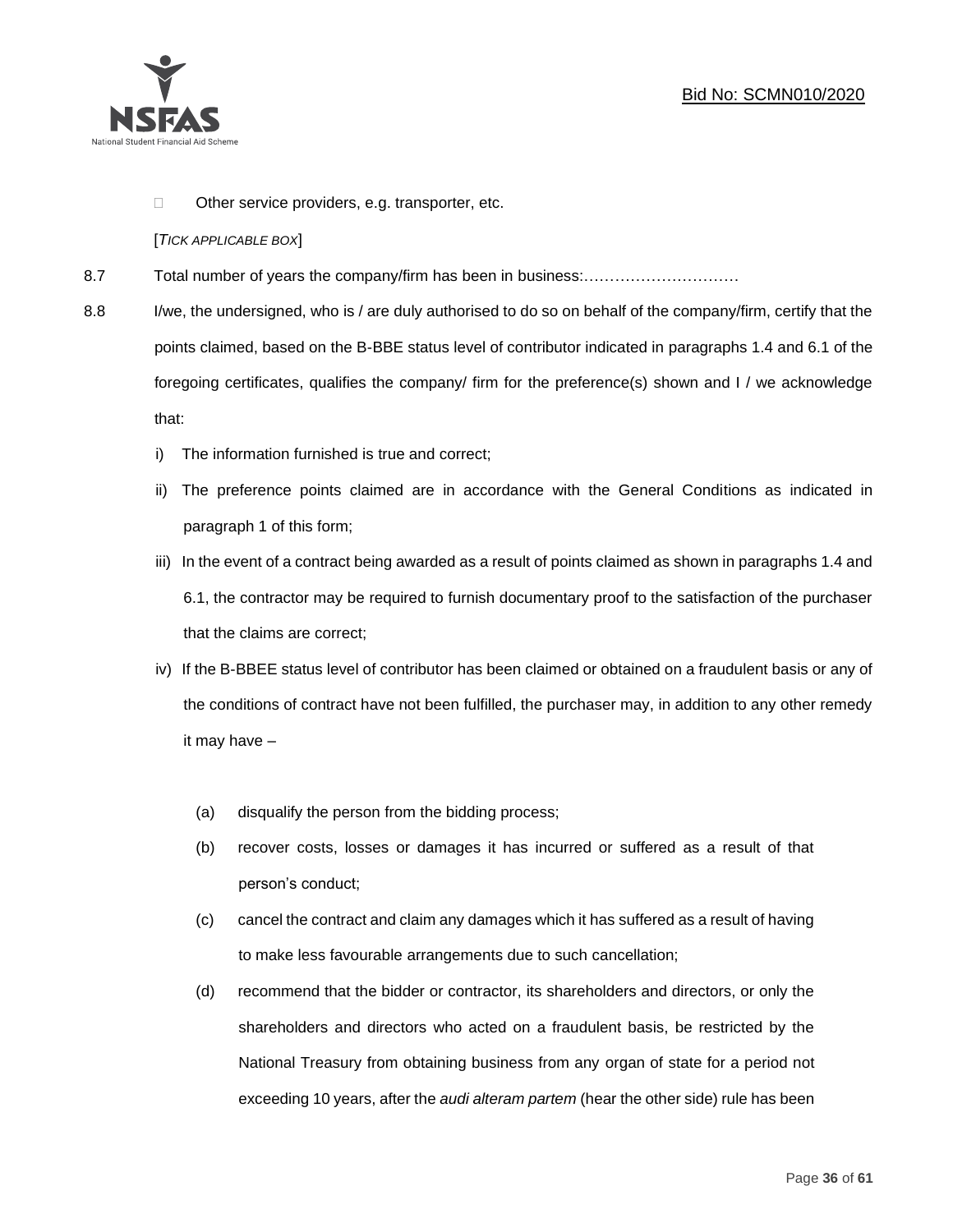

# applied; and

(e) forward the matter for criminal prosecution.

| <b>WITNESSES</b> |                            |
|------------------|----------------------------|
|                  | SIGNATURE(S) OF BIDDERS(S) |
|                  |                            |
| ◠                | DATE:<br>.                 |
|                  | <b>ADDRESS</b>             |
|                  |                            |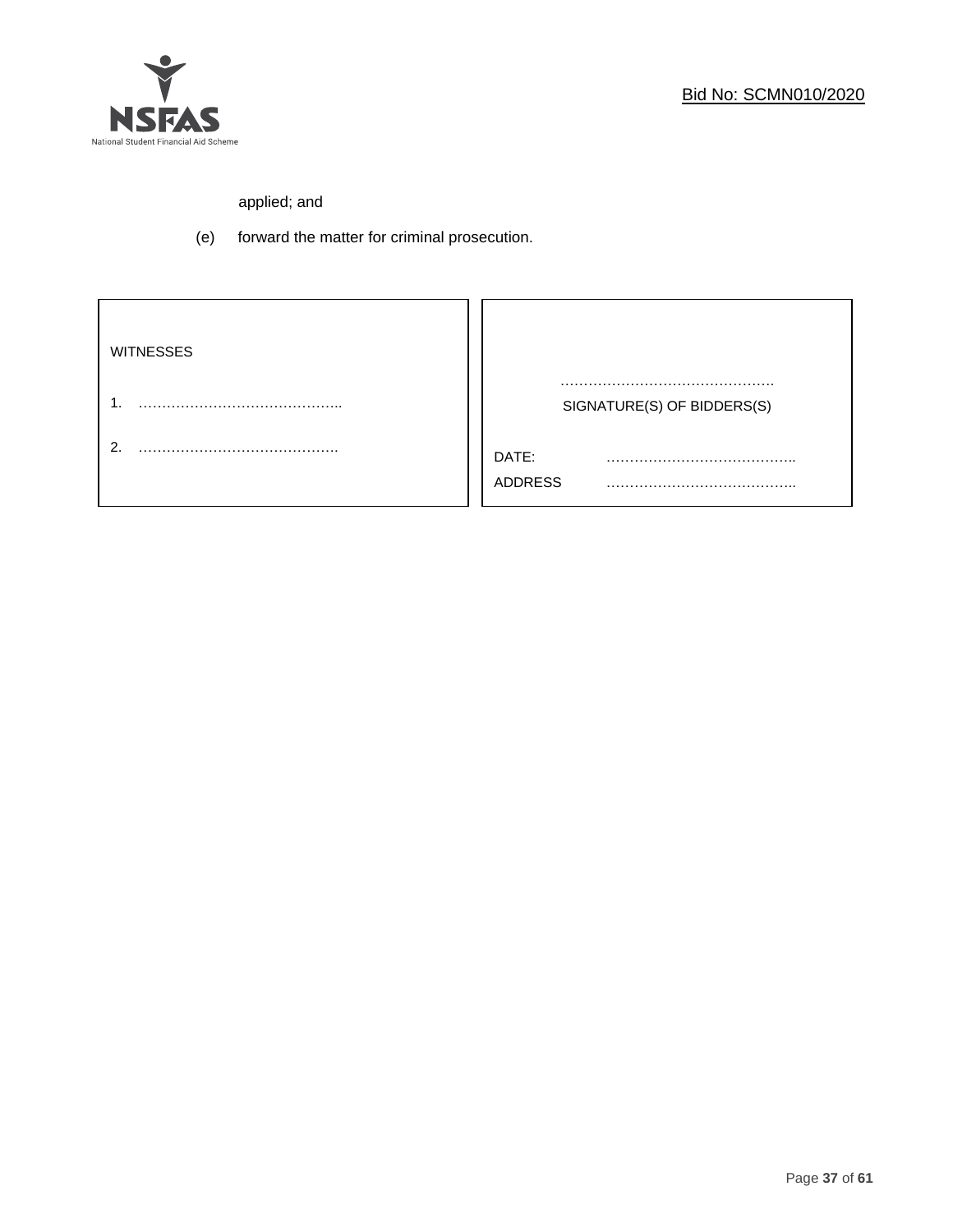

#### **SBD 6.2**

#### **DECLARATION CERTIFICATE FOR LOCAL PRODUCTION AND CONTENT FOR DESIGNATED SECTORS**

This Standard Bidding Document (SBD) must form part of all bids invited. It contains general information and serves as a declaration form for local content (local production and local content are used interchangeably).

Before completing this declaration, bidders must study the General Conditions, Definitions, Directives applicable in respect of Local Content as prescribed in the Preferential Procurement Regulations, 2017, the South African Bureau of Standards (SABS) approved technical specification number SATS 1286:2011 (Edition 1) and the Guidance on the Calculation of Local Content together with the Local Content Declaration Templates [Annex C (Local Content Declaration: Summary Schedule), D (Imported Content Declaration: Supporting Schedule to Annex C) and E (Local Content Declaration: Supporting Schedule to Annex C)].

#### **1. General Conditions**

- 1.1. Preferential Procurement Regulations, 2017 (Regulation 8) make provision for the promotion of local production and content.
- 1.2. Regulation 8.(2) prescribes that in the case of designated sectors, organs of state must advertise such tenders with the specific bidding condition that only locally produced or manufactured goods, with a stipulated minimum threshold for local production and content will be considered.
- 1.3. Where necessary, for tenders referred to in paragraph 1.2 above, a two-stage bidding process may be followed, where the first stage involves a minimum threshold for local production and content and the second stage price and B-BBEE.
- 1.4. A person awarded a contract in relation to a designated sector, may not sub-contract in such a manner that the local production and content of the overall value of the contract is reduced to below the stipulated minimum threshold.
- 1.5. The local content (LC) expressed as a percentage of the bid price must be calculated in accordance with the SABS approved technical specification number SATS 1286: 2011 as follows:

 $LC = [1 - x / y] * 100$ 

**Where** 

- x is the imported content in Rand
- y is the bid price in Rand excluding value added tax (VAT)

Prices referred to in the determination of x must be converted to Rand (ZAR) by using the exchange rate published by South African Reserve Bank (SARB) on the date of advertisement of the bid as indicated in paragraph 3.1 below.

#### **The SABS approved technical specification number SATS 1286:2011 is accessible on http:/www.thedti.gov.za/industrial development/ip.jsp at no cost.**

1.6. A bid may be disqualified if this Declaration Certificate and the Annex C (Local Content Declaration: Summary Schedule) are not submitted as part of the bid documentation;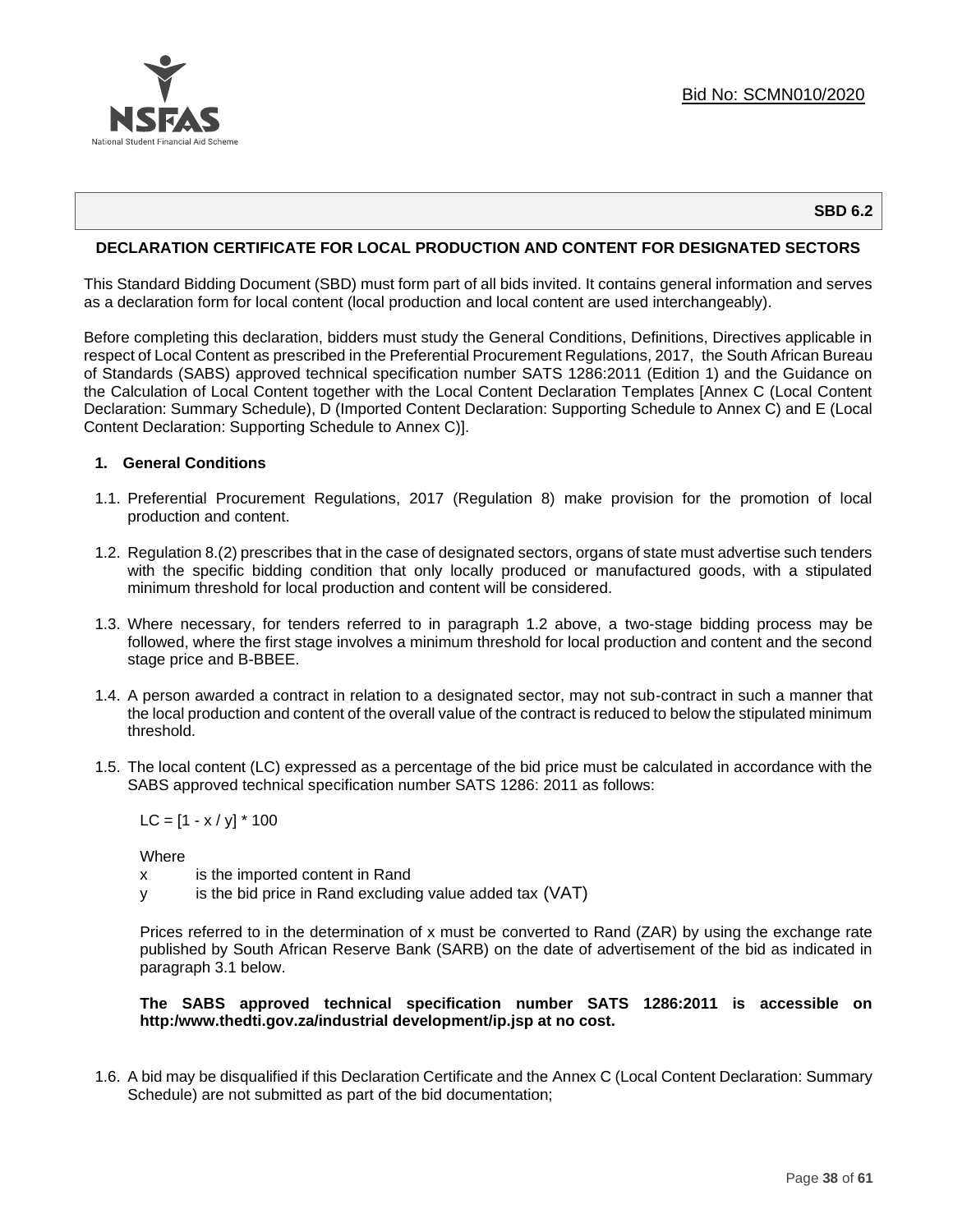

**2. The stipulated minimum threshold(s) for local production and content (refer to Annex A of SATS 1286:2011) for this bid is/are as follows:**

| Description of services, works or goods | Stipulated minimum threshold |
|-----------------------------------------|------------------------------|
| T-shirts                                | $\_100\%$                    |
| Executive pull up banners               | $100\frac{9}{6}$             |
|                                         | $\frac{0}{0}$                |

**3**. Does any portion of the goods or services offered have any imported content? (*Tick applicable box*)



3..1 If yes, the rate(s) of exchange to be used in this bid to calculate the local content as prescribed in paragraph 1.5 of the general conditions must be the rate(s) published by SARB for the specific currency on the date of advertisement of the bid.

The relevant rates of exchange information is accessible on [www.resbank.co.za](http://www.resbank.co.za/)

Indicate the rate(s) of exchange against the appropriate currency in the table below (refer to Annex A of SATS 1286:2011):

| <b>Currency</b> | <b>Rates of exchange</b> |
|-----------------|--------------------------|
| US Dollar       |                          |
| Pound Sterling  |                          |
| Euro            |                          |
| Yen             |                          |
| Other           |                          |

NB: Bidders must submit proof of the SARB rate (s) of exchange used.

**4.** Where, after the award of a bid, challenges are experienced in meeting the stipulated minimum threshold for local content the dti must be informed accordingly in order for the dti to verify and in consultation with the AO/AA provide directives in this regard.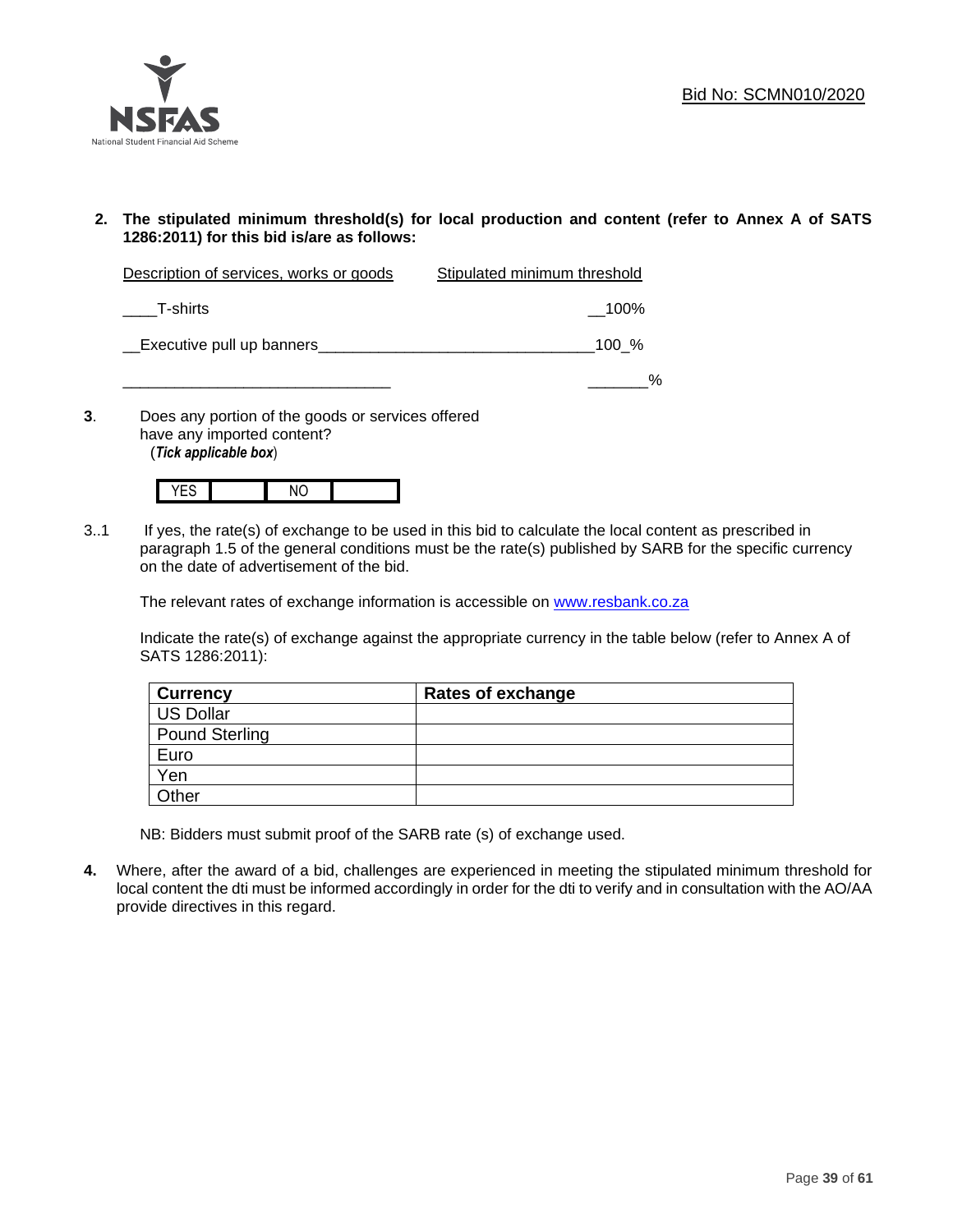

## **LOCAL CONTENT DECLARATION (REFER TO ANNEX B OF SATS 1286:2011)**

| LOCAL CONTENT DECLARATION BY CHIEF FINANCIAL OFFICER OR OTHER LEGALLY<br>RESPONSIBLE PERSON NOMINATED IN WRITING BY THE CHIEF EXECUTIVE OR SENIOR<br>MEMBER/PERSON WITH MANAGEMENT RESPONSIBILITY (CLOSE CORPORATION,<br><b>PARTNERSHIP OR INDIVIDUAL)</b>                                                                                                                                                                                                                                                                                                                                                                                                                                                                                                                                                                                                                                                                                                                                                                                                                         |   |  |
|------------------------------------------------------------------------------------------------------------------------------------------------------------------------------------------------------------------------------------------------------------------------------------------------------------------------------------------------------------------------------------------------------------------------------------------------------------------------------------------------------------------------------------------------------------------------------------------------------------------------------------------------------------------------------------------------------------------------------------------------------------------------------------------------------------------------------------------------------------------------------------------------------------------------------------------------------------------------------------------------------------------------------------------------------------------------------------|---|--|
|                                                                                                                                                                                                                                                                                                                                                                                                                                                                                                                                                                                                                                                                                                                                                                                                                                                                                                                                                                                                                                                                                    |   |  |
| <b>ISSUED BY:</b> (Procurement Authority / Name of Institution):                                                                                                                                                                                                                                                                                                                                                                                                                                                                                                                                                                                                                                                                                                                                                                                                                                                                                                                                                                                                                   |   |  |
| NB.                                                                                                                                                                                                                                                                                                                                                                                                                                                                                                                                                                                                                                                                                                                                                                                                                                                                                                                                                                                                                                                                                |   |  |
| $\mathbf{1}$<br>The obligation to complete, duly sign and submit this declaration cannot be transferred to an<br>external authorized representative, auditor or any other third party acting on behalf of the<br>bidder.<br>$\overline{2}$<br>Guidance on the Calculation of Local Content together with Local Content<br>Declaration Templates (Annexe C, D and E) is accessible on<br>http://www.thedti.gov.za/industrial_development/ip.jsp. Bidders should first complete<br>Declaration D. After completing Declaration D, bidders should complete Declaration E and<br>then consolidate the information on Declaration C. Declaration C should be submitted with<br>the bid documentation at the closing date and time of the bid in order to substantiate<br>the declaration made in paragraph (c) below. Declarations D and E should be kept by the<br>bidders for verification purposes for a period of at least 5 years. The successful bidder is<br>required to continuously update Declarations C, D and E with the actual values for the<br>duration of the contract. |   |  |
| following:                                                                                                                                                                                                                                                                                                                                                                                                                                                                                                                                                                                                                                                                                                                                                                                                                                                                                                                                                                                                                                                                         |   |  |
| The facts contained herein are within my own personal knowledge.<br>(a)                                                                                                                                                                                                                                                                                                                                                                                                                                                                                                                                                                                                                                                                                                                                                                                                                                                                                                                                                                                                            |   |  |
| (b)<br>I have satisfied myself that:<br>the goods/services/works to be delivered in terms of the above-specified bid comply with<br>(i)<br>the minimum local content requirements as specified in the bid, and as measured in<br>terms of SATS 1286:2011; and<br>The local content percentage (%) indicated below has been calculated using the formula given<br>(c)<br>in clause 3 of SATS 1286:2011, the rates of exchange indicated in paragraph 3.1 above and<br>the information contained in Declaration D and E which has been consolidated in Declaration<br>C:                                                                                                                                                                                                                                                                                                                                                                                                                                                                                                             |   |  |
| Bid price, excluding VAT (y)                                                                                                                                                                                                                                                                                                                                                                                                                                                                                                                                                                                                                                                                                                                                                                                                                                                                                                                                                                                                                                                       | R |  |
| Imported content (x), as calculated in terms of SATS 1286:2011                                                                                                                                                                                                                                                                                                                                                                                                                                                                                                                                                                                                                                                                                                                                                                                                                                                                                                                                                                                                                     | R |  |
| Stipulated minimum threshold for local content (paragraph 3 above)                                                                                                                                                                                                                                                                                                                                                                                                                                                                                                                                                                                                                                                                                                                                                                                                                                                                                                                                                                                                                 |   |  |
| Local content %, as calculated in terms of SATS 1286:2011                                                                                                                                                                                                                                                                                                                                                                                                                                                                                                                                                                                                                                                                                                                                                                                                                                                                                                                                                                                                                          |   |  |
| If the bid is for more than one product, the local content percentages for each product<br>contained in Declaration C shall be used instead of the table above.                                                                                                                                                                                                                                                                                                                                                                                                                                                                                                                                                                                                                                                                                                                                                                                                                                                                                                                    |   |  |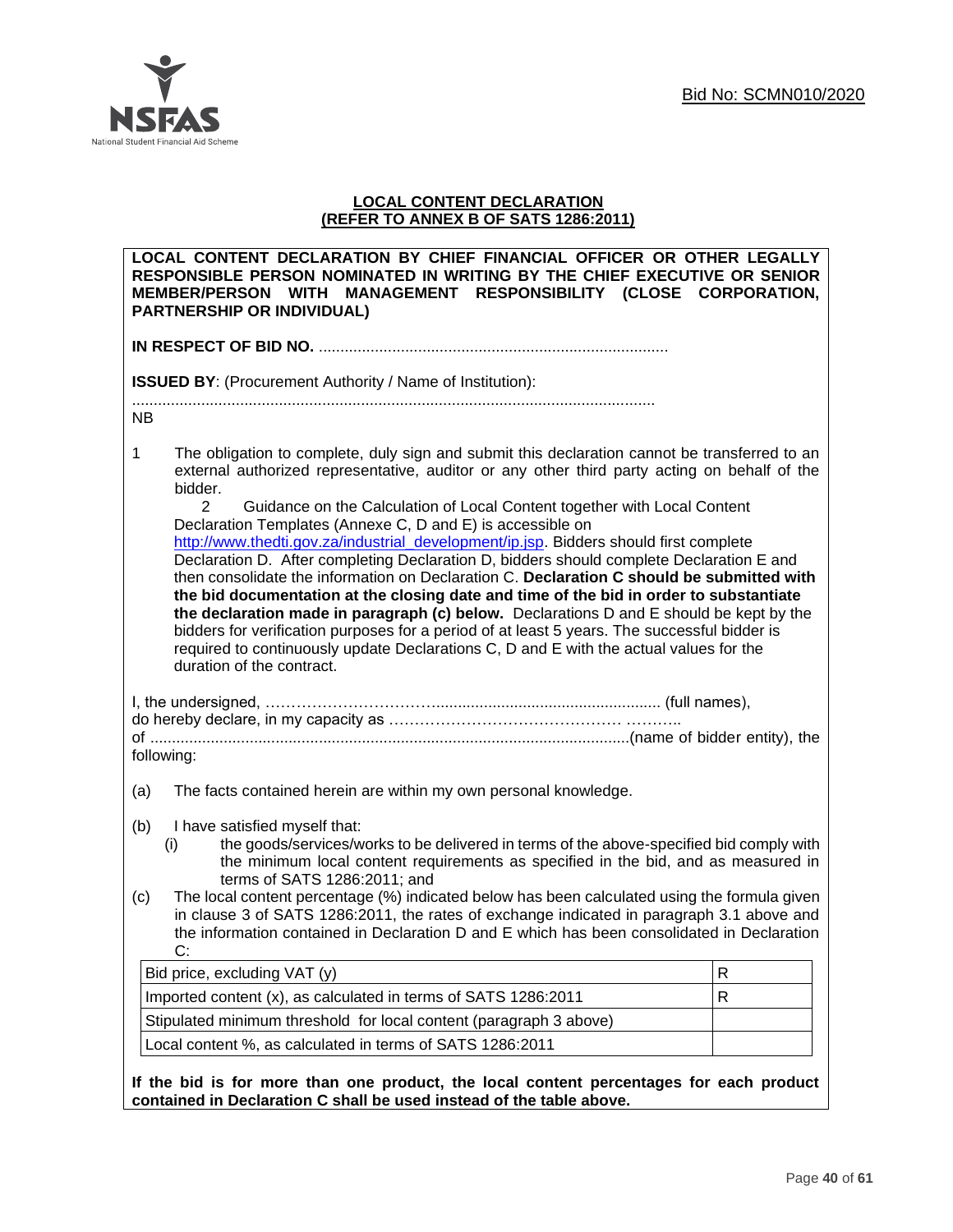

#### **The local content percentages for each product has been calculated using the formula given in clause 3 of SATS 1286:2011, the rates of exchange indicated in paragraph 3.1 above and the information contained in Declaration D and E.**

- (d) I accept that the Procurement Authority / Institution has the right to request that the local content be verified in terms of the requirements of SATS 1286:2011.
- (e) I understand that the awarding of the bid is dependent on the accuracy of the information furnished in this application. I also understand that the submission of incorrect data, or data that are not verifiable as described in SATS 1286:2011, may result in the Procurement Authority / Institution imposing any or all of the remedies as provided for in Regulation 14 of the Preferential Procurement Regulations, 2017 promulgated under the Preferential Policy Framework Act (PPPFA), 2000 (Act No. 5 of 2000).

| <b>SIGNATURE:</b>    |              |
|----------------------|--------------|
| <b>WITNESS No. 1</b> | <b>DATE:</b> |
| <b>WITNESS No. 2</b> | <b>DATE:</b> |
|                      |              |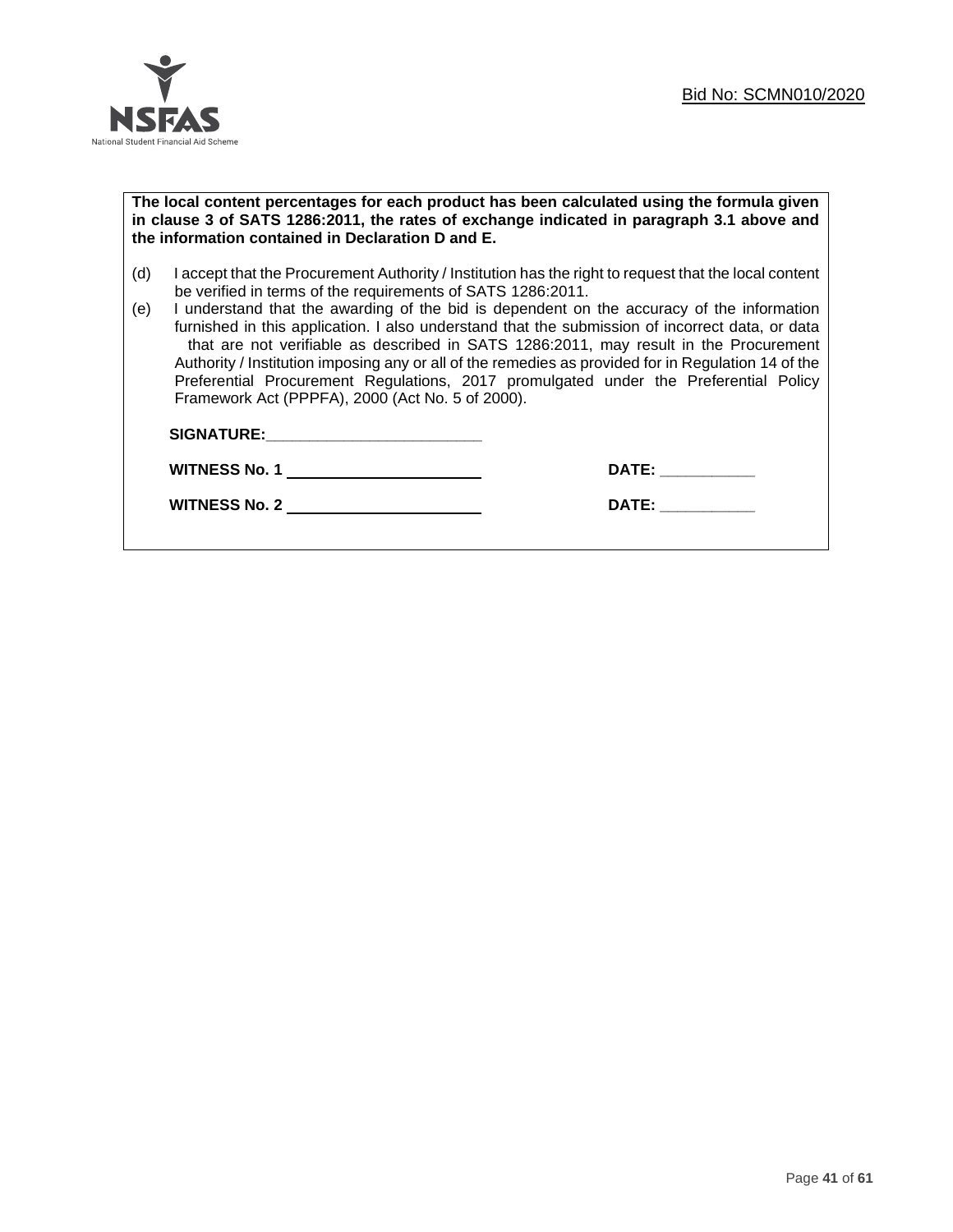

|      |                                             |                           |        |                     |                                     |                                                     |             |          |                                                                                                             |                     |                       |                                           | SATS 1286.2011 |  |
|------|---------------------------------------------|---------------------------|--------|---------------------|-------------------------------------|-----------------------------------------------------|-------------|----------|-------------------------------------------------------------------------------------------------------------|---------------------|-----------------------|-------------------------------------------|----------------|--|
|      | <b>Annex C</b>                              |                           |        |                     |                                     |                                                     |             |          |                                                                                                             |                     |                       |                                           |                |  |
|      |                                             |                           |        |                     |                                     |                                                     |             |          |                                                                                                             |                     |                       |                                           |                |  |
|      |                                             |                           |        |                     |                                     | <b>Local Content Declaration - Summary Schedule</b> |             |          |                                                                                                             |                     |                       |                                           |                |  |
|      |                                             |                           |        |                     |                                     |                                                     |             |          |                                                                                                             |                     |                       |                                           |                |  |
| (C1) | Tender No.                                  |                           |        |                     |                                     |                                                     |             |          |                                                                                                             |                     |                       | Note: VAT to be excluded from all         |                |  |
| (C2) | Tender description:                         |                           |        |                     |                                     |                                                     |             |          | calculations                                                                                                |                     |                       |                                           |                |  |
| (C3) | Designated product(s)                       |                           |        |                     |                                     |                                                     |             |          |                                                                                                             |                     |                       |                                           |                |  |
| (C4) | Tender Authority:                           |                           |        |                     |                                     |                                                     |             |          |                                                                                                             |                     |                       |                                           |                |  |
| (C5) | Tendering Entity name:                      |                           |        |                     |                                     |                                                     |             |          |                                                                                                             |                     |                       |                                           |                |  |
| (C6) | Tender Exchange Rate:                       |                           | Pula   |                     | EU                                  |                                                     | GBP         |          |                                                                                                             |                     |                       |                                           |                |  |
| (C7) |                                             | Specified local content % |        |                     |                                     |                                                     |             |          |                                                                                                             |                     |                       |                                           |                |  |
|      |                                             |                           |        |                     | <b>Calculation of local content</b> |                                                     |             |          |                                                                                                             |                     |                       | Tender summary                            |                |  |
|      |                                             |                           |        | <b>Tender price</b> | Exempted                            | <b>Tender value</b><br>net of                       |             |          | Local                                                                                                       |                     |                       |                                           |                |  |
|      | <b>Tender item</b><br>List of items<br>no's |                           | - each | imported            | exempted                            | Imported                                            | Local value | content% | <b>Tender</b>                                                                                               | <b>Total tender</b> | <b>Total exempted</b> | <b>Total Imported</b>                     |                |  |
|      |                                             |                           |        | (excl VAT)<br>value |                                     | imported                                            | value       |          | (per item)                                                                                                  | Qty                 | value                 | imported content                          | content        |  |
|      |                                             |                           |        |                     |                                     | content                                             |             |          |                                                                                                             |                     |                       |                                           |                |  |
|      | (C8)                                        | (C9)                      |        | (C10)               | (C11)                               | (C12)                                               | (C13)       | (C14)    | (C15)                                                                                                       | (C16)               | (C17)                 | (C18)                                     | (C19)          |  |
|      |                                             |                           |        |                     |                                     |                                                     |             |          |                                                                                                             |                     |                       |                                           |                |  |
|      |                                             |                           |        |                     |                                     |                                                     |             |          |                                                                                                             |                     |                       |                                           |                |  |
|      |                                             |                           |        |                     |                                     |                                                     |             |          |                                                                                                             |                     |                       |                                           |                |  |
|      |                                             |                           |        |                     |                                     |                                                     |             |          |                                                                                                             |                     |                       |                                           |                |  |
|      |                                             |                           |        |                     |                                     |                                                     |             |          |                                                                                                             |                     |                       |                                           |                |  |
|      |                                             |                           |        |                     |                                     |                                                     |             |          |                                                                                                             |                     |                       |                                           |                |  |
|      |                                             |                           |        |                     |                                     |                                                     |             |          |                                                                                                             |                     |                       |                                           |                |  |
|      |                                             |                           |        |                     |                                     |                                                     |             |          | (C20) Total tender value                                                                                    |                     | <b>R0</b>             |                                           |                |  |
|      | Signature of tenderer from Annex B          |                           |        |                     |                                     |                                                     |             |          | (C21) Total Exempt imported content<br><b>R0</b><br>(C22) Total Tender value net of exempt imported content |                     |                       |                                           |                |  |
|      |                                             |                           |        |                     |                                     |                                                     |             |          |                                                                                                             |                     |                       | <b>R0</b><br>(C23) Total Imported content | <b>R0</b>      |  |
|      |                                             |                           |        |                     |                                     |                                                     |             |          |                                                                                                             |                     |                       | (C24) Total local content                 | <b>R0</b>      |  |
|      | Date:                                       |                           |        |                     |                                     |                                                     |             |          |                                                                                                             |                     |                       | (C25) Average local content % of tender   |                |  |
|      |                                             |                           |        |                     |                                     |                                                     |             |          |                                                                                                             |                     |                       |                                           |                |  |

Page **42** of **61**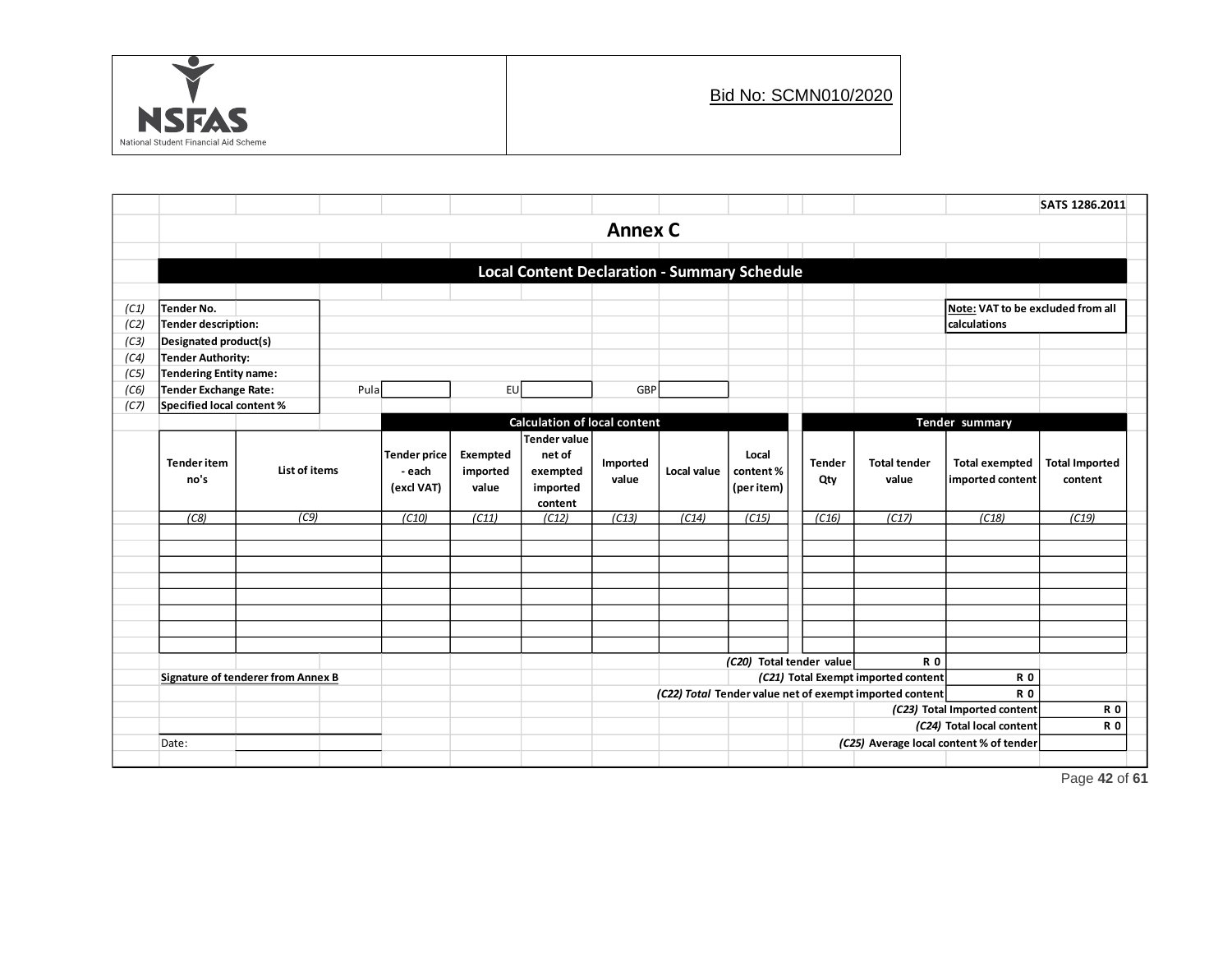

|              |                                                                                                  |                                           |                                |                                             |                                                               |                                                             |                                   |                                                                                |                                                                                          |                                                     |                                                   |                        | SATS 1286.2011                                    |
|--------------|--------------------------------------------------------------------------------------------------|-------------------------------------------|--------------------------------|---------------------------------------------|---------------------------------------------------------------|-------------------------------------------------------------|-----------------------------------|--------------------------------------------------------------------------------|------------------------------------------------------------------------------------------|-----------------------------------------------------|---------------------------------------------------|------------------------|---------------------------------------------------|
|              |                                                                                                  |                                           |                                |                                             |                                                               | <b>Annex D</b>                                              |                                   |                                                                                |                                                                                          |                                                     |                                                   |                        |                                                   |
|              |                                                                                                  |                                           |                                |                                             | Imported Content Declaration - Supporting Schedule to Annex C |                                                             |                                   |                                                                                |                                                                                          |                                                     |                                                   |                        |                                                   |
|              |                                                                                                  |                                           |                                |                                             |                                                               |                                                             |                                   |                                                                                |                                                                                          |                                                     |                                                   |                        |                                                   |
| (D1)         | Tender No.                                                                                       |                                           |                                |                                             |                                                               |                                                             |                                   |                                                                                | Note: VAT to be excluded                                                                 |                                                     |                                                   |                        |                                                   |
| (D2)<br>(D3) | <b>Tender description:</b><br><b>Designated Products:</b>                                        |                                           |                                |                                             |                                                               |                                                             |                                   |                                                                                | from all calculations                                                                    |                                                     |                                                   |                        |                                                   |
| (D4)         | <b>Tender Authority:</b>                                                                         |                                           |                                |                                             |                                                               |                                                             |                                   |                                                                                |                                                                                          |                                                     |                                                   |                        |                                                   |
| (D5)         | <b>Tendering Entity name:</b>                                                                    |                                           | Pula                           |                                             | EU                                                            | R 9.00                                                      | GBP                               | R 12.00                                                                        |                                                                                          |                                                     |                                                   |                        |                                                   |
| (D6)         | Tender Exchange Rate:                                                                            |                                           |                                |                                             |                                                               |                                                             |                                   |                                                                                |                                                                                          |                                                     |                                                   |                        |                                                   |
|              | A. Exempted imported content                                                                     |                                           |                                |                                             |                                                               |                                                             |                                   |                                                                                | Calculation of imported content                                                          |                                                     |                                                   |                        | Summary                                           |
|              | <b>Tender item</b><br>Description of imported content<br>no's                                    |                                           |                                | Local supplier                              | <b>Overseas Supplier</b>                                      | Forign<br>currency<br>value as per<br>Commercial<br>Invoice | <b>Tender</b><br>Exchange<br>Rate | imports                                                                        | Local value of Freight costs to<br>port of entry                                         | All locally<br>incurred<br>& duties                 | <b>Total landed</b><br>anding costs cost excl VAT | Tender<br>Qty          | <b>Exempted imported</b><br>value                 |
|              | (D7)                                                                                             | (D8)                                      |                                | (D9)                                        | (D10)                                                         | (D11)                                                       | (D12)                             | (D13)                                                                          | (D14)                                                                                    | (D15)                                               | (D16)                                             | (D17)                  | (D18)                                             |
|              |                                                                                                  |                                           |                                |                                             |                                                               |                                                             |                                   |                                                                                |                                                                                          |                                                     |                                                   |                        |                                                   |
|              |                                                                                                  |                                           |                                |                                             |                                                               |                                                             |                                   |                                                                                |                                                                                          |                                                     |                                                   |                        |                                                   |
|              |                                                                                                  |                                           |                                |                                             |                                                               |                                                             |                                   |                                                                                |                                                                                          |                                                     | (D19) Total exempt imported value                 |                        | R <sub>0</sub><br>This total must correspond with |
|              |                                                                                                  |                                           |                                |                                             |                                                               |                                                             |                                   |                                                                                |                                                                                          |                                                     |                                                   |                        | Annex C - C 21                                    |
|              |                                                                                                  |                                           |                                |                                             |                                                               |                                                             |                                   |                                                                                |                                                                                          |                                                     |                                                   |                        |                                                   |
|              |                                                                                                  | B. Imported directly by the Tenderer      |                                |                                             |                                                               |                                                             |                                   |                                                                                | Calculation of imported content                                                          |                                                     |                                                   |                        | <b>Summary</b>                                    |
|              | <b>Tender item</b><br>no's                                                                       | Description of imported content           |                                | Unit of<br>measure                          | <b>Overseas Supplier</b>                                      | Forign<br>currency<br>value as per<br>Commercial<br>Invoice | of Exchange                       | imports                                                                        | Tender Rate Local value of Freight costs to<br>port of entry                             | All locally<br>incurred<br>anding costs<br>& duties | <b>Total landed</b><br>cost excl VAT              | Tender<br>Qty          | <b>Total imported</b><br>value                    |
|              | (D20)                                                                                            | (D21)                                     |                                | (D22)                                       | (D23)                                                         | (D24)                                                       | (D25)                             | (D26)                                                                          | (D27)                                                                                    | (D28)                                               | (D29)                                             | (D30)                  | (D31)                                             |
|              |                                                                                                  |                                           |                                |                                             |                                                               |                                                             |                                   |                                                                                |                                                                                          |                                                     |                                                   |                        |                                                   |
|              |                                                                                                  |                                           |                                |                                             |                                                               |                                                             |                                   |                                                                                |                                                                                          |                                                     |                                                   |                        |                                                   |
|              |                                                                                                  |                                           |                                |                                             |                                                               |                                                             |                                   |                                                                                |                                                                                          |                                                     |                                                   |                        |                                                   |
|              |                                                                                                  |                                           |                                |                                             |                                                               |                                                             |                                   |                                                                                |                                                                                          |                                                     |                                                   |                        |                                                   |
|              |                                                                                                  |                                           |                                |                                             |                                                               |                                                             |                                   |                                                                                |                                                                                          |                                                     |                                                   |                        |                                                   |
|              |                                                                                                  |                                           |                                |                                             |                                                               |                                                             |                                   |                                                                                |                                                                                          |                                                     | (D32) Total imported value by tenderer            |                        | R <sub>0</sub>                                    |
|              | C. Imported by a 3rd party and supplied to the Tenderer                                          |                                           |                                |                                             |                                                               |                                                             |                                   |                                                                                |                                                                                          |                                                     |                                                   |                        |                                                   |
|              |                                                                                                  |                                           |                                |                                             |                                                               |                                                             |                                   | Calculation of imported content                                                |                                                                                          |                                                     |                                                   | Summary                |                                                   |
|              |                                                                                                  | Description of imported content           | Unit of measure Local supplier |                                             | <b>Overseas Supplier</b>                                      | Forign<br>currency<br>value as per<br>Commercial<br>Invoice | of Exchange                       | Tender Rate Local value of<br>imports                                          | Freight costs to<br>port of entry                                                        | All locally<br>incurred<br>anding costs<br>& duties | <b>Total landed</b><br>cost excl VAT              | Quantity<br>imported   | <b>Total imported</b><br>value                    |
|              |                                                                                                  | (D33)                                     | (D34)                          | (D35)                                       | (D36)                                                         | (D37)                                                       | (D38)                             | (D39)                                                                          | (D40)                                                                                    | (D41)                                               | (D42)                                             | (D43)                  | (D44)                                             |
|              |                                                                                                  |                                           |                                |                                             |                                                               |                                                             |                                   |                                                                                |                                                                                          |                                                     |                                                   |                        |                                                   |
|              |                                                                                                  |                                           |                                |                                             |                                                               |                                                             |                                   |                                                                                |                                                                                          |                                                     |                                                   |                        |                                                   |
|              |                                                                                                  |                                           |                                |                                             |                                                               |                                                             |                                   |                                                                                |                                                                                          |                                                     |                                                   |                        |                                                   |
|              |                                                                                                  |                                           |                                |                                             |                                                               |                                                             |                                   |                                                                                |                                                                                          |                                                     |                                                   |                        |                                                   |
|              |                                                                                                  |                                           |                                |                                             |                                                               |                                                             |                                   |                                                                                |                                                                                          |                                                     | (D45) Total imported value by 3rd party           |                        | R <sub>0</sub>                                    |
|              | D. Other foreign currency payments<br>Local supplier<br>Type of payment<br>making the<br>payment |                                           |                                | Calculation of foreign currency<br>payments |                                                               |                                                             |                                   |                                                                                |                                                                                          |                                                     |                                                   | Summary of<br>payments |                                                   |
|              |                                                                                                  |                                           |                                | Overseas<br>beneficiary                     | Foreign currency<br>value paid                                | <b>Tender Rate</b><br>of Exchange                           |                                   |                                                                                |                                                                                          |                                                     |                                                   |                        | Local value of<br>payments                        |
|              |                                                                                                  | (D46)                                     | (D47)                          | (D48)                                       | (D49)                                                         | (D50)                                                       |                                   |                                                                                |                                                                                          |                                                     |                                                   |                        | (D51)                                             |
|              |                                                                                                  |                                           |                                |                                             |                                                               |                                                             |                                   |                                                                                |                                                                                          |                                                     |                                                   |                        |                                                   |
|              |                                                                                                  |                                           |                                |                                             |                                                               |                                                             |                                   |                                                                                |                                                                                          |                                                     |                                                   |                        |                                                   |
|              |                                                                                                  |                                           |                                |                                             |                                                               |                                                             |                                   | (D52) Total of foreign currency payments declared by tenderer and/or 3rd party |                                                                                          |                                                     |                                                   |                        |                                                   |
|              |                                                                                                  | <b>Signature of tenderer from Annex B</b> |                                |                                             |                                                               |                                                             |                                   |                                                                                |                                                                                          |                                                     |                                                   |                        |                                                   |
|              |                                                                                                  |                                           |                                |                                             |                                                               |                                                             |                                   |                                                                                | (D53) Total of imported content & foreign currency payments - (D32), (D45) & (D52) above |                                                     |                                                   |                        | $R_0$                                             |
|              | Date:                                                                                            |                                           |                                |                                             |                                                               |                                                             |                                   |                                                                                |                                                                                          |                                                     |                                                   |                        | This total must correspond with<br>Annex C - C 23 |
|              |                                                                                                  |                                           |                                |                                             |                                                               |                                                             |                                   |                                                                                |                                                                                          |                                                     |                                                   |                        |                                                   |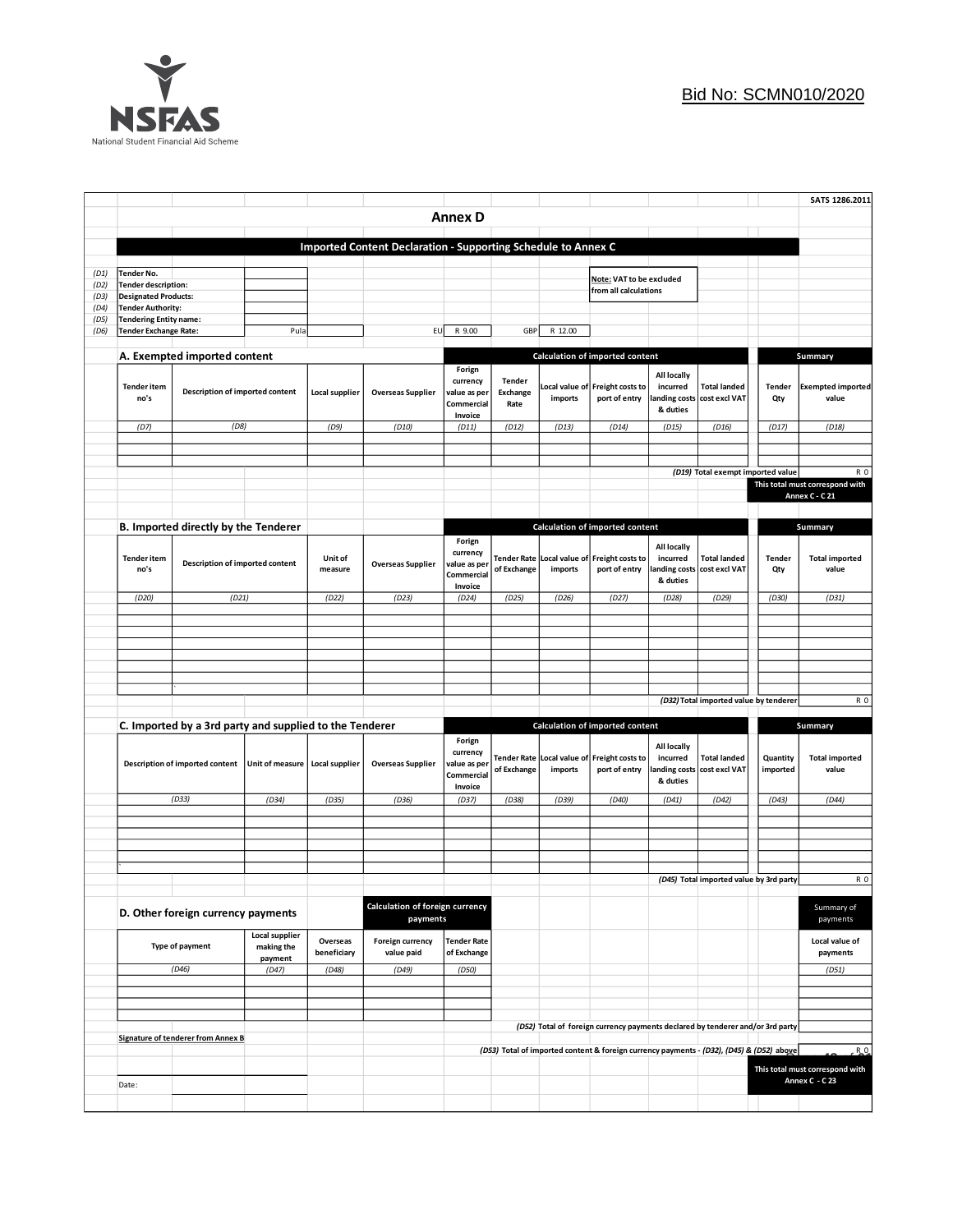

|      |                        |                                                                                             |                            |                                |                                                                                          | SATS 1286.2011 |  |
|------|------------------------|---------------------------------------------------------------------------------------------|----------------------------|--------------------------------|------------------------------------------------------------------------------------------|----------------|--|
|      |                        |                                                                                             |                            | <b>Annex E</b>                 |                                                                                          |                |  |
|      |                        |                                                                                             |                            |                                |                                                                                          |                |  |
|      |                        |                                                                                             |                            |                                | Local Content Declaration - Supporting Schedule to Annex C                               |                |  |
|      |                        |                                                                                             |                            |                                |                                                                                          |                |  |
| (E1) | <b>Tender No.</b>      |                                                                                             |                            |                                | Note: VAT to be excluded from all                                                        |                |  |
| (E2) | Tender description:    |                                                                                             |                            |                                | calculations                                                                             |                |  |
| (E3) | Designated products:   |                                                                                             |                            |                                |                                                                                          |                |  |
| (E4) | Tender Authority:      |                                                                                             |                            |                                |                                                                                          |                |  |
| (E5) | Tendering Entity name: |                                                                                             |                            |                                |                                                                                          |                |  |
|      |                        |                                                                                             |                            |                                |                                                                                          |                |  |
|      |                        | <b>Local Products</b><br>(Goods, Services<br>and Works)                                     |                            | Description of items purchased | <b>Local suppliers</b>                                                                   | Value          |  |
|      |                        |                                                                                             |                            | (E6)                           | (E7)                                                                                     | (E8)           |  |
|      |                        |                                                                                             |                            |                                |                                                                                          |                |  |
|      |                        |                                                                                             |                            |                                |                                                                                          |                |  |
|      |                        |                                                                                             |                            |                                |                                                                                          |                |  |
|      |                        |                                                                                             |                            |                                |                                                                                          |                |  |
|      |                        |                                                                                             |                            |                                |                                                                                          |                |  |
|      |                        |                                                                                             |                            |                                |                                                                                          |                |  |
|      |                        |                                                                                             |                            |                                |                                                                                          |                |  |
|      |                        |                                                                                             |                            |                                |                                                                                          |                |  |
|      |                        |                                                                                             |                            |                                |                                                                                          |                |  |
|      |                        |                                                                                             |                            |                                |                                                                                          |                |  |
|      |                        |                                                                                             |                            |                                | (E9) Total local products (Goods, Services and Works)                                    | R O            |  |
|      |                        |                                                                                             |                            |                                |                                                                                          |                |  |
|      | (E10)                  | <b>Manpower costs</b>                                                                       | (Tenderer's manpower cost) |                                |                                                                                          | R <sub>0</sub> |  |
|      | (E11)                  |                                                                                             |                            |                                | Factory overheads (Rental, depreciation & amortisation, utility costs, consumables etc.) | R0             |  |
|      |                        |                                                                                             |                            |                                |                                                                                          |                |  |
|      |                        | (E12) Administration overheads and mark-up (Marketing, insurance, financing, interest etc.) |                            |                                |                                                                                          | R O            |  |
|      |                        |                                                                                             |                            |                                |                                                                                          |                |  |
|      |                        |                                                                                             |                            |                                | (E13) Total local content                                                                | R <sub>0</sub> |  |
|      |                        |                                                                                             |                            |                                | This total must correspond with Annex C -<br>C <sub>24</sub>                             |                |  |
|      |                        |                                                                                             |                            |                                |                                                                                          |                |  |
|      |                        | Signature of tenderer from Annex B                                                          |                            |                                |                                                                                          |                |  |
|      |                        |                                                                                             |                            |                                |                                                                                          |                |  |
|      |                        |                                                                                             |                            |                                |                                                                                          |                |  |
|      | Date:                  |                                                                                             |                            |                                |                                                                                          |                |  |
|      |                        |                                                                                             |                            |                                |                                                                                          |                |  |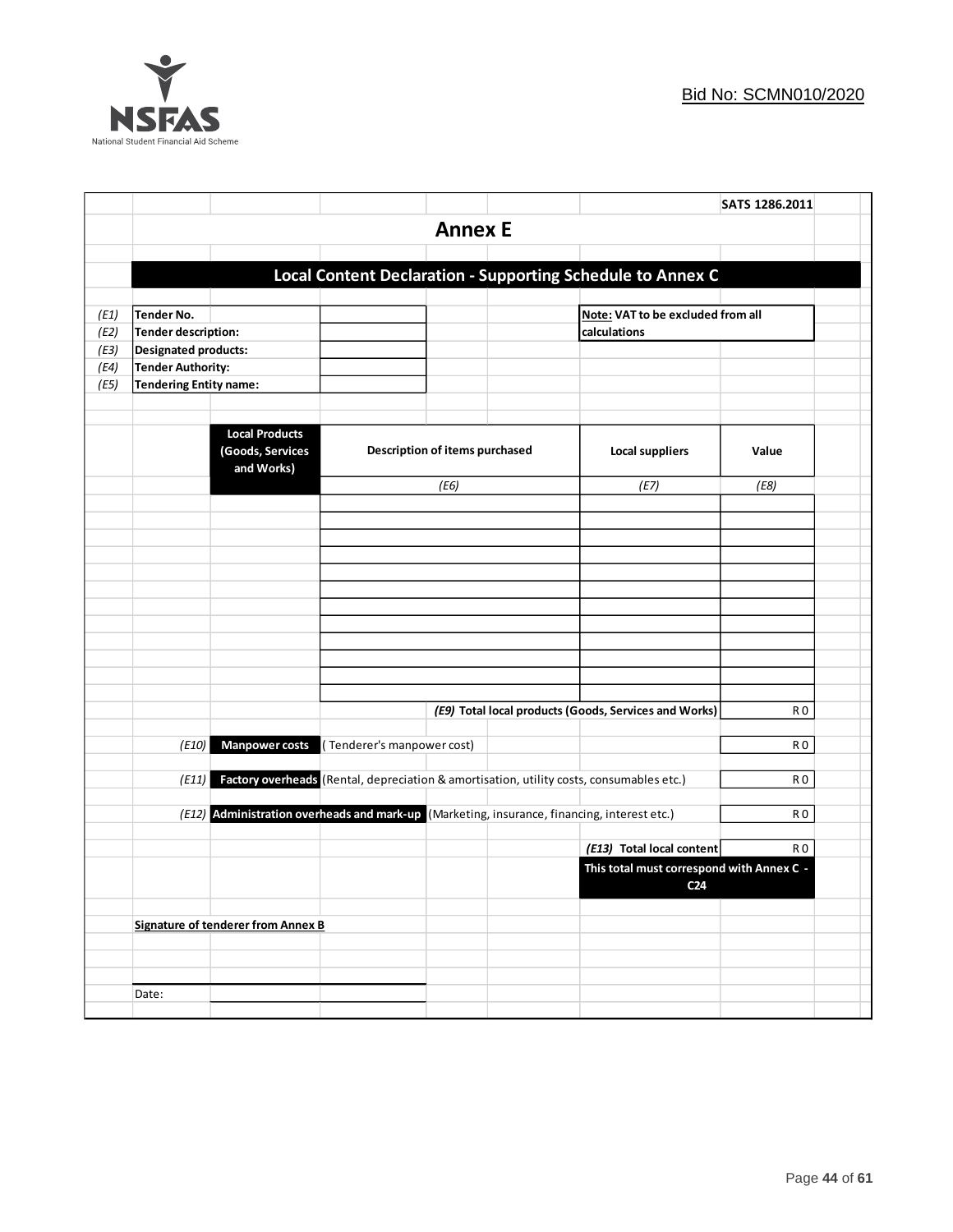

## GOVERNMENT PROCUREMENT

## **GENERAL CONDITIONS OF CONTRACT July 2010**

#### **NOTES**

The purpose of this document is to:

(i) Draw special attention to certain general conditions applicable to government bids, contracts and orders; and

(ii) To ensure that clients be familiar with regard to the rights and obligations of all parties involved in doing business with government.

In this document words in the singular also mean in the plural and vice versa and words in the masculine also mean in the feminine and neuter.

• The General Conditions of Contract will form part of all bid documents and may not be amended.

Special Conditions of Contract (SCC) relevant to a specific bid, should be compiled separately for every bid (if applicable) and will supplement the General Conditions of Contract. Whenever there is a conflict, the provisions in the SCC shall prevail.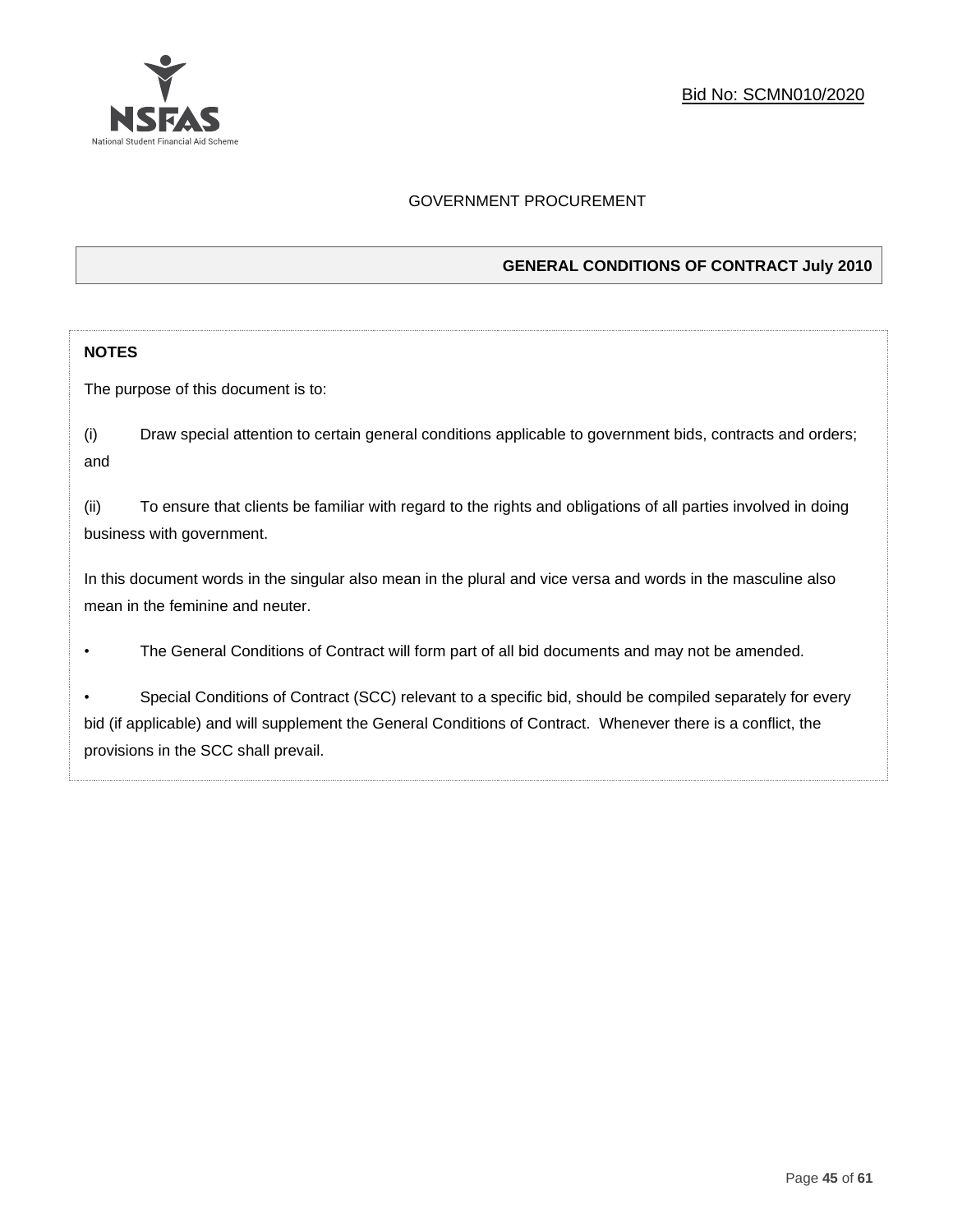

## TABLE OF CLAUSES

- 1. Definitions
- 2. Application
- 3. General
- 4. Standards
- 5. Use of contract documents and information; inspection
- 6. Patent rights
- 7. Performance security
- 8. Inspections, tests and analysis
- 9. Packing
- 10. Delivery and documents
- 11. Insurance
- 12. Transportation
- 13. Incidental services
- 14. Spare parts
- 15. Warranty
- 16. Payment
- 17. Prices
- 18. Contract amendments
- 19. Assignment
- 20. Subcontracts
- 21. Delays in the supplier's performance
- 22. Penalties
- 23. Termination for default
- 24. Dumping and countervailing duties
- 25. Force Majeure
- 26. Termination for insolvency
- 27. Settlement of disputes
- 28. Limitation of liability
- 29. Governing language
- 30. Applicable law
- 31. Notices
- 32. Taxes and duties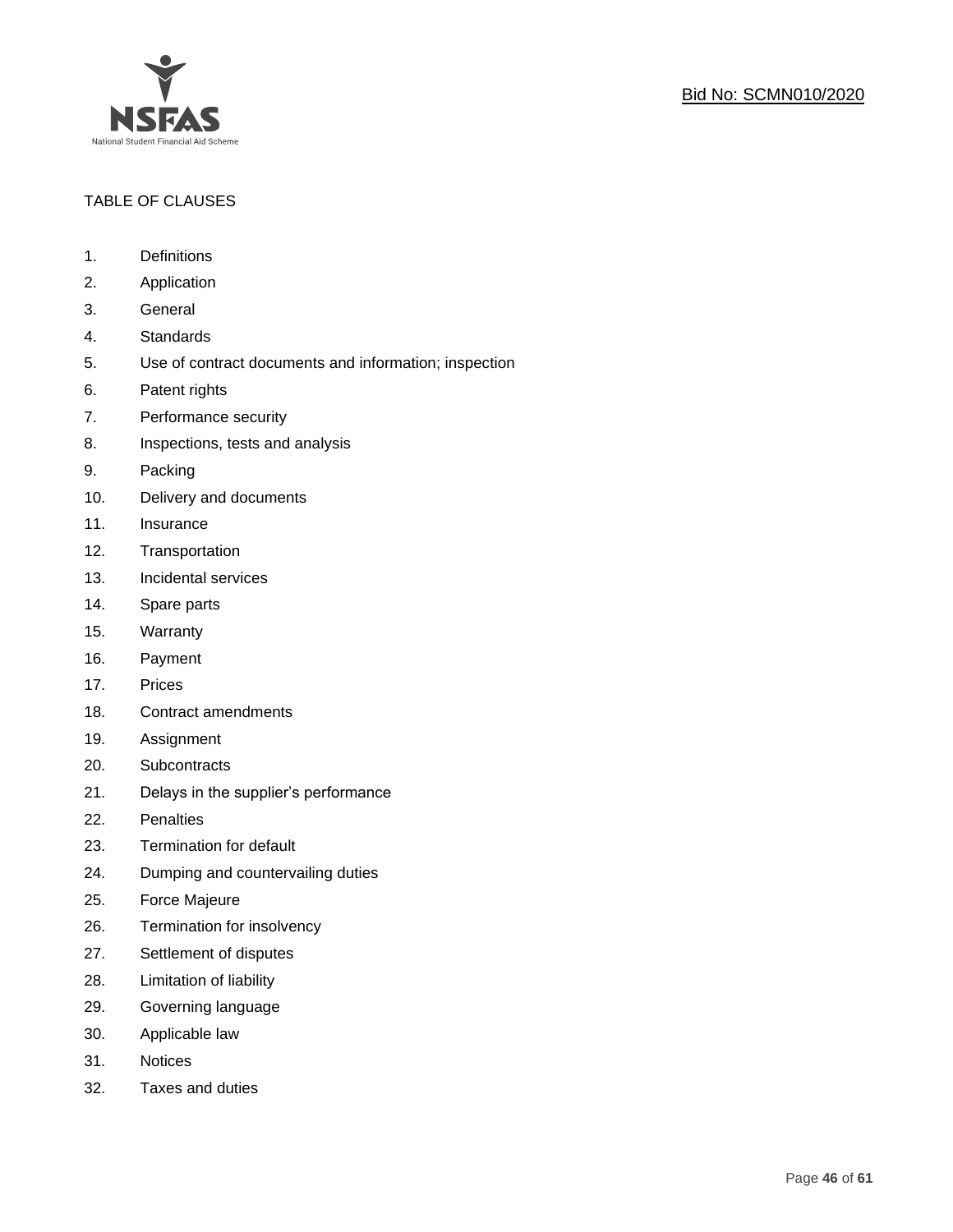



- 33. National Industrial Participation Programme (NIPP)
- 34. Prohibition of restrictive practices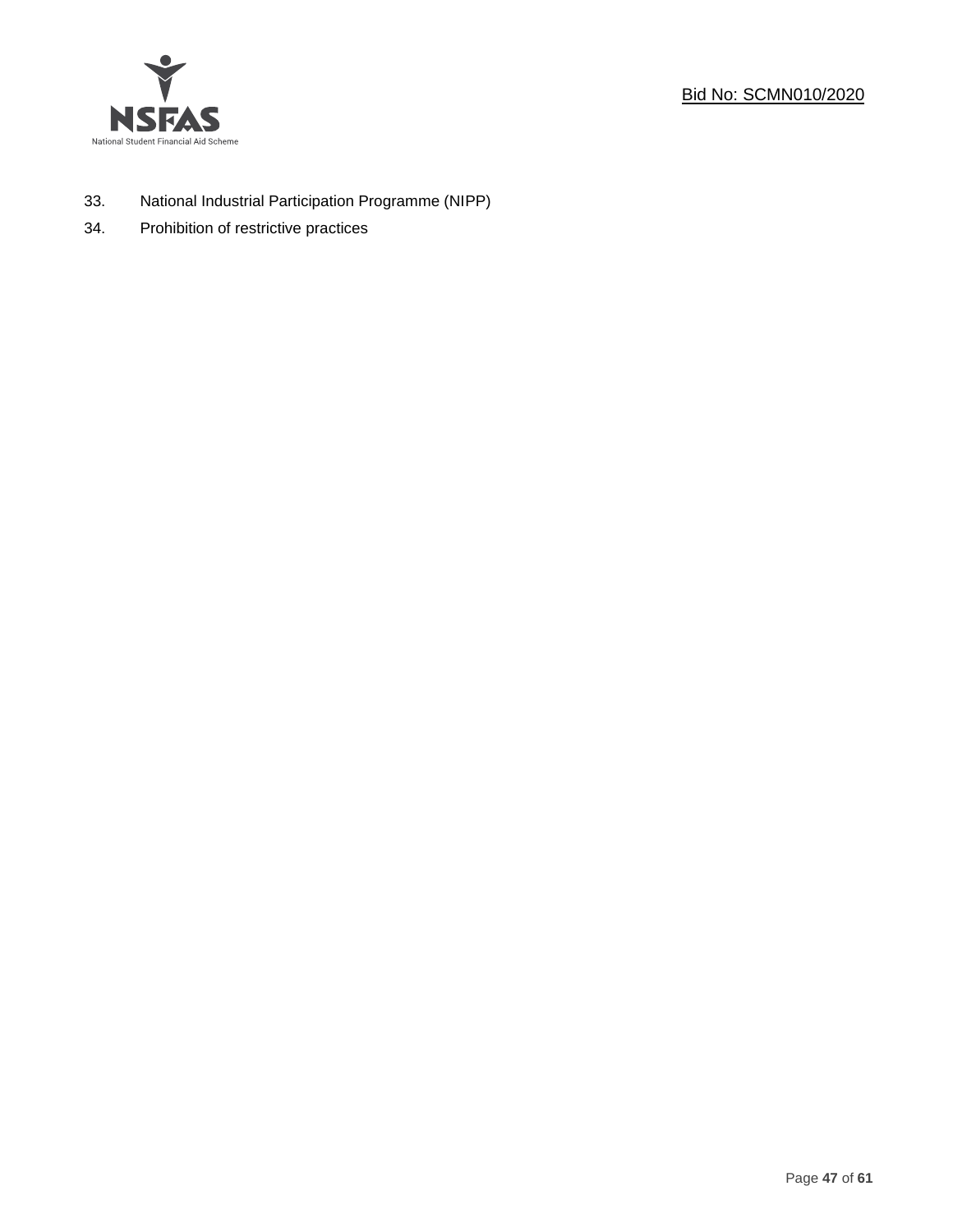

## **General Conditions of Contract**

#### **1. Definitions**

- 1. The following terms shall be interpreted as indicated:
- 1.1 "Closing time" means the date and hour specified in the bidding documents for the receipt of bids.
- 1.2 "Contract" means the written agreement entered into between the purchaser and the supplier, as recorded in the contract form signed by the parties, including all attachments and appendices thereto and all documents incorporated by reference therein.
- 1.3 "Contract price" means the price payable to the supplier under the contract for the full and proper performance of his contractual obligations.
- 1.4 "Corrupt practice" means the offering, giving, receiving, or soliciting of anything of value to influence the action of a public official in the procurement process or in contract execution.
- 1.5 "Countervailing duties" are imposed in cases where an enterprise abroad is subsidized by its government and encouraged to market its products internationally.
- 1.6 "Country of origin" means the place where the goods were mined, grown or produced or from which the services are supplied. Goods are produced when, through manufacturing, processing or substantial and major assembly of components, a commercially recognized new product results that is substantially different in basic characteristics or in purpose or utility from its components.
- 1.7 "Day" means calendar day.
- 1.8 "Delivery" means delivery in compliance of the conditions of the contract or order.
- 1.9 "Delivery ex stock" means immediate delivery directly from stock actually on hand.
- 1.10 "Delivery into consignees store or to his site" means delivered and unloaded in the specified store or depot or on the specified site in compliance with the conditions of the contract or order, the supplier bearing all risks and charges involved until the supplies are so delivered and a valid receipt is obtained.
- 1.11 "Dumping" occurs when a private enterprise abroad market its goods on own initiative in the RSA at lower prices than that of the country of origin and which have the potential to harm the local industries in the RSA.
- 1.12 " Force majeure" means an event beyond the control of the supplier and not involving the supplier's fault or negligence and not foreseeable. Such events may include, but is not restricted to, acts of the purchaser in its sovereign capacity, wars or revolutions, fires, floods, epidemics, quarantine restrictions and freight embargoes.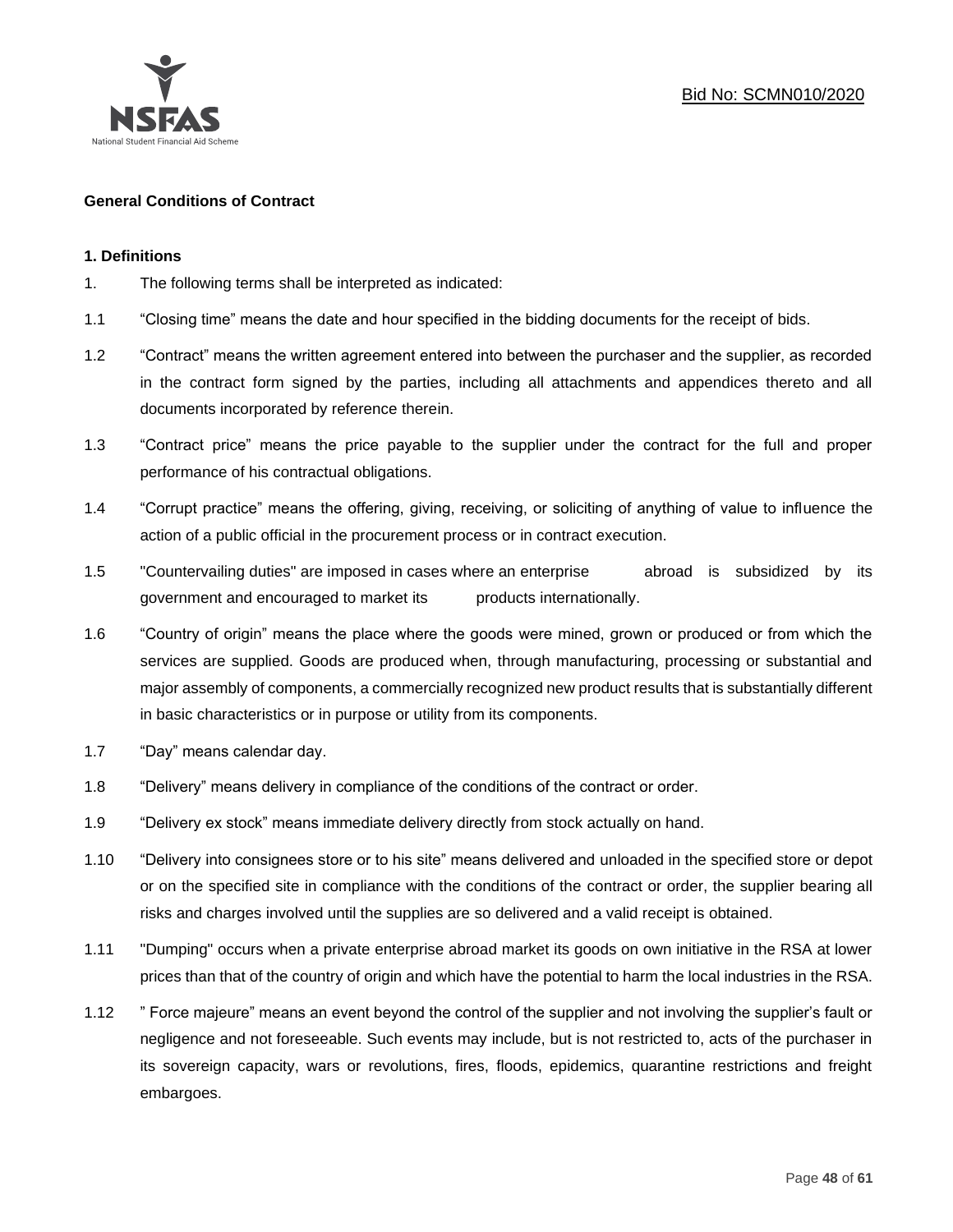

- 1.13 "Fraudulent practice" means a misrepresentation of facts in order to influence a procurement process or the execution of a contract to the detriment of any bidder and includes collusive practice among bidders (prior to or after bid submission) designed to establish bid prices at artificial non-competitive levels and to deprive the bidder of the benefits of free and open competition.
- 1.14 "GCC" means the General Conditions of Contract.
- 1.15 "Goods" means all of the equipment, machinery, and/or other materials that the supplier is required to supply to the purchaser under the contract.
- 1.16 "Imported content" means that portion of the bidding price represented by the cost of components, parts or materials which have been or are still to be imported (whether by the supplier or his subcontractors) and which costs are inclusive of the costs abroad, plus freight and other direct importation costs such as landing costs, dock dues, import duty, sales duty or other similar tax or duty at the South African place of entry as well as transportation and handling charges to the factory in the Republic where the supplies covered by the bid will be manufactured.
- 1.17 "Local content" means that portion of the bidding price which is not included in the imported content provided that local manufacture does take place.
- 1.18 "Manufacture" means the production of products in a factory using labour, materials, components and machinery and includes other related value-adding activities.
- 1.19 "Order" means an official written order issued for the supply of goods or works or the rendering of a service.
- 1.20 "Project site," where applicable, means the place indicated in bidding documents.
- 1.21 "Purchaser" means the organization purchasing the goods.
- 1.22 "Republic" means the Republic of South Africa.
- 1.23 "SCC" means the Special Conditions of Contract.
- 1.24 "Services" means those functional services ancillaries to the supply of the goods, such as transportation and any other incidental services, such as installation, commissioning, provision of technical assistance, training, catering, gardening, security, maintenance and other such obligations of the supplier covered under the contract.
- 1.25 "Written" or "in writing" means handwritten in ink or any form of electronic or mechanical writing.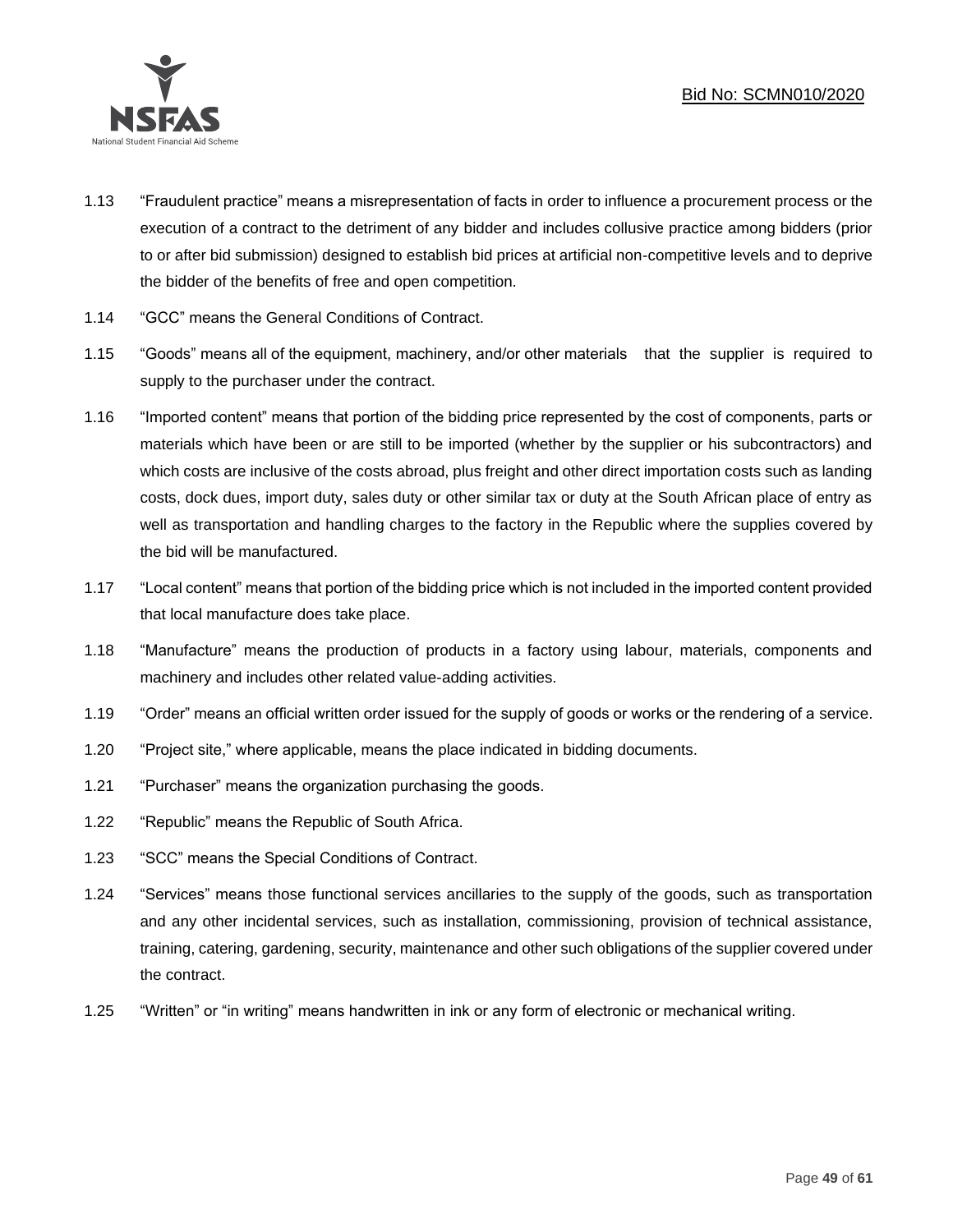

## **2. Application**

- 2.1 These general conditions are applicable to all bids, contracts and orders including bids for functional and professional services, sales, hiring, letting and the granting or acquiring of rights, but excluding immovable property, unless otherwise indicated in the bidding documents.
- 2.2 Where applicable, special conditions of contract are also laid down to cover specific supplies, services or works.
- 2.3 Where such special conditions of contract are in conflict with these general conditions, the special conditions shall apply.

#### **3 General**

- 3.1 Unless otherwise indicated in the bidding documents, the purchaser shall not be liable for any expense incurred in the preparation and submission of a bid. Where applicable a non-refundable fee for documents may be charged.
- 3.2 With certain exceptions, invitations to bid are only published in the Government Tender Bulletin. The Government Tender Bulletin may be obtained directly from the Government Printer, Private Bag X85, Pretoria 0001, or accessed electronically from [www.treasury.gov.za](http://www.treasury.gov.za/)

#### **4. Standards**

4.1 The goods supplied shall conform to the standards mentioned in the bidding documents and specifications.

## **5. Use of contract documents and information; inspection**.

- 5.1 The supplier shall not, without the purchaser's prior written consent, disclose the contract, or any provision thereof, or any specification, plan, drawing, pattern, sample, or information furnished by or on behalf of the purchaser in connection therewith, to any person other than a person employed by the supplier in the performance of the contract. Disclosure to any such employed person shall be made in confidence and shall extend only so far as may be necessary for purposes of such performance.
- 5.2 The supplier shall not, without the purchaser's prior written consent, make use of any document or information mentioned in GCC clause 5.1 except for purposes of performing the contract.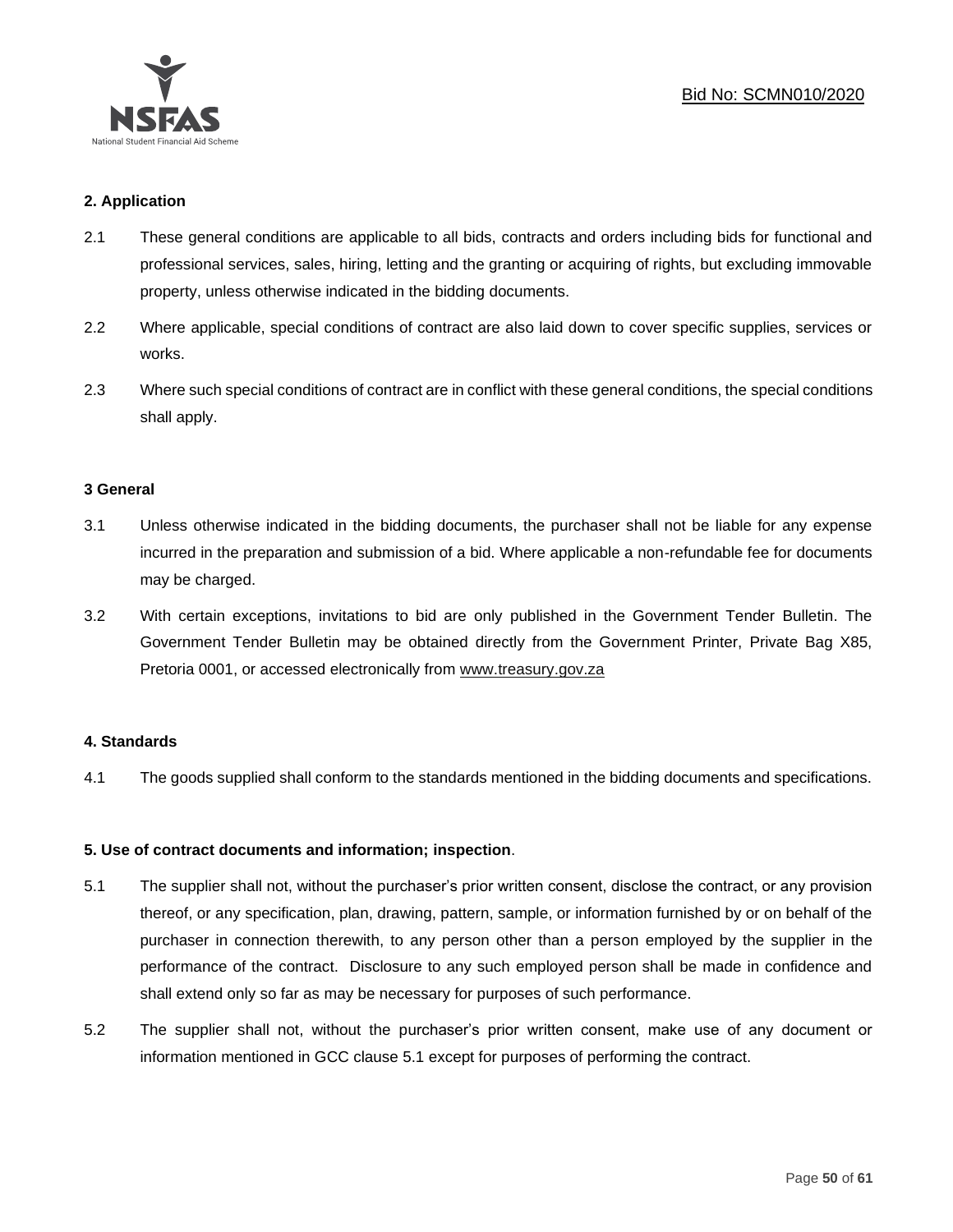

- 5.3 Any document, other than the contract itself mentioned in GCC clause 5.1 shall remain the property of the purchaser and shall be returned (all copies) to the purchaser on completion of the supplier's performance under the contract if so, required by the purchaser.
- 5.4 The supplier shall permit the purchaser to inspect the supplier's records relating to the performance of the supplier and to have them audited by auditors appointed by the purchaser, if so, required by the purchaser.

## **6. Patent rights**

6.1 The supplier shall indemnify the purchaser against all third-party claims of infringement of patent, trademark, or industrial design rights arising from use of the goods or any part thereof by the purchaser.

## **7. Performance security**

- 7.1 Within thirty (30) days of receipt of the notification of contract award, the successful bidder shall furnish to the purchaser the performance security of the amount specified in SCC.
- 7.2 The proceeds of the performance security shall be payable to the purchaser as compensation for any loss resulting from the supplier's failure to complete his obligations under the contract.
- 7.3 The performance security shall be denominated in the currency of the contract, or in a freely convertible currency acceptable to the purchaser and shall be in one of the following forms:
	- (a) a bank guarantee or an irrevocable letter of credit issued by a reputable bank located in the purchaser's country or abroad, acceptable to the purchaser, in the form provided in the bidding documents or another form acceptable to the purchaser; or
	- (b) a cashier's or certified cheque
- 7.4 The performance security will be discharged by the purchaser and returned to the supplier not later than thirty (30) days following the date of completion of the supplier's performance obligations under the contract, including any warranty obligations, unless otherwise specified in SCC.

## **8. Inspections, tests and analyses**

- 8.1 All pre-bidding testing will be for the account of the bidder.
- 8.2 If it is a bid condition that supplies to be produced or services to be rendered should at any stage during production or execution or on completion be subject to inspection, the premises of the bidder or contractor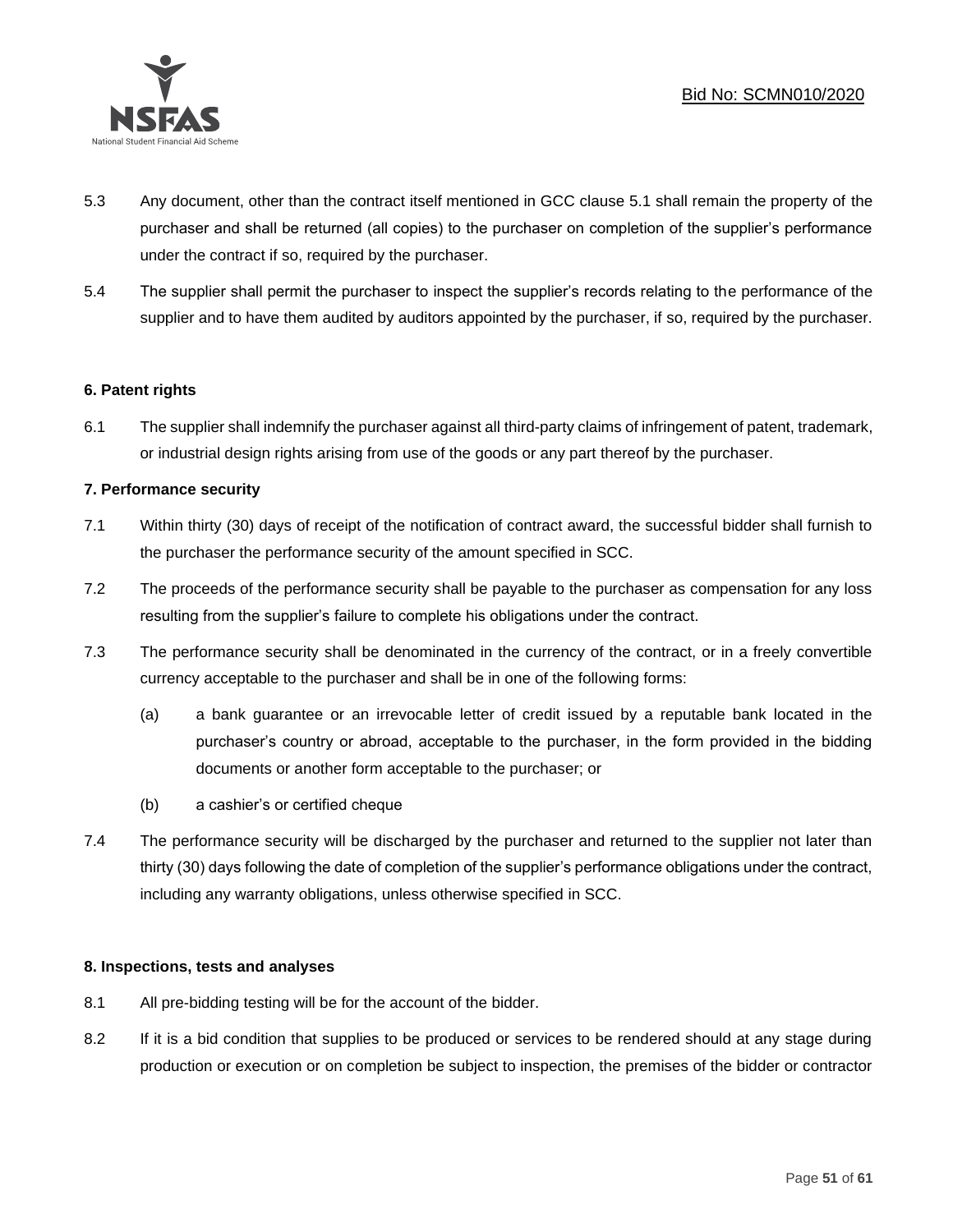

shall be open, at all reasonable hours, for inspection by a representative of the Department or an organization acting on behalf of the Department.

- 8.3 If there are no inspection requirements indicated in the bidding documents and no mention is made in the contract, but during the contract period it is decided that inspections shall be carried out, the purchaser shall itself make the necessary arrangements, including payment arrangements with the testing authority concerned.
- 8.4 If the inspections, tests and analyses referred to in clauses 8.2 and 8.3 show the supplies to be in accordance with the contract requirements, the cost of the inspections, tests and analyses shall be defrayed by the purchaser.
- 8.5 Where the supplies or services referred to in clauses 8.2 and 8.3 do not comply with the contract requirements, irrespective of whether such supplies or services are accepted or not, the cost in connection with these inspections, tests or analyses shall be defrayed by the supplier.
- 8.6 Supplies and services which are referred to in clauses 8.2 and 8.3 and which do not comply with the contract requirements may be rejected.
- 8.7 Any contract supplies may on or after delivery be inspected, tested or analysed and may be rejected if found not to comply with the requirements of the contract. Such rejected supplies shall be held at the cost and risk of the supplier who shall, when called upon, remove them immediately at his own cost and forthwith substitute them with supplies which do comply with the requirements of the contract. Failing such removal, the rejected supplies shall be returned at the supplier's cost and risk. Should the supplier fail to provide the substitute supplies forthwith, the purchaser may, without giving the supplier further opportunity to substitute the rejected supplies, purchase such supplies as may be necessary at the expense of the supplier.
- 8.8 The provisions of clauses 8.4 to 8.7 shall not prejudice the right of the purchaser to cancel the contract on account of a breach of the conditions thereof, or to act in terms of Clause 23 of GCC.

## **9. Packing**

9.1 The supplier shall provide such packing of the goods as is required to prevent their damage or deterioration during transit to their final destination, as indicated in the contract. The packing shall be sufficient to withstand, without limitation, rough handling during transit and exposure to extreme temperatures, salt and precipitation during transit, and open storage. Packing, case size and weights shall take into consideration, where appropriate, the remoteness of the goods' final destination and the absence of heavy handling facilities at all points in transit.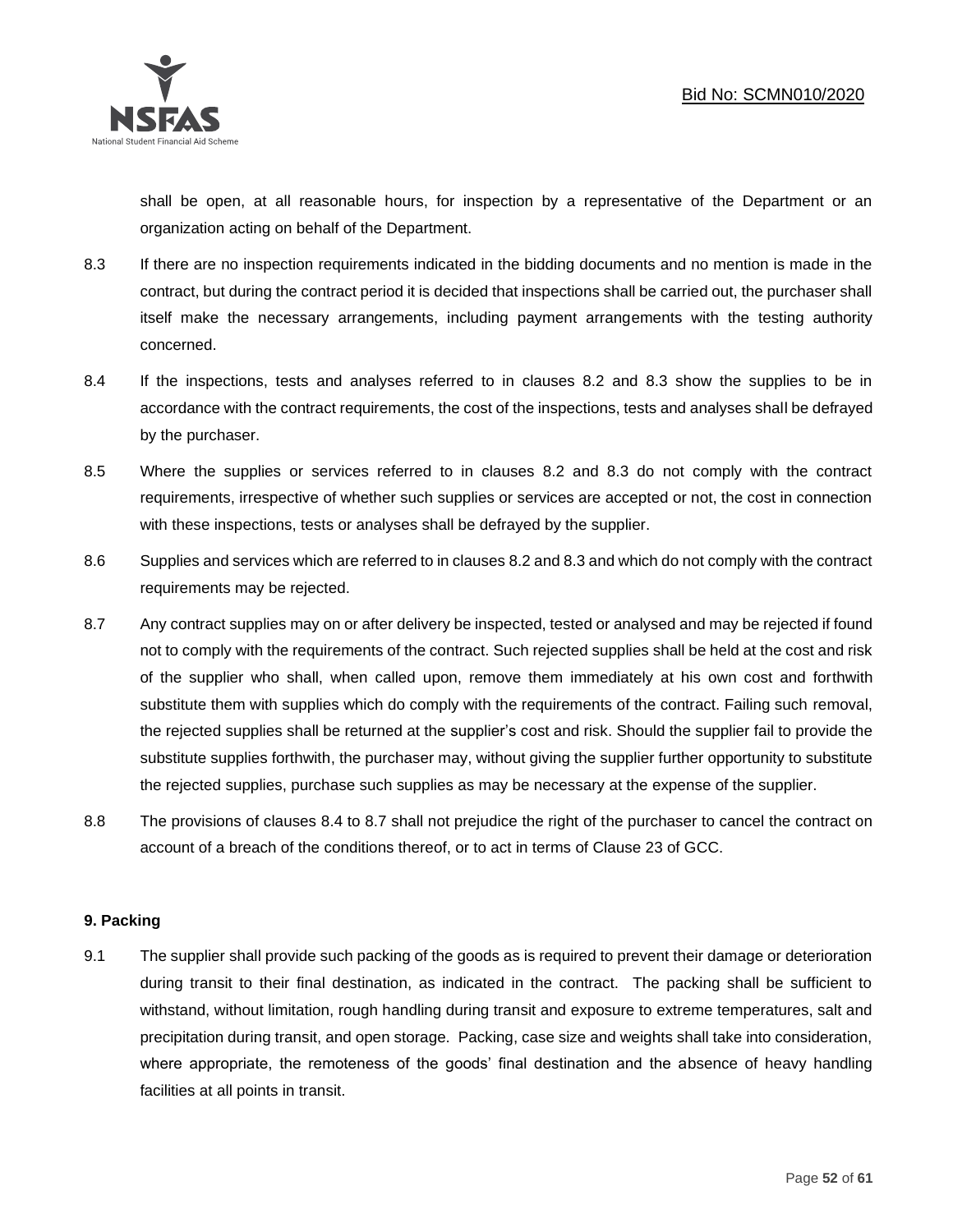

9.2 The packing, marking, and documentation within and outside the packages shall comply strictly with such special requirements as shall be expressly provided for in the contract, including additional requirements, if any, specified in SCC, and in any subsequent instructions ordered by the purchaser.

## **10. Delivery and documents**

- 10.1 Delivery of the goods shall be made by the supplier in accordance with the terms specified in the contract. The details of shipping and/or other documents to be furnished by the supplier are specified in SCC.
- 10.2 Documents to be submitted by the supplier are specified in SCC.

#### **11. Insurance**

11.1 The goods supplied under the contract shall be fully insured in a freely convertible currency against loss or damage incidental to manufacture or acquisition, transportation, storage and delivery in the manner specified in the SCC.

#### **12. Transportation**

12.1 Should a price other than an all-inclusive delivered price be required, this shall be specified in the SCC.

#### **13. Incidental services**

13.1 The supplier may be required to provide any or all of the following services, including additional services, if any, specified in SCC:

(a) performance or supervision of on-site assembly and/or commissioning of the supplied ` goods;

- (b) furnishing of tools required for assembly and/or maintenance of the supplied goods;
- (c) furnishing of a detailed operations and maintenance manual for each appropriate unit of the supplied goods;
- (d) performance or supervision or maintenance and/or repair of the supplied goods, for a period of time agreed by the parties, provided that this service shall not relieve the supplier of any warranty obligations under this contract; and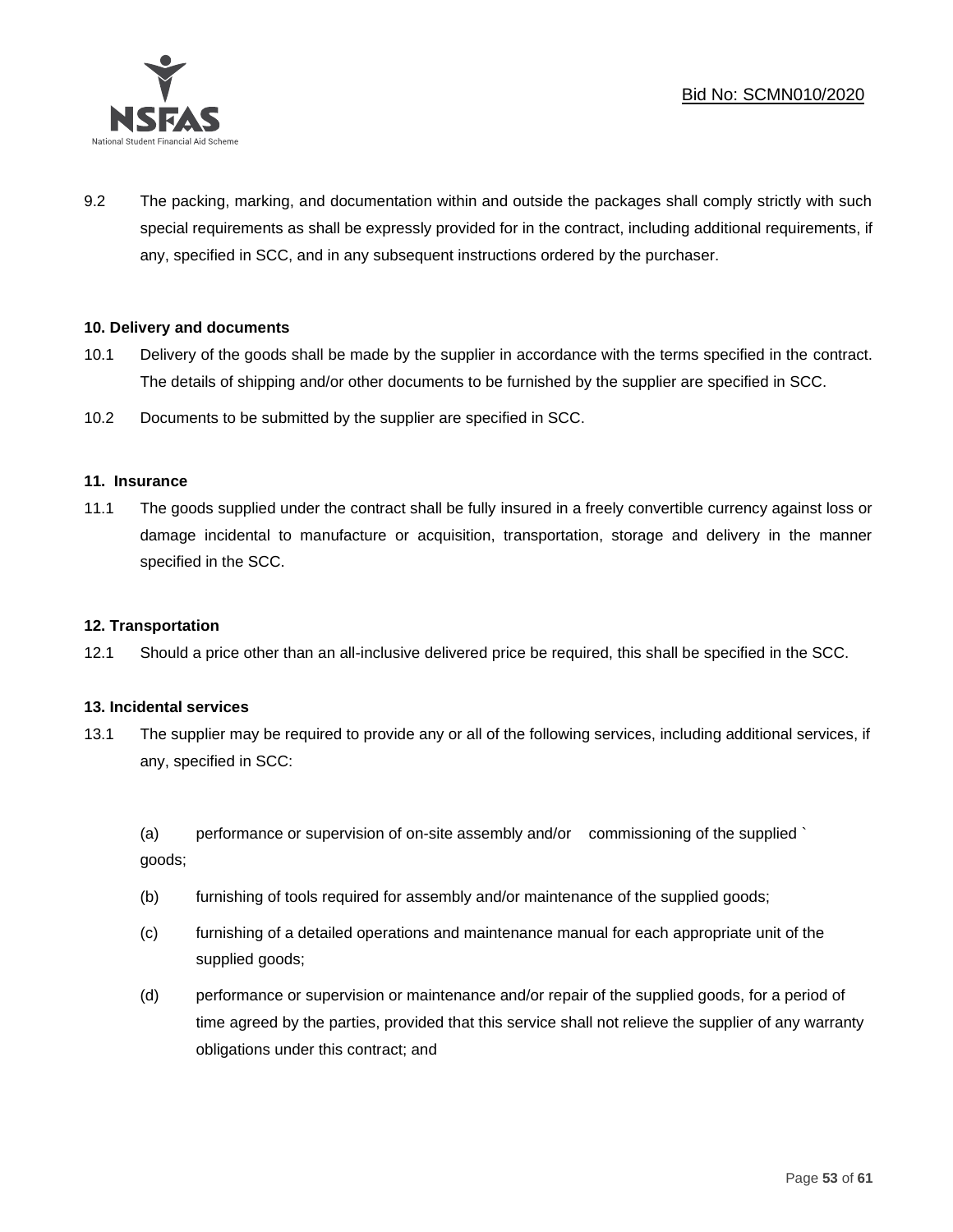

- (e) training of the purchaser's personnel, at the supplier's plant and/or on-site, in assembly, start-up, operation, maintenance, and/or repair of the supplied goods.
- 13.2 Prices charged by the supplier for incidental services, if not included in the contract price for the goods, shall be agreed upon in advance by the parties and shall not exceed the prevailing rates charged to other parties by the supplier for similar services.

## **14. Spare parts**

- 14.1 As specified in SCC, the supplier may be required to provide any or all of the following materials, notifications, and information pertaining to spare parts manufactured or distributed by the supplier:
	- (a) such spare parts as the purchaser may elect to purchase from the supplier, provided that this election shall not relieve the supplier of any warranty obligations under the contract; and
	- (b) in the event of termination of production of the spare parts:

(i) Advance notification to the purchaser of the pending termination, in sufficient time to permit the purchaser to procure needed requirements; and

(ii) following such termination, furnishing at no cost to the purchaser, the blueprints, drawings, and specifications of the spare parts, if requested.

## **15. Warranty**

- 15.1 The supplier warrants that the goods supplied under the contract are new, unused, of the most recent or current models, and that they incorporate all recent improvements in design and materials unless provided otherwise in the contract. The supplier further warrants that all goods supplied under this contract shall have no defect, arising from design, materials, or workmanship (except when the design and/or material is required by the purchaser's specifications) or from any act or omission of the supplier, that may develop under normal use of the supplied goods in the conditions prevailing in the country of final destination.
- 15.2 This warranty shall remain valid for twelve (12) months after the goods, or any portion thereof as the case may be, have been delivered to and accepted at the final destination indicated in the contract, or for eighteen (18) months after the date of shipment from the port or place of loading in the source country, whichever period concludes earlier, unless specified otherwise in SCC.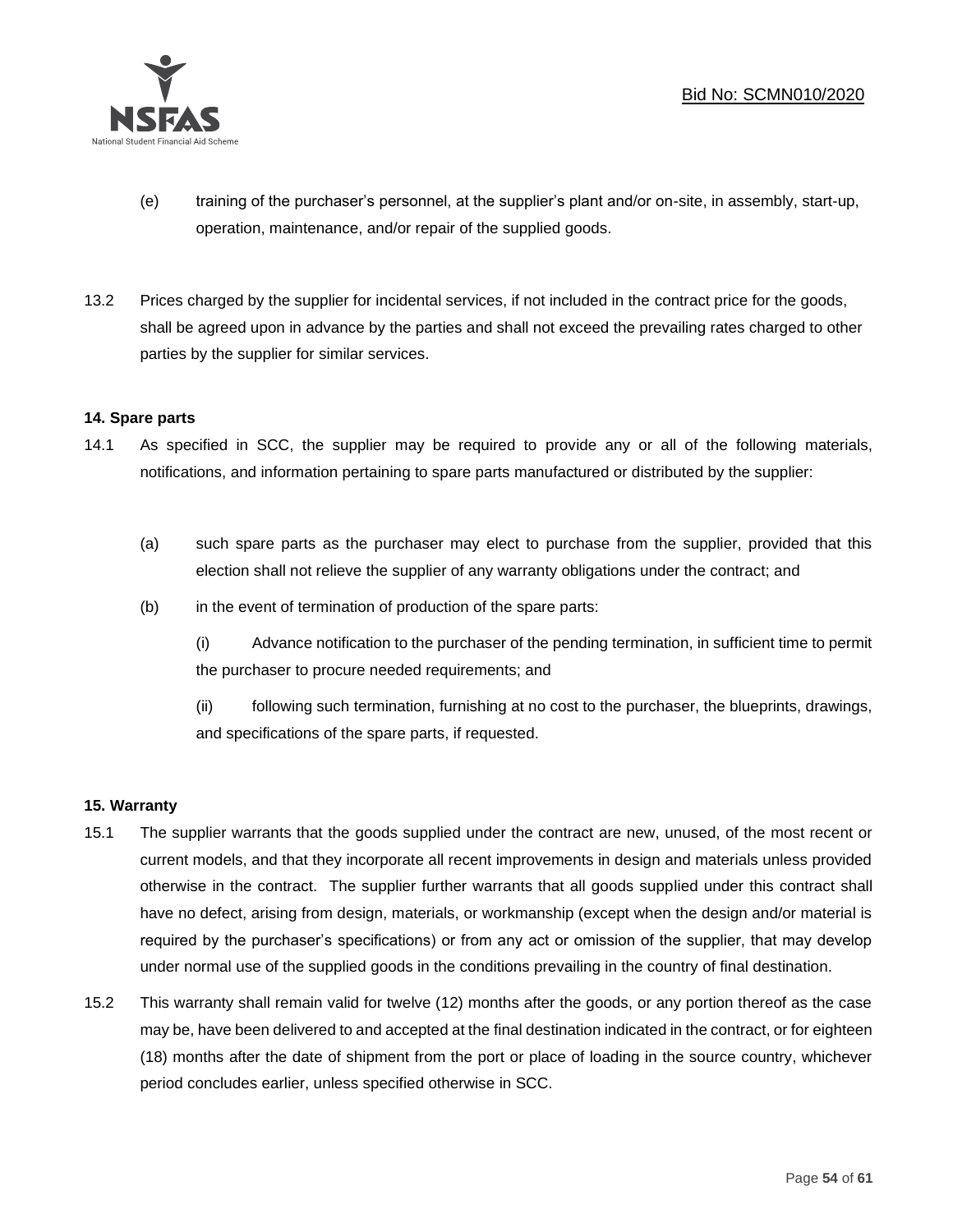

- 15.3 The purchaser shall promptly notify the supplier in writing of any claims arising under this warranty.
- 15.4 Upon receipt of such notice, the supplier shall, within the period specified in SCC and with all reasonable speed, repair or replace the defective goods or parts thereof, without costs to the purchaser.
- 15.5 If the supplier, having been notified, fails to remedy the defect(s) within the period specified in SCC, the purchaser may proceed to take such remedial action as may be necessary, at the supplier's risk and expense and without prejudice to any other rights which the purchaser may have against the supplier under the contract.

## **16. Payment**

- 16.1 The method and conditions of payment to be made to the supplier under this contract shall be specified in SCC.
- 16.2 The supplier shall furnish the purchaser with an invoice accompanied by a copy of the delivery note and upon fulfilment of other obligations stipulated in the contract.
- 16.3 Payments shall be made promptly by the purchaser, but in no case later than thirty (30) days after submission of an invoice or claim by the supplier.
- 16.4 Payment will be made in Rand unless otherwise stipulated in SCC.

## **17. Prices**

17.1 Prices charged by the supplier for goods delivered and services performed under the contract shall not vary from the prices quoted by the supplier in his bid, with the exception of any price adjustments authorized in SCC or in the purchaser's request for bid validity extension, as the case may be.

## **18. Contract amendments**

18.1 No variation in or modification of the terms of the contract shall be made except by written amendment signed by the parties concerned.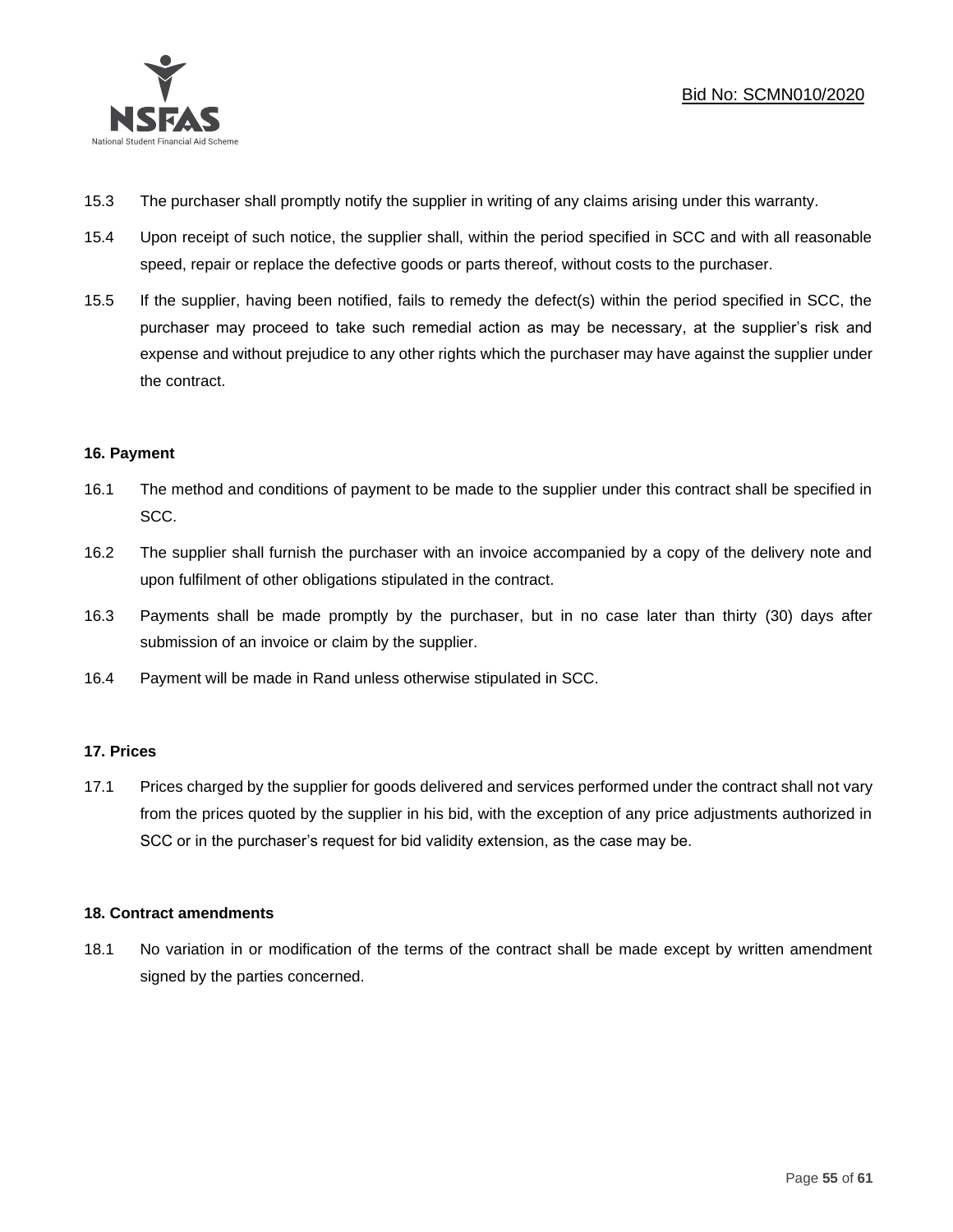

#### **19. Assignment**

19.1 The supplier shall not assign, in whole or in part, its obligations to perform under the contract, except with the purchaser's prior written consent.

#### **20. Subcontracts**

20.1 The supplier shall notify the purchaser in writing of all subcontracts awarded under this contract if not already specified in the bid. Such notification, in the original bid or later, shall not relieve the supplier from any liability or obligation under the contract.

## **21. Delays in the supplier's performance**

- 21.1 Delivery of the goods and performance of services shall be made by the supplier in accordance with the time schedule prescribed by the purchaser in the contract.
- 21.2 If at any time during performance of the contract, the supplier or its subcontractor(s) should encounter conditions impeding timely delivery of the goods and performance of services, the supplier shall promptly notify the purchaser in writing of the fact of the delay, its likely duration and its cause(s). As soon as practicable after receipt of the supplier's notice, the purchaser shall evaluate the situation and may at his discretion extend the supplier's time for performance, with or without the imposition of penalties, in which case the extension shall be ratified by the parties by amendment of contract.
- 21.3 No provision in a contract shall be deemed to prohibit the obtaining of supplies or services from a national department, provincial department, or a local authority.
- 21.4 The right is reserved to procure outside of the contract small quantities or to have minor essential services executed if an emergency arises, the supplier's point of supply is not situated at or near the place where the supplies are required, or the supplier's services are not readily available.
- 21.5 Except as provided under GCC Clause 25, a delay by the supplier in the performance of its delivery obligations shall render the supplier liable to the imposition of penalties, pursuant to GCC Clause 22, unless an extension of time is agreed upon pursuant to GCC Clause 21.2 without the application of penalties.
- 21.6 Upon any delay beyond the delivery period in the case of a supplies contract, the purchaser shall, without cancelling the contract, be entitled to purchase supplies of a similar quality and up to the same quantity in substitution of the goods not supplied in conformity with the contract and to return any goods delivered later at the supplier's expense and risk, or to cancel the contract and buy such goods as may be required to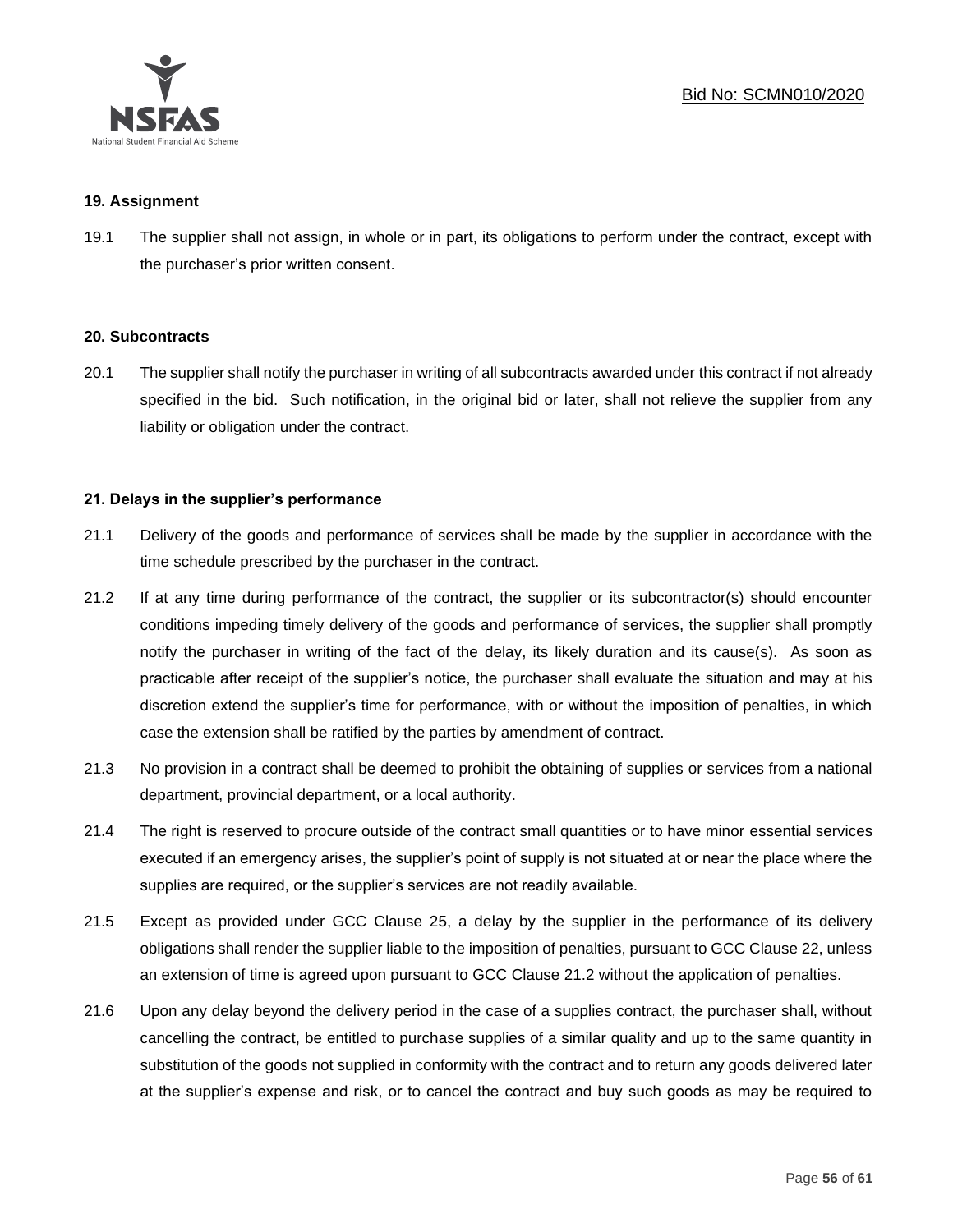

complete the contract and without prejudice to his other rights, be entitled to claim damages from the supplier.

#### **22. Penalties**

22.1 Subject to GCC Clause 25, if the supplier fails to deliver any or all of the goods or to perform the services within the period(s) specified in the contract, the purchaser shall, without prejudice to its other remedies under the contract, deduct from the contract price, as a penalty, a sum calculated on the delivered price of the delayed goods or unperformed services using the current prime interest rate calculated for each day of the delay until actual delivery or performance. The purchaser may also consider termination of the contract pursuant to GCC Clause 23.

#### **23. Termination for default**

- 23.1 The purchaser, without prejudice to any other remedy for breach of contract, by written notice of default sent to the supplier, may terminate this contract in whole or in part:
	- (a) if the supplier fails to deliver any or all of the goods within the period(s) specified in the contract, or within any extension thereof granted by the purchaser pursuant to GCC Clause 21.2;
	- (b) if the Supplier fails to perform any other obligation(s) under the contract; or
	- (c) if the supplier, in the judgment of the purchaser, has engaged in corrupt or fraudulent practices in competing for or in executing the contract.
- 23.2 In the event the purchaser terminates the contract in whole or in part, the purchaser may procure, upon such terms and in such manner as it deems appropriate, goods, works or services similar to those undelivered, and the supplier shall be liable to the purchaser for any excess costs for such similar goods, works or services. However, the supplier shall continue performance of the contract to the extent not terminated.
- 23.3 Where the purchaser terminates the contract in whole or in part, the purchaser may decide to impose a restriction penalty on the supplier by prohibiting such supplier from doing business with the public sector for a period not exceeding 10 years.
- 23.4 If a purchaser intends imposing a restriction on a supplier or any person associated with the supplier, the supplier will be allowed a time period of not more than fourteen (14) days to provide reasons why the envisaged restriction should not be imposed. Should the supplier fail to respond within the stipulated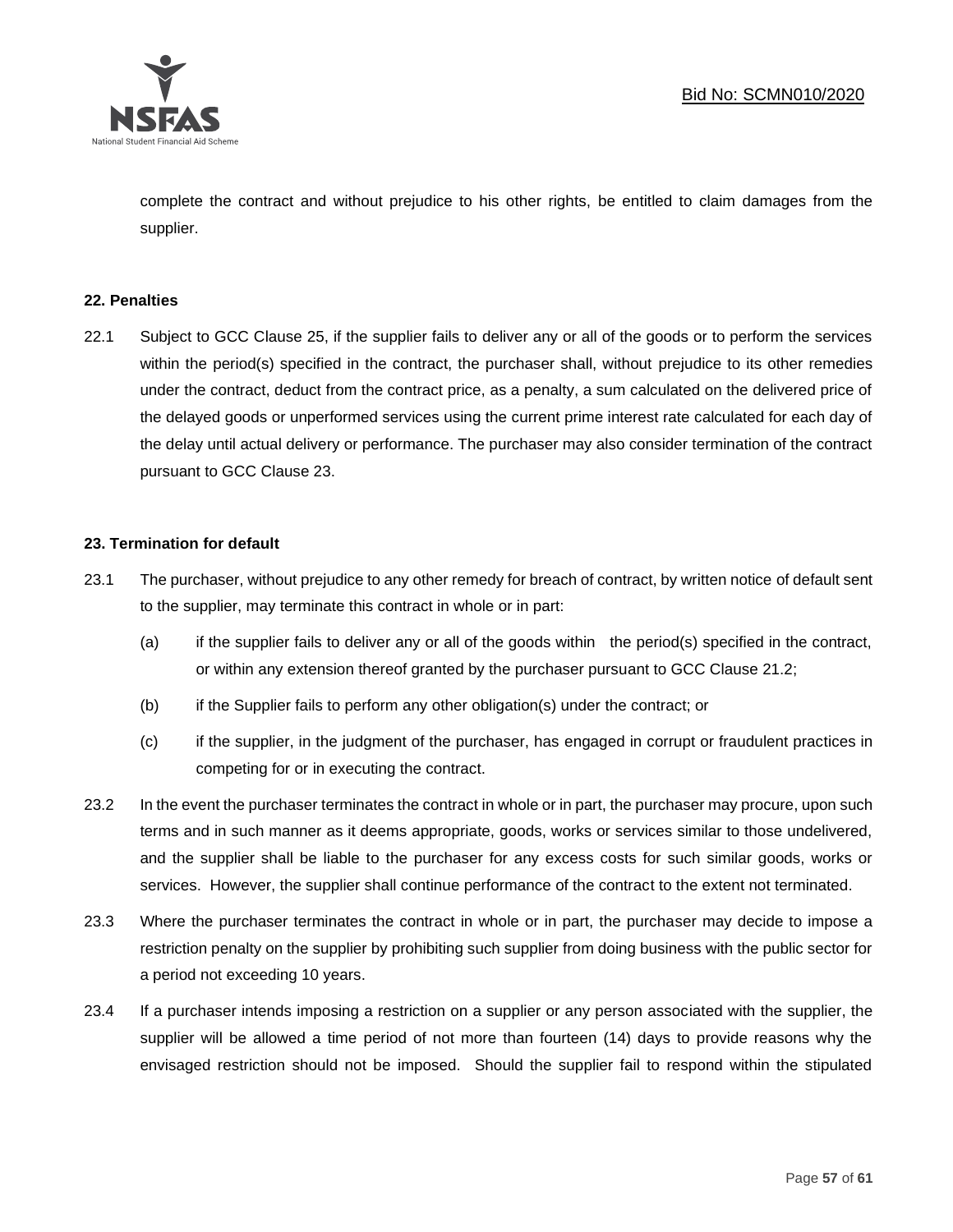

fourteen (14) days the purchaser may regard the intended penalty as not objected against and may impose it on the supplier.

- 23.5 Any restriction imposed on any person by the Accounting Officer / Authority will, at the discretion of the Accounting Officer / Authority, also be applicable to any other enterprise or any partner, manager, director or other person who wholly or partly exercises or exercised or may exercise control over the enterprise of the first-mentioned person, and with which enterprise or person the first-mentioned person, is or was in the opinion of the Accounting Officer / Authority actively associated.
- 23.6 If a restriction is imposed, the purchaser must, within five (5) working days of such imposition, furnish the National Treasury, with the following information:
	- (i) the name and address of the supplier and / or person restricted by the purchaser;
	- (ii) the date of commencement of the restriction
	- (iii) the period of restriction; and
	- (iv) the reasons for the restriction.

These details will be loaded in the National Treasury's central database of suppliers or persons prohibited from doing business with the public sector.

23.7 If a court of law convicts a person of an offence as contemplated in sections 12 or 13 of the Prevention and Combating of Corrupt Activities Act, No. 12 of 2004, the court may also rule that such person's name be endorsed on the Register for Tender Defaulters. When a person's name has been endorsed on the Register, the person will be prohibited from doing business with the public sector for a period not less than five years and not more than 10 years. The National Treasury is empowered to determine the period of restriction and each case will be dealt with on its own merits. According to section 32 of the Act the Register must be open to the public. The Register can be perused on the National Treasury website.

## **24. Anti- dumping and countervailing duties and rights**

24.1 When, after the date of bid, provisional payments are required, or anti-dumping or countervailing duties are imposed, or the amount of a provisional payment or anti-dumping or countervailing right is increased in respect of any dumped or subsidized import, the State is not liable for any amount so required or imposed, or for the amount of any such increase. When, after the said date, such a provisional payment is no longer required or any such anti-dumping or countervailing right is abolished, or where the amount of such provisional payment or any such right is reduced, any such favourable difference shall on demand be paid forthwith by the contractor to the State or the State may deduct such amounts from moneys (if any) which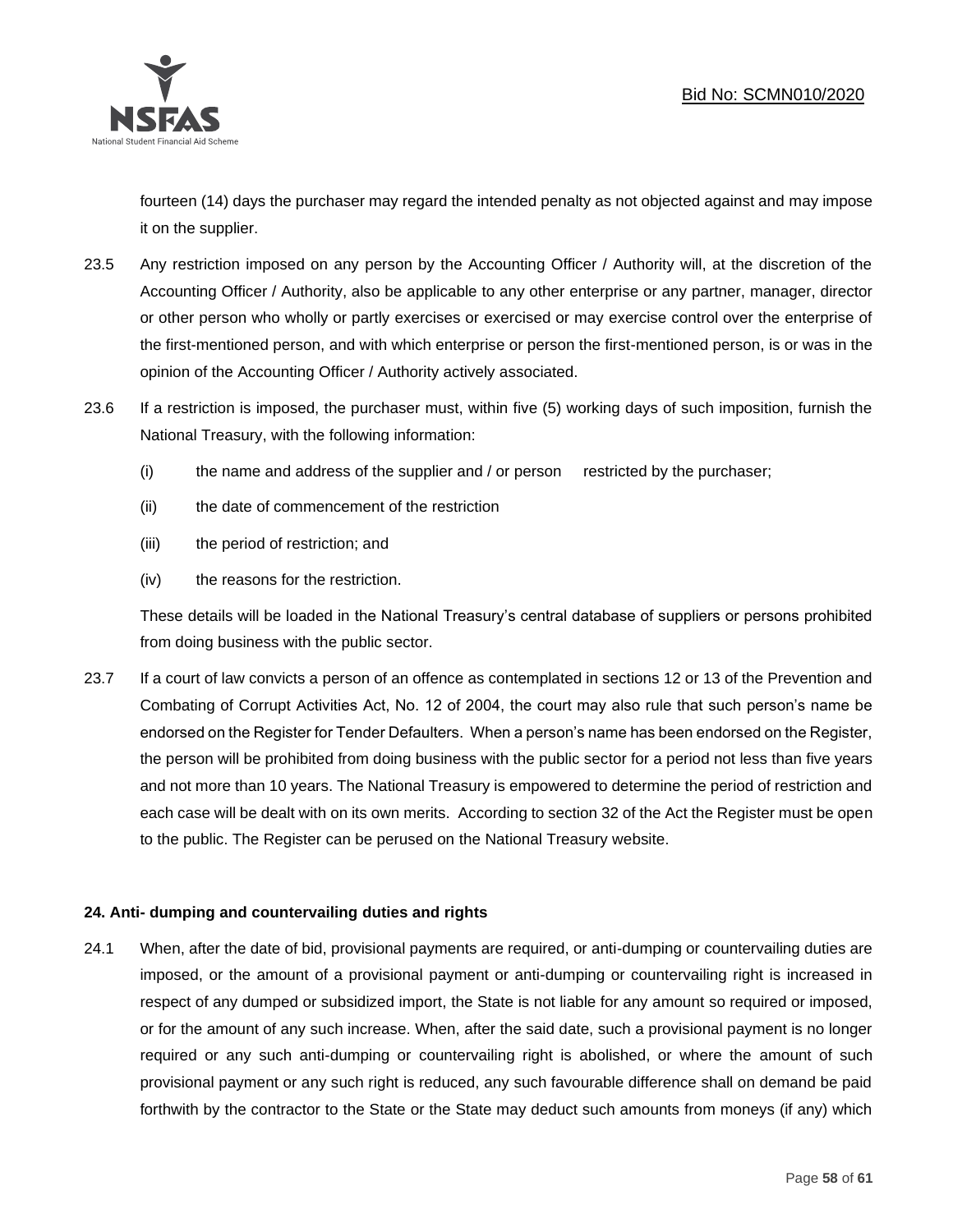

may otherwise be due to the contractor in regard to supplies or services which he delivered or rendered, or is to deliver or render in terms of the contract or any other contract or any other amount which may be due to him

#### **25. Force Majeure**

- 25.1 Notwithstanding the provisions of GCC Clauses 22 and 23, the supplier shall not be liable for forfeiture of its performance security, damages, or termination for default if and to the extent that his delay in performance or other failure to perform his obligations under the contract is the result of an event of force majeure.
- 25.2 If a force majeure situation arises, the supplier shall promptly notify the purchaser in writing of such condition and the cause thereof. Unless otherwise directed by the purchaser in writing, the supplier shall continue to perform its obligations under the contract as far as is reasonably practical, and shall seek all reasonable alternative means for performance not prevented by the force majeure event.

#### **26. Termination for insolvency**

26.1 The purchaser may at any time terminate the contract by giving written notice to the supplier if the supplier becomes bankrupt or otherwise insolvent. In this event, termination will be without compensation to the supplier, provided that such termination will not prejudice or affect any right of action or remedy which has accrued or will accrue thereafter to the purchaser.

#### **27. Settlement of Disputes**

- 27.1 If any dispute or difference of any kind whatsoever arises between the purchaser and the supplier in connection with or arising out of the contract, the parties shall make every effort to resolve amicably such dispute or difference by mutual consultation.
- 27.2 If, after thirty (30) days, the parties have failed to resolve their dispute or difference by such mutual consultation, then either the purchaser or the supplier may give notice to the other party of his intention to commence with mediation. No mediation in respect of this matter may be commenced unless such notice is given to the other party.
- 27.3 Should it not be possible to settle a dispute by means of mediation, it may be settled in a South African court of law.
- 27.4 Mediation proceedings shall be conducted in accordance with the rules of procedure specified in the SCC.
- 27.5 Notwithstanding any reference to mediation and/or court proceedings herein,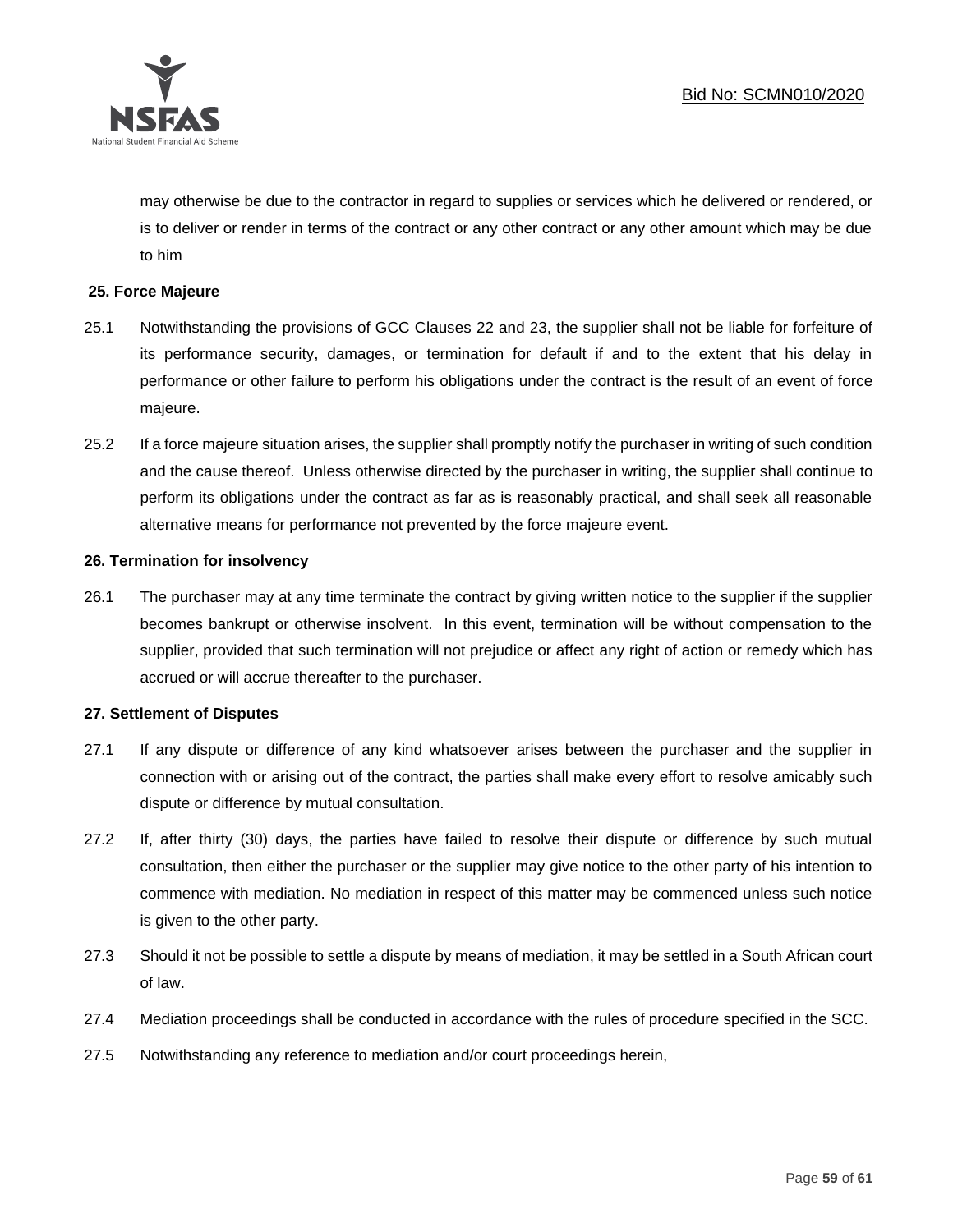

(a) the parties shall continue to perform their respective obligations under the contract unless they otherwise agree; and

(b) the purchaser shall pay the supplier any monies due the supplier.

## **28. Limitation of liability**

28.1 Except in cases of criminal negligence or wilful misconduct, and in the case of infringement pursuant to Clause 6;

(a) the supplier shall not be liable to the purchaser, whether in contract, tort, or otherwise, for any indirect or consequential loss or damage, loss of use, loss of production, or loss of profits or interest costs, provided that this exclusion shall not apply to any obligation of the supplier to pay penalties and/or damages to the purchaser; and

(b) the aggregate liability of the supplier to the purchaser, whether under the contract, in tort or otherwise, shall not exceed the total contract price, provided that this limitation shall not apply to the cost of repairing or replacing defective equipment.

#### **29. Governing language**

29.1 The contract shall be written in English. All correspondence and other documents pertaining to the contract that is exchanged by the parties shall also be written in English.

#### **30. Applicable Law**

30.1 The contract shall be interpreted in accordance with South African laws, unless otherwise specified in SCC.

#### **31. Notices**

31.1 Every written acceptance of a bid shall be posted to the supplier concerned by registered or certified mail and any other notice to him shall be posted by ordinary mail to the address furnished in his bid or to the address notified later by him in writing and such posting shall be deemed to be proper service of such notice

The time mentioned in the contract documents for performing any act after such aforesaid notice has been given, shall be reckoned from the date of posting of such notice.